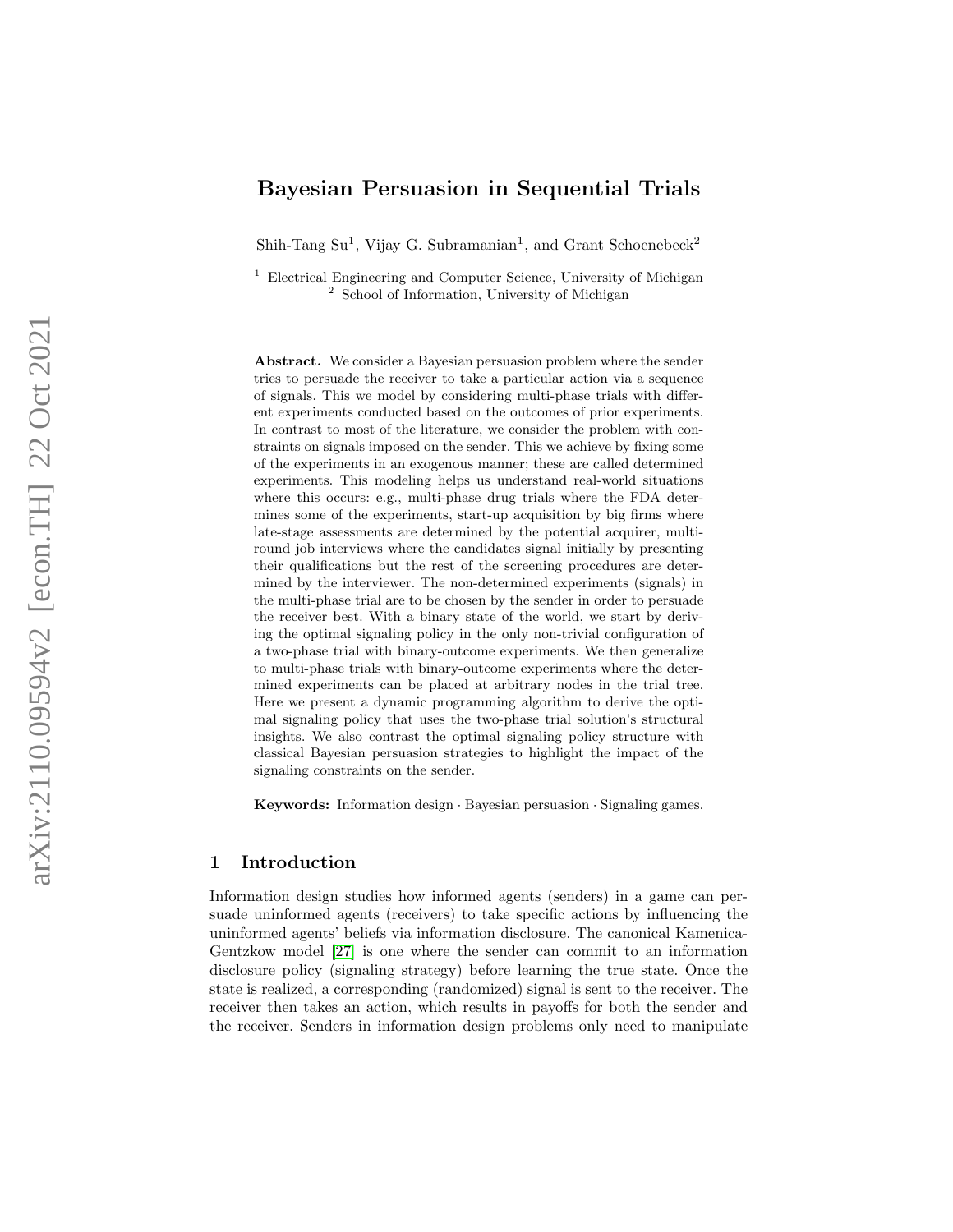the receivers' beliefs with properly chosen signals. The manipulated beliefs will create the right incentives for them to spontaneously take specific actions that benefit the sender (in expectation); the signals must account for the receiver's incentive compatibility constraints. In (traditional) mechanism design, however, the story is different: the designer is unaware of the agents' private information, and the agents communicate their private information to the designer, who then has to provide incentives via (monetary) transfers or other means. The flexibility afforded by information design that allows the sender to benefit from information disclosure without implementing utility-transfer mechanisms has led to greater applicability of the methodology: various models and theories can be found in survey papers such as [\[4\]](#page-26-0) and [\[26\]](#page-27-1).

Our work is motivated by many real-world problems where persuasion schemes are applicable, but the sender is constrained in the choice of signals available for information design. Specifically, we are interested in problems that are naturally modeled via multi-phase trials where the interim outcomes determine the subsequent experiments. Further, we insist that some of the experiments are given in an exogenous manner. This feature imposes restrictions on the sender's signaling space, and without it, we would have a classical Bayesian persuasion problem with an enlarged signal space. Our goal is to study the impact of such constraints on the optimal signaling scheme, and in particular, to contrast it with optimal signaling schemes in classical Bayesian persuasion.

The following motivating example describes a possible real-world scenario.

Example 1 (Motivating example - Acquiring funds from a venture capital firm). We consider a scenario where a start-up is seeking funds from a venture capital firm. The process for this will typically involve multiple rounds of negotiation and evaluation: some of these will be demonstrations of the start-up's core business idea, and the others will be assessments by the venture capital firm following their own screening procedures. The start-up will have to follow the venture capital firm's screening procedures but choose its product demonstrations. Based on these stipulations, the start-up needs to design its demonstrations to maximize its chance of getting funded.



<span id="page-1-0"></span>Fig. 1. Example of a negotiation process – a startup vs. a venture capital firm.

In the example above, the start-up (sender) has to generate an information disclosure scheme to get the desired funds from the venture capital firm (receiver).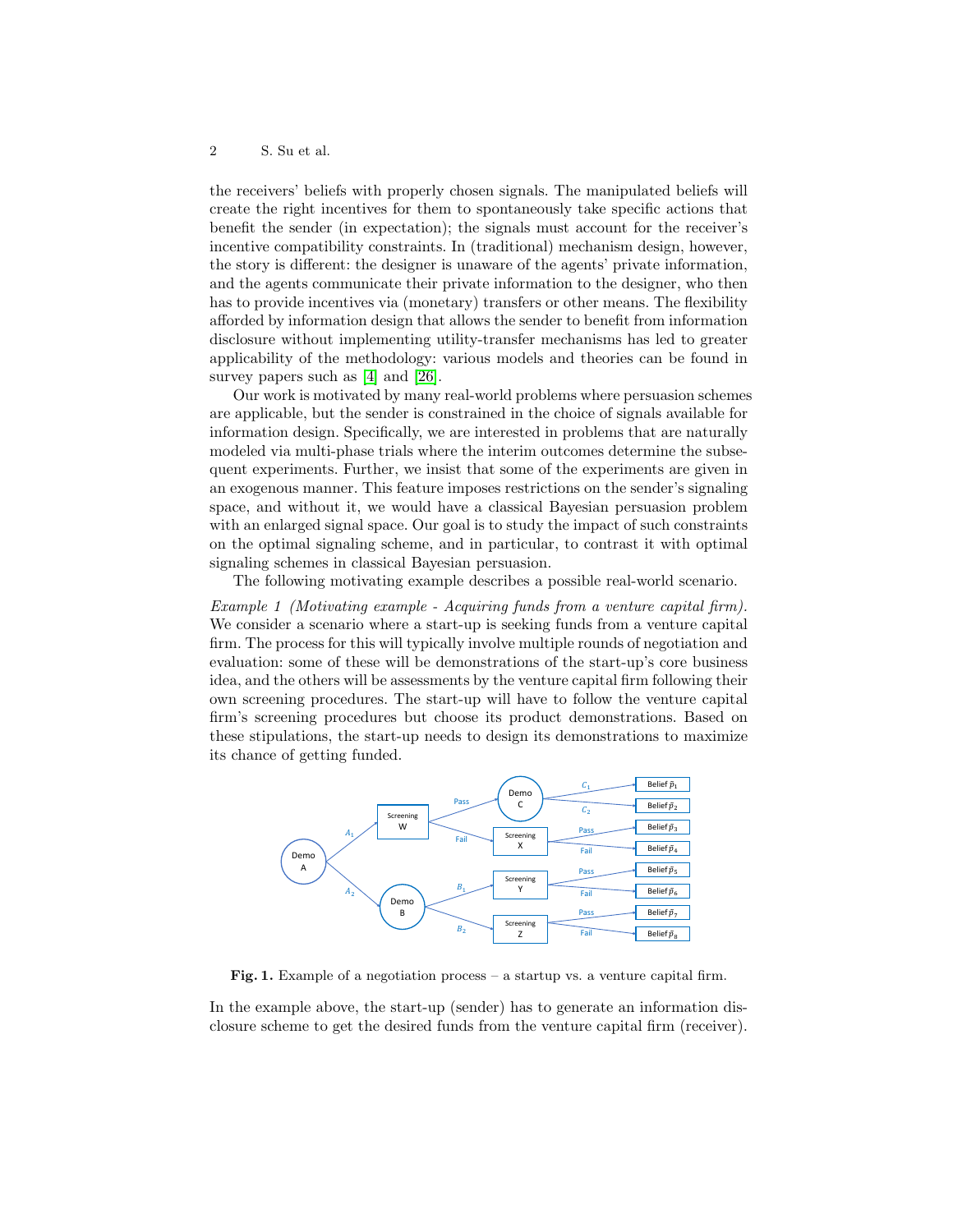Then the screening procedures set by the venture capital firm are analogous to our determined experiments, and the demonstrations carried out by the start-up are the (sender) designed experiments. For example, in Figure [1](#page-1-0) we present one plausible interaction where the start-up company designs demonstrations A, B, and C (circles in the figure) and the venture capital firm has pre-determined screening examinations W, X, Y, and Z (rectangles in the figure). Whereas we have illustrated this example via a balanced tree, if we have an unbalanced tree owing to the receiver deciding in the middle, we can modify it to a balanced tree by adding the required number of dummy stages.

The sender's reduced flexibility in choosing signaling strategies in a sequential trial with some predetermined experiments distinguishes our work from the growing literature on dynamic information design. Our model considers a problem with the following features: a static state space, a sequential information disclosure environment, and a signaling space restricted by some exogenous constraints. Models with a static state space, an unrestricted signal space but a variety of sequential information disclosure environment have been studied to capture features in different real-world problems: e.g., with multiple senders [\[19](#page-27-2)[,30\]](#page-27-3), with costly communication [\[25,](#page-27-4)[34\]](#page-28-0), allowing for sequential decision making  $[17]$ , or with partial commitment  $[1,34]$  $[1,34]$ . The work in  $[16,18,33]$  $[16,18,33]$  $[16,18,33]$  considers sequential information disclosure problems in dynamic state models where the sender has information about the underling dynamically changing state with the setting being either state change detection [\[16,](#page-27-6)[18\]](#page-27-7) or routing games [\[33\]](#page-28-1). Although several works [\[14,](#page-27-8)[22](#page-27-9)[,29\]](#page-27-10) also consider constrained signaling schemes, these works either consider the signal space to be smaller than the action space [\[22](#page-27-9)[,14\]](#page-27-8) or consider a noisy signaling environment [\[29\]](#page-27-10). The sequential information disclosure in our model, which actually enlarges the signal space, makes our work different from [\[14,](#page-27-8)[22,](#page-27-9)[29\]](#page-27-10). To keep the focus of the paper on sequential tries, we discuss the broader literature on constrained senders and works related to the receiver's experiment design<sup>[3](#page-2-0)</sup> in our online version  $[37]$ .

In many real-world applications, the number of phases in the sequential trial procedure is often large: for example, the number of experiments required in developing and releasing new drugs or advertisements aiming to overturn a brand image. When the sender needs to design a large number of experiments jointly, an algorithmic approach exploiting the structure of models is desired for solving the optimal signaling strategy to avoid deriving the optimal signaling strategy using an LP formulation where the number of constraints<sup>[4](#page-2-1)</sup> grows exponentially. In this aspect our problem shares some similarity with the work in on algorithmic information design [\[2,](#page-26-2)[10,](#page-27-11)[13](#page-27-12)[,15\]](#page-27-13).

According to the motivating example illustrated in Figure [1,](#page-1-0) the persuasion problem considers a sequence of experiments where experiments further along in the tree depend on the outcomes of previous phases. The experiment to be run in each phase is either exogenously determined or chosen by the sender. In the game, the sender chooses designed experiments with the knowledge of prior,

<span id="page-2-0"></span><sup>3</sup> See Section 5 in [\[37\]](#page-28-2) for details

<span id="page-2-1"></span><sup>4</sup> The constraints arise from the receiver's incentive-compatible constraints.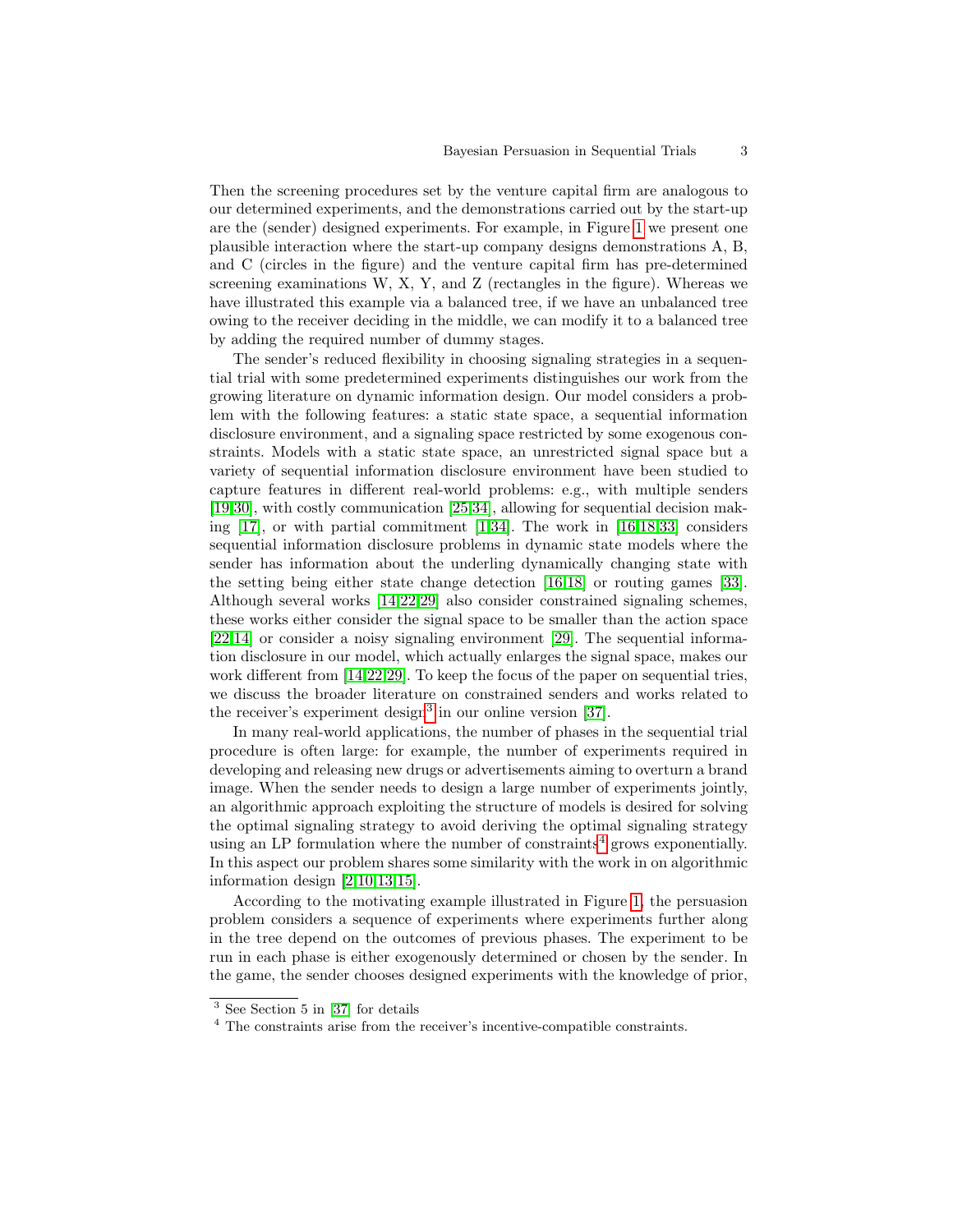the determined experiments, and the receiver's utility function, but before the state of the world is realized. After the sender commits to the experiments (i.e., the signaling strategy), the state of the world is realized, and a specific sequence of experiments is conducted based on the realization of the underlying random variables. The receiver then takes an action depending on the entire sequence of outcomes. The prior, the sender's and receiver's utility functions, the determined experiments, and the designed experiments (after the sender finalizes them) are assumed to be common knowledge. We study this problem for binary states of the world, first for a two-phase binary-outcome trial, and then generalize to multi-phase binary-outcome trials. We then generalize to non-binary experiments (still with an underlying binary state space). Finally, we consider games with an additional stage where the receiver moves before the sender to decide some or all of the determined experiments, perhaps with some constraints.

Contributions: The main contributions of this work are:

- 1. To the best of our knowledge, we are the first to study how a sender should design signaling schemes in a multi-phase trial where some experiments are exogenously determined.
- 2. When the experiments have binary outcomes, we explicitly solve the optimal signaling scheme in two-phase trials. Using structural insights gained from two-phase trials, we present a dynamic programming algorithm to derive the optimal signaling in general multi-phase trials via backward iteration.
- 3. Using structural insights of the optimal signaling scheme for two-phase trials, we study the impact of constraints on the sender via the determined experiments by contrasting the performance with the classical Bayesian persuasion setting and when using classical Bayesian persuasion optimal signaling schemes when the sender is constrained. As a part of this, we also provide a sufficient condition for when a sequential trial is equivalent to classical Bayesian persuasion with a potentially enlarged signal space.

# <span id="page-3-0"></span>2 Problem Formulation

There are two agents, a sender (Alice) and a receiver (Bob), participating in the game. We assume binary states of the world,  $\Theta = {\theta_1, \theta_2}$ , with prior belief  $p \coloneqq \mathbb{P}(\theta_1)$  known to both agents. The receiver has to take an action  $\phi_1, \phi_2 \in \Phi$ which can be thought of as a prediction of the true state. We assume that the receiver's utility is given by  $U_R(\phi_i, \theta_j) = 1_{\{i=j\}}$  for all  $i, j \in \{1, 2\}$ . To preclude discussions on trivial cases and simplify the analysis, we assume that the sender always prefers the action  $\phi_1$ , and her utility is assumed to be  $U_s(\phi_1, \theta_i) = 1$  and  $U_S(\phi_2, \theta_i) = 0$  for all  $i \in \{1, 2\}.$ 

Before the receiver takes his action, a trial consisting of multiple phases will be run, and the outcome in each phase will be revealed to him. In each phase, one experiment will be conducted, which is chosen according to the outcomes in earlier phases. Hence, the experiment outcomes in earlier phases not only affect the interim belief but also influence the possible (sequence of) experiments that will be conducted afterward. In the most sender-friendly setup where the sender can choose any experiment in each phase without any constraints, the problem is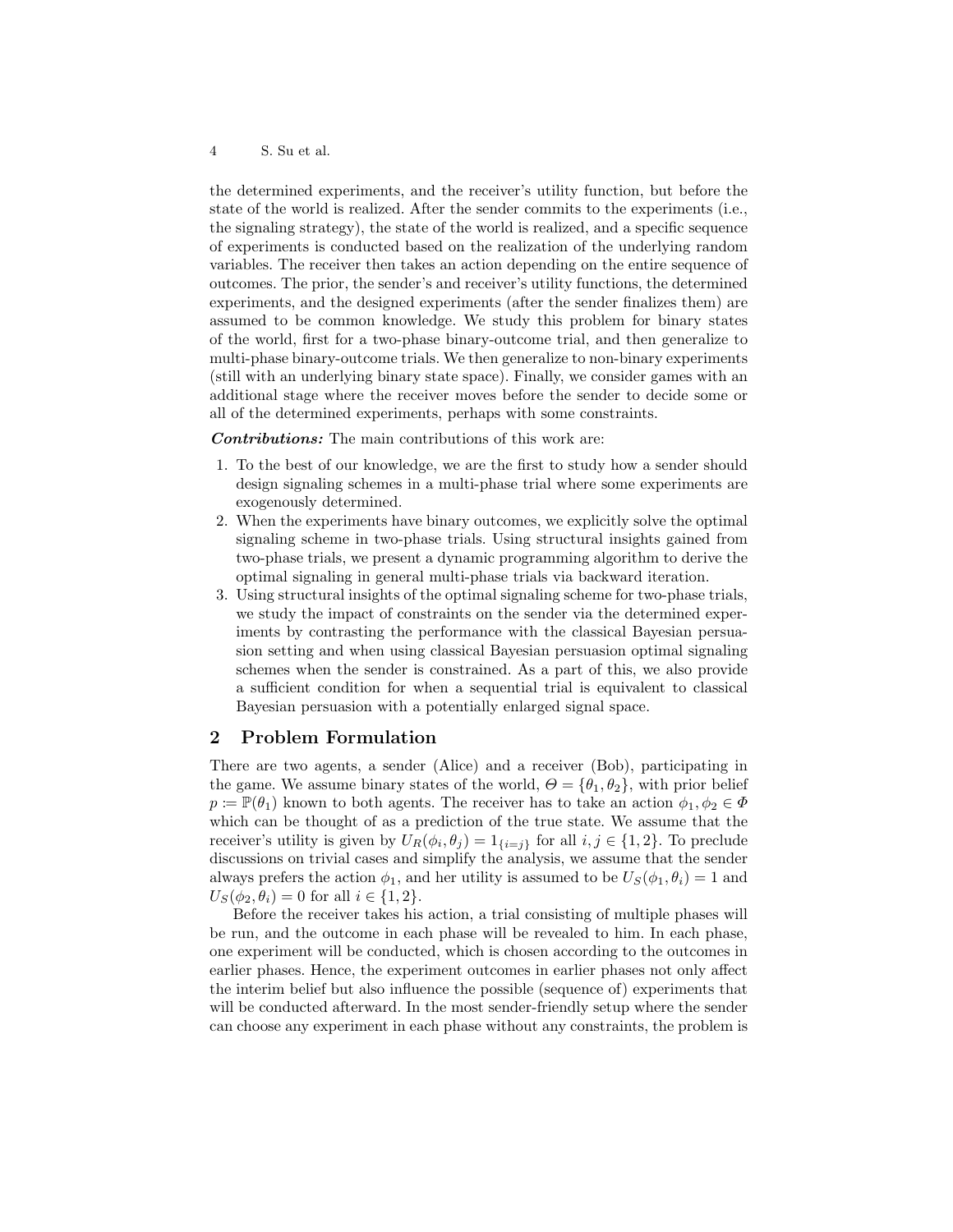equivalent to the classical Bayesian persuasion problem with an enlarged signal space. However, when some experiments are pre-determined conditional on a set of outcomes, the sender must take these constraints into account to design her optimal signaling structure.

To present our results on the influence of multiple phases on the sender's signaling strategy, we start with a model of two-phase trials with binary-outcome experiments in the rest of this section. We then analyze the optimal signaling strategy of this model in Section [3.](#page-6-0) After that, we will introduce the general model of multiple-phase trials with binary-outcome experiments and propose a systematic approach to analyze the optimal signaling structure in Section [4.](#page-13-0)

## <span id="page-4-0"></span>2.1 Model of Binary-Outcome Experiments in Two-Phase Trials

There are two phases in the trial: phase I and phase II. Unlike in the classical Bayesian persuasion problem, our goal is for the sender to not have the ability to choose the experiments to be conducted in both phases of the trial. We will start by assuming that the sender can choose any binary-outcome experiment in phase I, but both the phase-II experiments (corresponding to the possible outcomes in phase I) are determined. Formally, in phase I, there is a binaryoutcome experiment with two possible outcomes  $\omega_1 \in \Omega_1 = {\omega_A, \omega_B}$  and each outcome corresponds to a determined binary-outcome experiment,  $E_A$  or  $E_B$ , which will be conducted in phase II, respectively. The sender can design the experiment in phase I via choosing a probability pair  $(p_1, p_2) \in [0, 1]^2$ , where  $p_i = \mathbb{P}(\omega_A|\theta_i)$ . Once the probability pair  $(p_1, p_2)$  is chosen, the interim belief of the true state  $\mathbb{P}(\theta_1|\omega_1)$  can be calculated while respecting the prior as follows:

<span id="page-4-1"></span>
$$
\mathbb{P}(\theta_1|\omega_A) = \frac{pp_1}{pp_1 + (1-p)p_2} \text{ and } \mathbb{P}(\theta_1|\omega_B) = \frac{p(1-p_1)}{p(1-p_1) + (1-p)(1-p_2)}.
$$
 (1)

On the other hand, the phase-II experiments are given in an exogenous manner beyond the sender's control. In phase II, one of the binary-outcome experiments,  $E \in \{E_A, E_B\}$  will be conducted according to the outcome,  $\omega_A$  or  $\omega_B$  of the phase-I experiment. If  $\omega_A$  is realized, then experiment  $E_A$  will be conducted in phase II; if  $\omega_B$  is realized, the experiment  $E_B$  will be conducted in phase II. Similarly, we can denote the possible outcomes  $\omega_2 \in \Omega_{2X} = {\omega_{XP}, \omega_{XF}}$ when the experiment  $E_X$  is conducted, where notation  $P, F$  can be interpreted as passing or failing the experiment. Likewise, the phase-II experiments can be represented by two probability pairs  $E_1 = (q_{A1}, q_{A2})$  and  $E_2 = (q_{B1}, q_{B2})$ , where  $q_{Xi}$  denotes the probability that the outcome  $\omega_{XP}$  is realized conditional on the experiment  $E_X$  and the state  $\theta_i$ , i.e.,  $q_{Xi} = \mathbb{P}(\omega_{XP}|\theta_i, E_X)$ .

In real-world problems, regulations, physical constraints, and natural limits are usually known to both the sender and the receiver before the game starts. Hence, we assume that the possible experiments  $E_1, E_2$  that will be conducted in phase II are common knowledge. Given the pairs  $(q_{A1}, q_{A2}), (q_{B1}, q_{B2}),$  the sender's objective is to maximize her expected utility by manipulating the posterior belief (of state  $\theta_1$ ) in each possible outcome of phase II. However, since the phase II experiments are predetermined, the sender can only indirectly manipulate the posterior belief by designing the probability pair  $(p_1, p_2)$  of the phase-I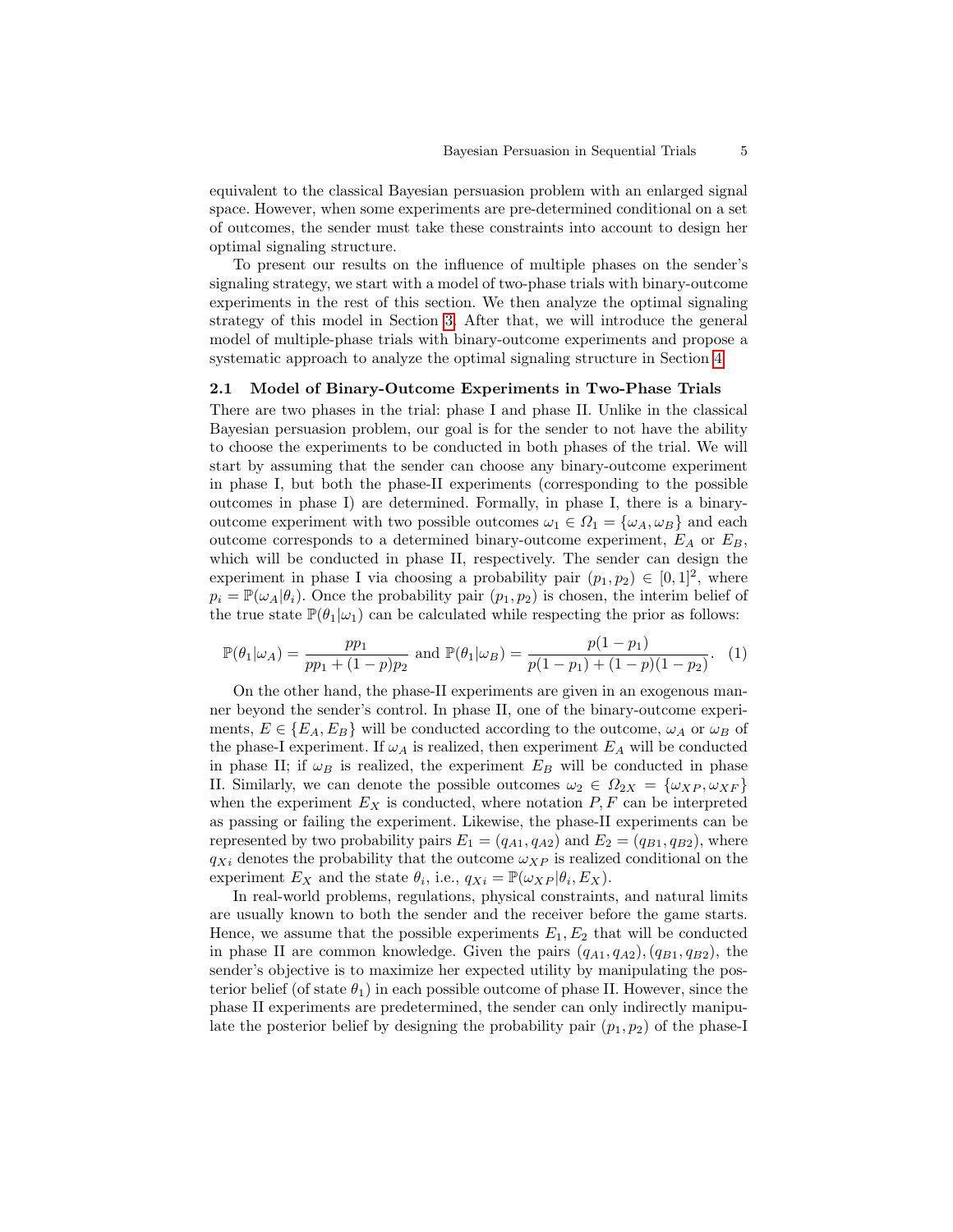experiment. As the sender prefers the action  $\phi_1$  irrespective of the true state, her objective is to select an optimal probability pair  $(p_1, p_2)$  to maximize the total probability that the receiver is willing to take action  $\phi_1$ . Recalling the receiver's utility function discussed above, the receiver's objective is to maximize the probability of the scenarios where the action index matches the state index. Thus, the receiver will take action  $\phi_1$  if the posterior belief  $\mathbb{P}(\theta_i|\omega) \geq \frac{1}{2}$  and take action  $\phi_2$  otherwise. After taking the receiver's objective into the account, the sender's optimization problem can be formulated as below:

<span id="page-5-0"></span>
$$
\max_{p_1, p_2} \sum_{\omega_2 \in \{\omega_{AP}, \omega_{AF}, \omega_{BP}, \omega_{BF}\}} \mathbb{P}(\phi_1, \omega_2)
$$
\n
$$
\text{s.t. } \left( \mathbb{P}(\theta_1 | \omega_{AY}, q_{A1}, q_{A2}, p_1, p_2) - \frac{1}{2} \right) \left( \mathbb{P}(\phi_1, \omega_{AY}) - \frac{1}{2} \right) \ge 0 \ \forall \ Y \in \{P, F\},
$$
\n
$$
\left( \mathbb{P}(\theta_1 | \omega_{BY}, q_{B1}, q_{B2}, p_1, p_2) - \frac{1}{2} \right) \left( \mathbb{P}(\phi_1, \omega_{BY}) - \frac{1}{2} \right) \ge 0 \ \forall \ Y \in \{P, F\},
$$
\n
$$
\mathbb{P}(\omega_{AP}) = pp_1q_{A1} + (1 - p)p_2q_{A2},
$$
\n
$$
\mathbb{P}(\omega_{BP}) = p(1 - p_1)q_{B1} + (1 - p)(1 - p_2)q_{B2},
$$
\n
$$
\mathbb{P}(\omega_{AP}) + \mathbb{P}(\omega_{AF}) = pp_1 + (1 - p)p_2,
$$
\n
$$
\mathbb{P}(\omega_{BP}) + \mathbb{P}(\omega_{BF}) = p(1 - p_1) + (1 - p)(1 - p_2),
$$
\n
$$
\mathbb{P}(\phi_1, \omega_2) \in [0, 1] \ \forall \omega_2 \in \{\omega_{AP}, \omega_{AF}, \omega_{BP}, \omega_{BF}\}, \qquad p_1, p_2 \in [0, 1].
$$
\n
$$
(2)
$$

In the sender's optimization problem [\(2\)](#page-5-0), the first two inequalities are constraints of incentive-compatibility (IC) that preclude the receiver's deviation. The IC constraints can be satisfied when both terms in the brackets are positive or negative. That is to say; the sender can only persuade the receiver to take action  $\phi_1/\phi_2$  when the posterior belief (of  $\theta_1$ ) is above/below 0.5. While we have written the IC constraints in a nonlinear form for compact presentation, in reality they're linear constraints. The next four equations are constraints that make the sender's commitment (signaling strategy) Bayes plausible<sup>[5](#page-5-1)</sup>. Hence, there are 4 IC constraints and 4 Bayes-plausible constraints in the optimization problem for a two-phase trial. However, in an N-phase trial, both the number of IC constraints and the number of Bayes-plausible constraints will expand to  $2^N$  each. Although the linear programming (LP) approach can solve this optimization problem, solving this LP problem in large Bayesian persuasion problems can be hard  $[15]$  unless we accept a weaker  $\epsilon$ -equilibrium concept. Hence, instead of solving this optimization problem via an LP, we aim to leverage structural insights discovered in the problem to derive the sender's optimal signaling structure.

We end this section by emphasizing that this model is the only non-trivial two-phase trial configuration when determined experiment and designed experiment coexist. In other configurations such that some of the phase-II experiments can be designed by sender, the model can be reduced to a corresponding singlephase trial (with a different prior if the experiment in phase-I is determined).

<span id="page-5-1"></span><sup>5</sup> A commitment is Bayes-plausible [\[27\]](#page-27-0) if the expected posterior probability of each state equals its prior probability, i.e.,  $\sum_{\omega \in \Omega} \mathbb{P}(\omega) \mathbb{P}(\theta_i | \omega) = \mathbb{P}(\theta_i)$ .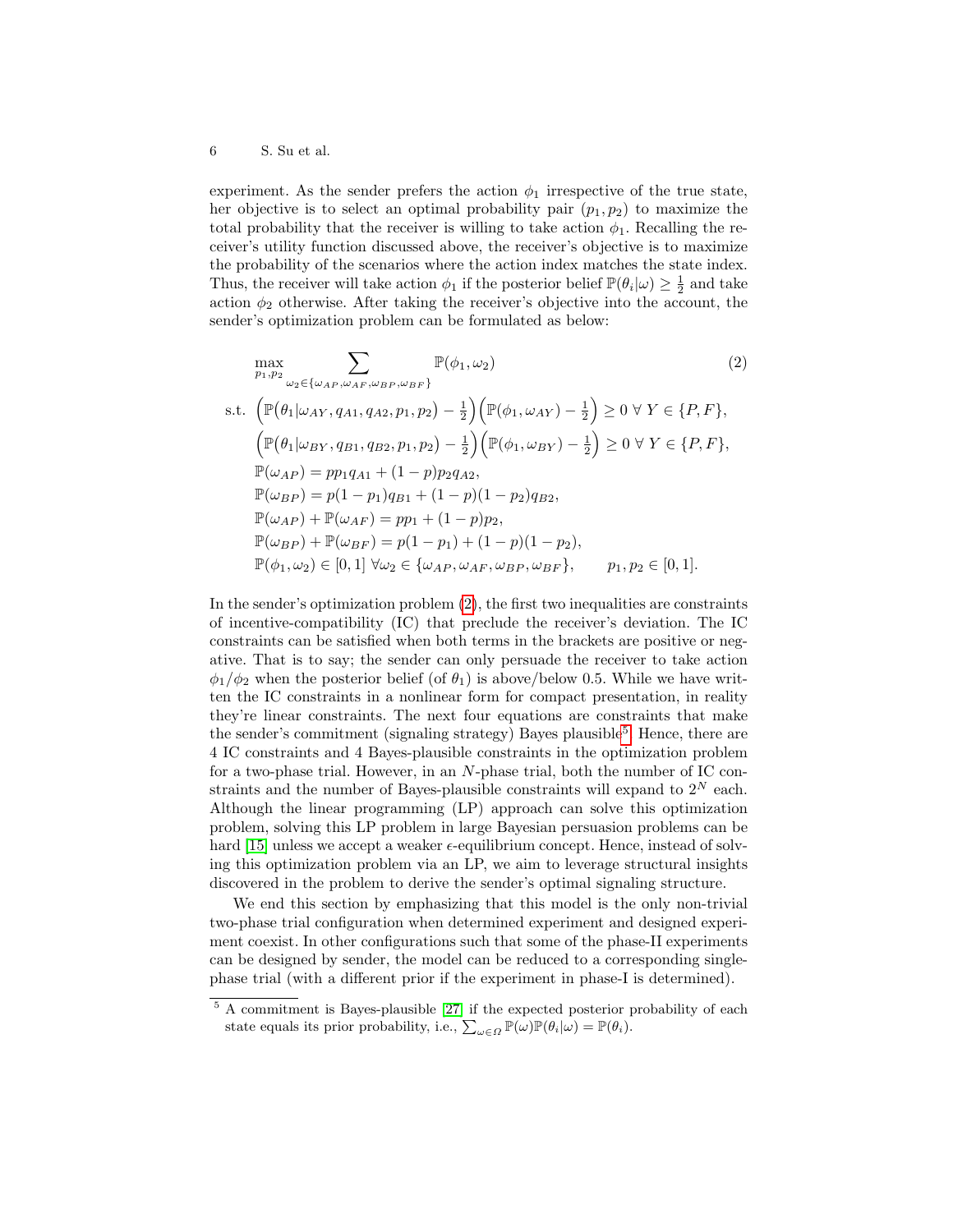# <span id="page-6-0"></span>3 Binary-outcome Experiments in Two-phase Trials

In this section the sender's optimization problem presented in [\(2\)](#page-5-0) Section [2.1,](#page-4-0) is solved starting with the simplest non-trivial case. There are only two phases in the trial studied here, and from this we will develop more insight into how different types of experiments (determined versus sender-designed) influence the optimal signaling strategy of the sender. To be more specific, we will analyze how two determined experiments (in phase II) and one sender-designed experiment (in phase I) will impact the sender's optimal signaling strategy. Before we present the general case, we discuss a subset class of two-phase trials that are similar to single-phase trials. In this class of two-phase trials, in one of the phase-II experiments, called a trivial experiment, the outcome distribution is independent of the true state. Trivial experiments [\[3\]](#page-26-3), also called non-informative or Blackwell non-informative experiments in some literature, are frequently used as benchmarks to compare the agents' expected utility change under different signaling schemes/mechanisms, e.g., [\[34,](#page-28-0)[31,](#page-27-14)[33\]](#page-28-1). This two-phase model with a trivial experiment tries to capture real-world problems with one actual (and costly) experiment, e.g., clinical trials, venture capital investments, or space missions. Since the experiment is costly, a screening procedure is provided to decide whether it is worth conducting the experiment. We will then analyze the optimal signaling strategy in the general scenario, where both experiments in phase II are non-trivial.

### <span id="page-6-2"></span>3.1 Experiments with screenings

We start by analyzing the sender's optimal strategy (signaling structure) in a simple scenario where there is one *non-trivial* experiment conducted in phase II. This models real-world scenarios where a non-trivial experiment is conducted only if the sample passes/fails the screening. The sender's authority on choosing the probability pair  $(p_1, p_2)$  controls the screening process. To avoid any ambiguity, we first define what a trivial experiment is.

**Definition 1.** An experiment E is trivial if the distribution of its outcomes  $\Delta_E$ is independent of the state of the world:  $\Delta_E = \Delta_{E|\theta_i}$  for all  $\theta_i \in \Theta$ .

When a trivial experiment (in phase II) is conducted, the posterior belief of the state stays the same as the interim belief derived in [\(1\)](#page-4-1). When there exists a trivial experiment in the two phase-II trial options, then Lemma [1](#page-6-1) states that the sender and the receiver's expected utility under the optimal signaling strategy is the same as in the (single-phase) classical Bayesian persuasion problem.

Lemma 1. When the state space is binary, both sender and receiver's expected utilities are the same in the following two Bayesian persuasion schemes under each scheme's optimal signaling strategy:

- <span id="page-6-1"></span>1. Bayesian persuasion in a single-phase trial,
- 2. Bayesian persuasion in a two-phase trial with a sender-designed phase-I experiment and a trivial experiment in phase II.

In the single-trial classical Bayesian persuasion setting, the optimal signaling strategy only mixes the two possible states in one outcome (e.g., when the prosecutor claims the suspect is guilty). On the other outcome, the sender reveals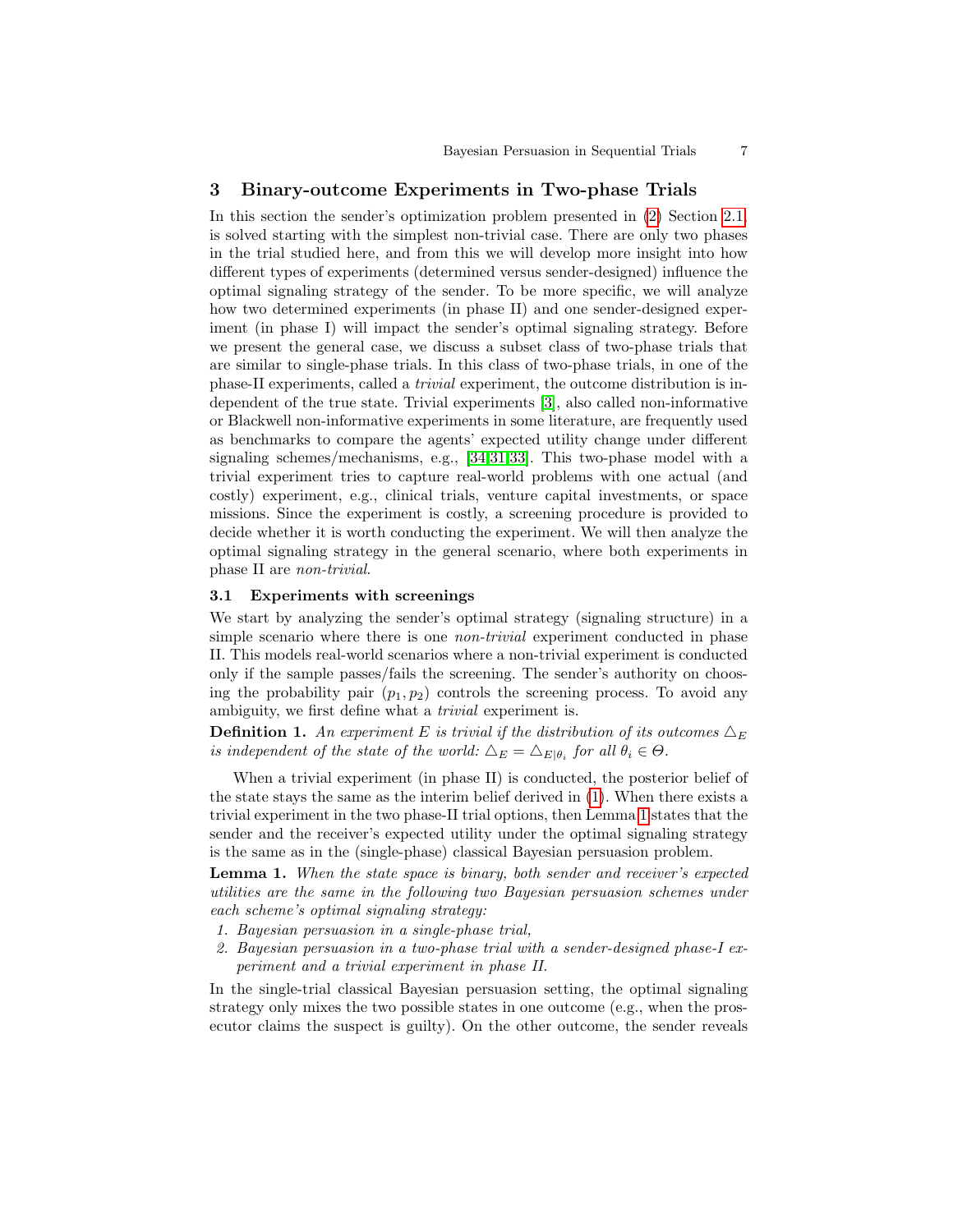the true state with probability one (e.g., when the prosecutor says the suspect is innocent). When there is a trivial experiment in phase II, the other experiment (supposing that it will be conducted at outcome  $\omega_B$ ) will be rendered defunct by the sender's choice of experiments in phase I. This phenomenon occurs because the sender can always choose to reveal the true state when the non-trivial experiment is to be conducted, i.e., by setting  $\mathbb{P}(\theta_1|E_B) = 1$  or  $\mathbb{P}(\theta_2|E_B) = 1$ ; and the classical Bayesian persuasion strategy can be replicated. In essence, having a trivial experiment in the phase-II trial does not constrain the sender.

# <span id="page-7-2"></span>3.2 Assumptions and induced strategies

Next we detail the optimal signaling strategy in our two-phase trial setting with general binary-outcome experiments. To aid in the presentation and to avoid repetition, we make two assumptions without loss of generality and introduce several explanatory concepts before the analysis.

Lemma 2. We can make the following two assumptions WLOG.

- <span id="page-7-1"></span>1. The probability of passing a phase-II experiment under  $\theta_1$  is greater than or equal to the probability under  $\theta_2$ , i.e.,  $q_{A1} \geq q_{A2}$  and  $q_{B1} \geq q_{B2}$ .
- <span id="page-7-3"></span>2. When the true state is  $\theta_1$ , the experiment conducted when outcome  $\omega_A$  occurs is more informative than the experiment conducted when outcome  $\omega_B$ occurs, i.e.,  $q_{A1} \geq q_{B1}$ .

The sender's strategy consists of the following: choice of phase-I experiment parameters  $(p_1, p_2)$  and the persuasion strategies in phase-II for each outcome of the phase-I experiment. To understand better the choices available to the sender and her reasoning in determining her best strategy, we will study the possible persuasion strategies in phase-II; these will be called induced strategies to distinguish them from the entire strategy. Given the assumptions above on phase-II experiments, it'll turn out we can directly rule out one class of induced strategies from the sender's consideration. The other set of induced strategies will need careful assessment that we present next.

*Claim.* When the inequalities of the assumption  $q_{A1} \ge q_{A2}$  and  $q_{B1} \ge q_{B2}$  in Lemma [2](#page-7-1) are strict, for any phase-II experiment  $E_X \in \{E_A, E_B\}$ , taking action  $\phi_1$  when  $E_X$  fails but taking action  $\phi_2$  when  $E_X$  passes is not an incentive compatible strategy for the receiver for any interim belief  $\mathbb{P}(\theta_1|E_X) \in [0,1]$ .

The above claim can be verified by comparing the posterior belief  $\mathbb{P}(\theta_1|\omega)$  of each possible outcome  $\omega \in {\{\omega_{XP}, \omega_{XF}\}}$  and the receiver's corresponding best response. Therefore, upon the outcome of a phase-I experiment being revealed (to be either  $\omega_A$  or  $\omega_B$ ), the sender only has three different classes of "*induced* strategies" by which to persuade the receiver in phase II:

 $(\alpha_X)$  Suggest action  $\phi_1$  only when the phase-II experiment outcome is a pass;  $(\beta_X)$  Suggest action  $\phi_1$  no matter the result of phase-II experiment; and  $(\gamma_X)$  Suggest action  $\phi_2$  irrespective of the result of phase-II experiment, which is equivalent to not persuading the receiver to take the sender-preferred action.

<span id="page-7-0"></span><sup>6</sup> In terms of the Blackwell informativeness from [\[5\]](#page-26-4).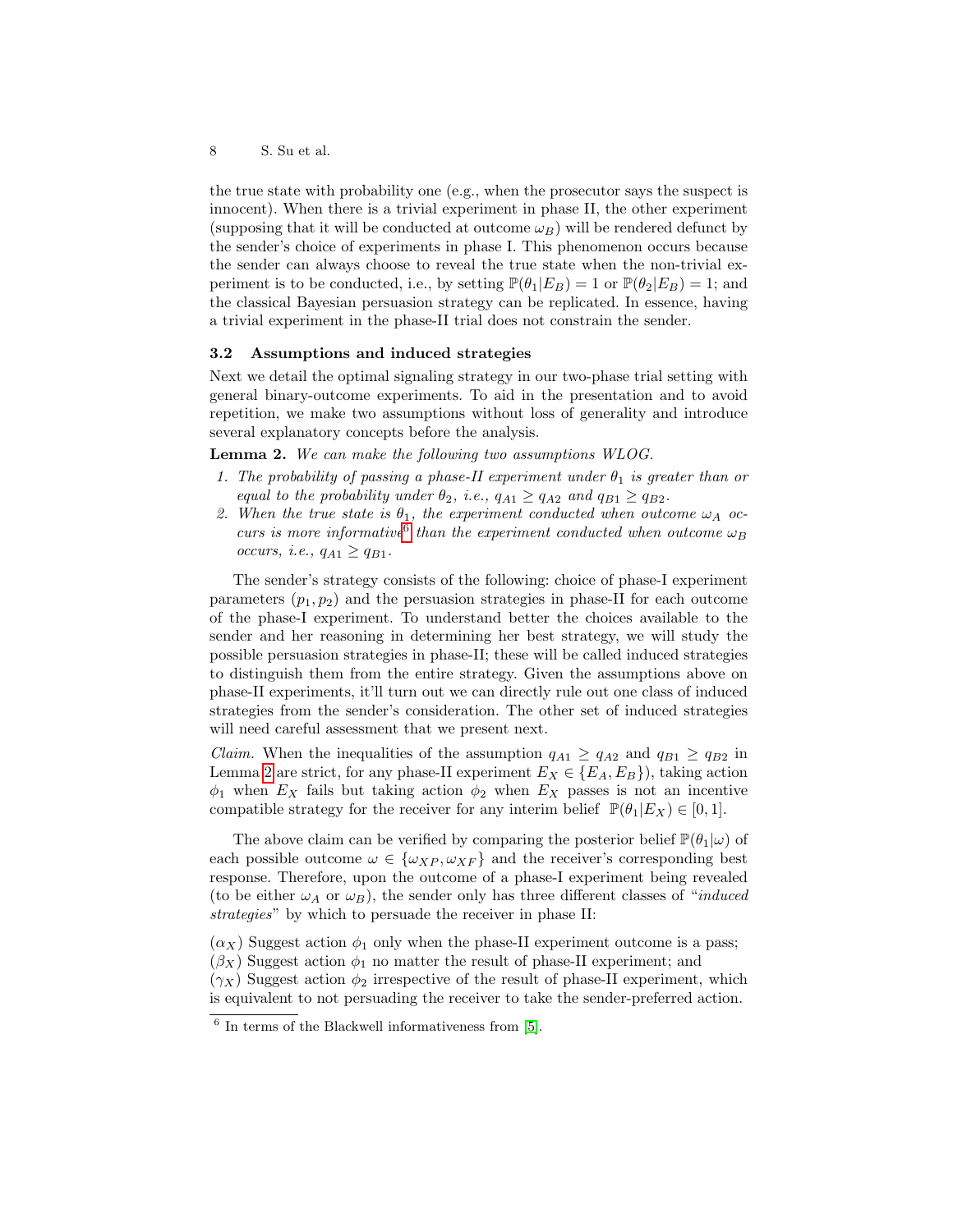Given these three classes of induced strategies and the freedom to choose different induced strategies based on the phase-I experiment's outcome, the sender can use any combination of these  $3<sup>2</sup>$  choices to form a set of strategies S. To simplify the representation, we use  $(c_A, d_B)$ ,  $c, d \in \{\alpha, \beta, \gamma\}$  to represent a "type of strategy" of the sender. Note that to specify a strategy S within the set of strategies, i.e.,  $S \in \mathcal{S}$ , the probability pair  $(p_1, p_2)$  has to be determined first. Before we analyze the different strategies, we discuss the relationship between the given phase-II experiments, induced strategies, and the incentive-compatibility requirements from the sender's side (to avoid profitable deviations by the receiver). To avoid ambiguity, hereafter, when we mention incentive compatibility/incentive compatible requirements/IC strategies, we mean the condition/requirements/strategies of a sender's commitment satisfying the following statement : for every possible realized signal under this commitment, the receiver taking the sender-suggested action is incentive-compatible.

# <span id="page-8-1"></span>3.3 Constraints given by phase-II experiments

By her choice of the experiment in phase I, the sender decides how to split the prior into the interim beliefs for the two experiments available in phase-II. The resulting interim-beliefs then lead to certain induced strategies at stage-II being applicable, i.e., incentive compatible (for the receiver). In other words, the probability pair  $(p_1, p_2)$  must make each (applied) induced strategy yield the maximum utility for the receiver. These requirements constrain the sender's choice of  $(p_1, p_2)$  and she needs to account for the (reduced) choice while deciding the split of the prior. Table [1](#page-8-0) summarizes the impact in terms of the parameters of the phase-I experiment via primary requirements on  $(p_1, p_2)$  driven by the incentive compatibility while using each class of induced strategies. Hereafter, when we use IC requirements without specifically mentioned, we mean primary IC requirements. From the entries in the table, it is clear that the phase-II experiments (indirectly) limit the sender's strategy selection where this limitation arises due the receiver's IC requirements for each induced strategy (when that induced strategy is used).

|                 |                                   |            | Induced strategy Primary IC requirement Induced strategy Primary IC requirement |
|-----------------|-----------------------------------|------------|---------------------------------------------------------------------------------|
| $\alpha_A$      | $-p q_{A2} \overline{q}$<br>$p_1$ | $\alpha_B$ | $-pq_{B2}$<br>$p_2$<br>$q_B$                                                    |
| $\mathcal{D}$ 1 |                                   | JВ         | $v_{2}$<br>$- q_{B1}$ .                                                         |
| A               | $p_1$                             | $\gamma_B$ | $-pq_{B2}$<br>$p_2$                                                             |

<span id="page-8-0"></span>Table 1. IC requirements of the sender's commitment based on the induced strategy

With this in mind, the sender's experiment design in phase I, essentially, is to select between different combinations of these induced strategies such that each induced strategy satisfies the constraint listed in Table [1.](#page-8-0) Hence, we next seek to understand how these IC constraints collectively determine the sender's strategy selection. To answer this, we first discuss the relationship between induced strategies, IC requirements, and the sender's expected utility.

From the sender's perspective, each induced strategy and its corresponding signals provide a path to persuade (or dissuade) the receiver to take action  $\phi_1$ .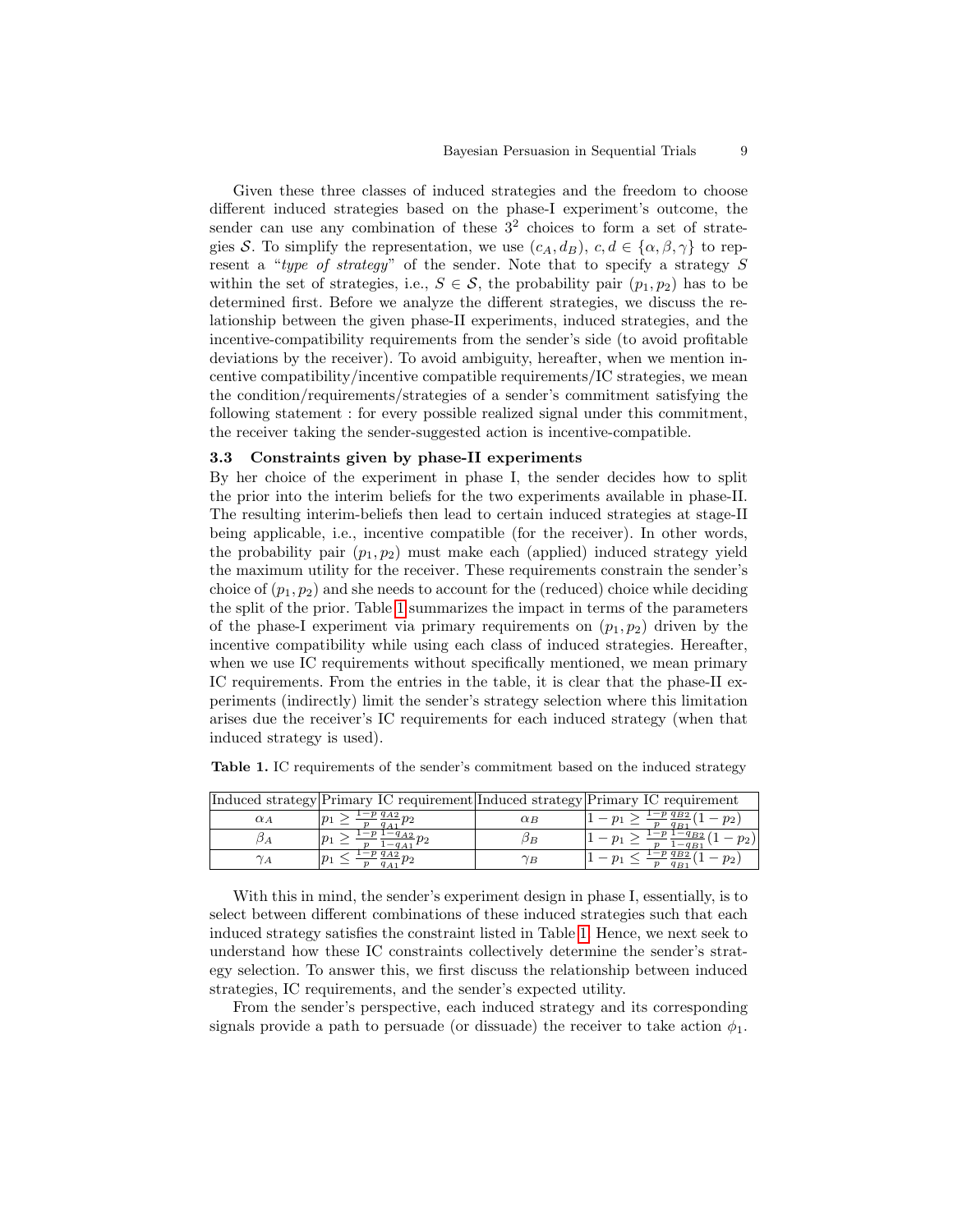Since the sender's objective is to maximize the probability that action  $\phi_1$  is taken, she would like to use the "most efficient"[7](#page-9-0) pair of induced strategies to persuade the receiver<sup>[8](#page-9-1)</sup>. To better understand the "efficiency" of induced strategies, we evaluate each induced strategy under a given phase-II experiment  $E_X$ : •  $\alpha_X$  strategy: To persuade receiver to take action  $\phi_1$  via this induced strategy, the sender needs to ensure that  $\mathbb{P}(\theta_1|\omega_{XP}) \geq \frac{1}{2}$ . Hence, the interim belief  $\mathbb{P}(\theta_1|E_X)$  must satisfy  $\mathbb{P}(\theta_1|E_X) \in \left[\frac{q_{X2}}{q_{X1}+q_{X2}}, \frac{1-q_{X2}}{2-q_{X1}-q_{X2}}\right]$ , otherwise a commitment using  $\alpha_X$  induced strategy will never be incentive-compatible. From the sender's perspective, the most efficient strategy to persuade the receiver using  $\alpha_X$  induced strategy is to design the phase-I experiment such that  $\mathbb{P}(\theta_1|E_X)$  =  $\frac{q_{X2}}{q_{X1}+q_{X2}}$ . At this interim belief, the sender experiences a relative expected utility  $2q_{X1}$  (with respect to the prior). When  $\mathbb{P}(\theta_1|E_X) \in \left(\frac{q_{X2}}{q_{X1}+q_{X2}}, \frac{1-q_{X2}}{2-q_{X1}-q_{X2}}\right)$ , the sender's marginal expected utility when the interim belief increases is  $q_{X1} - q_{X2}$ . •  $\beta_X$  strategy: To persuade receiver to take action  $\phi_1$  with this induced strategy the sender needs to ensure that both inequalities  $\mathbb{P}(\theta_1|\omega_{XP}) \geq \frac{1}{2}$  and  $\mathbb{P}(\theta_1|\omega_{XF}) \geq \frac{1}{2}$  hold. Given the assumption in Lemma [2,](#page-7-1) namely  $q_{X1} \geq q_{X2}$ , the only constraint that can be tight is  $\mathbb{P}(\theta_1 | \omega_{XF}) \geq \frac{1}{2}$ . Hence, IC commitments using  $\beta_X$  induced strategy exist only when the interim belief  $\mathbb{P}(\theta_1|E_X) \geq$  $\frac{1-q_{X2}}{2-q_{X1}-q_{X2}}$ . From the sender's perspective, the most efficient strategy to persuade the receiver using  $\beta_X$  induced strategy is to design the phase-I experiment such that  $\mathbb{P}(\theta_1 | E_X) = \frac{1-q_{X2}}{2-q_{X1}-q_{X2}}$  with the resulting relative expected utility  $1 + \frac{1-q_{X1}}{1-q_{X2}}$ . Unlike an  $\alpha_X$  induced strategy where the sender still gets a positive utility gain when the interim belief increases, for a  $\beta_X$  induced strategy the sender's marginal expected utility gain when the interim belief increases is 0 when  $\mathbb{P}(\theta_1|E_X) > \frac{1-q_{X2}}{2-q_{X1}-q_{X2}}$ .

•  $\gamma_X$  strategy: Given that the sender suggests the receiver to take action  $\phi_2$  in this strategy, the sender's expected utility is 0 when using this induced strategy.

According to the discussion above, it is clear that the sender will not use the set of strategies corresponding to  $(\gamma_A, \gamma_B)$  unless the prior  $p = 0$ . Additionally, we also know that different induced strategies provide different relative expected utility to the sender. When induced strategies are used in the most efficient manner, the relative expected utility under  $\alpha_X$  induced strategy is at most  $2q_{X_1}$ , and the average expected utility under  $\beta_X$  induced strategy is at most  $1+\frac{1-q_{X1}}{1-q_{X2}}$ .

Since these two values capture the best scenario that the sender can achieve by tailoring the interim belief under the given experiment, we define this pair of ratios,  $(2q_{X1}, 1 + \frac{1-q_{X1}}{1-q_{X2}})$  as a function of (the given) experiment, denoted by  $PerP(E_X)$ ; this pair is called the *persuasion potential*.

**Definition 2.** Given an experiment  $E_X = (q_{X1}, q_{X2})$ , the persuasion potential of this experiment,  $PerP(E_X)$ , is the pair  $(2q_{X1}, 1 + \frac{1-q_{X1}}{1-q_{X2}})$ .

To provide some insights on the importance and use of the persuasion potential we preview Corollary [1.](#page-12-0) Corollary [1](#page-12-0) states that the sender only uses induced

<span id="page-9-0"></span><sup>&</sup>lt;sup>7</sup> The efficiency of a strategy is defined as  $\frac{\mathbb{P}(\phi_1|\text{interim belief, the induced strategy used})}{\mathbb{P}(\theta_1|\text{interim belief, the induced strategy used})}$ .

<span id="page-9-1"></span><sup>8</sup> When the prior falls in the region where the optimal signaling strategy is non-trivial.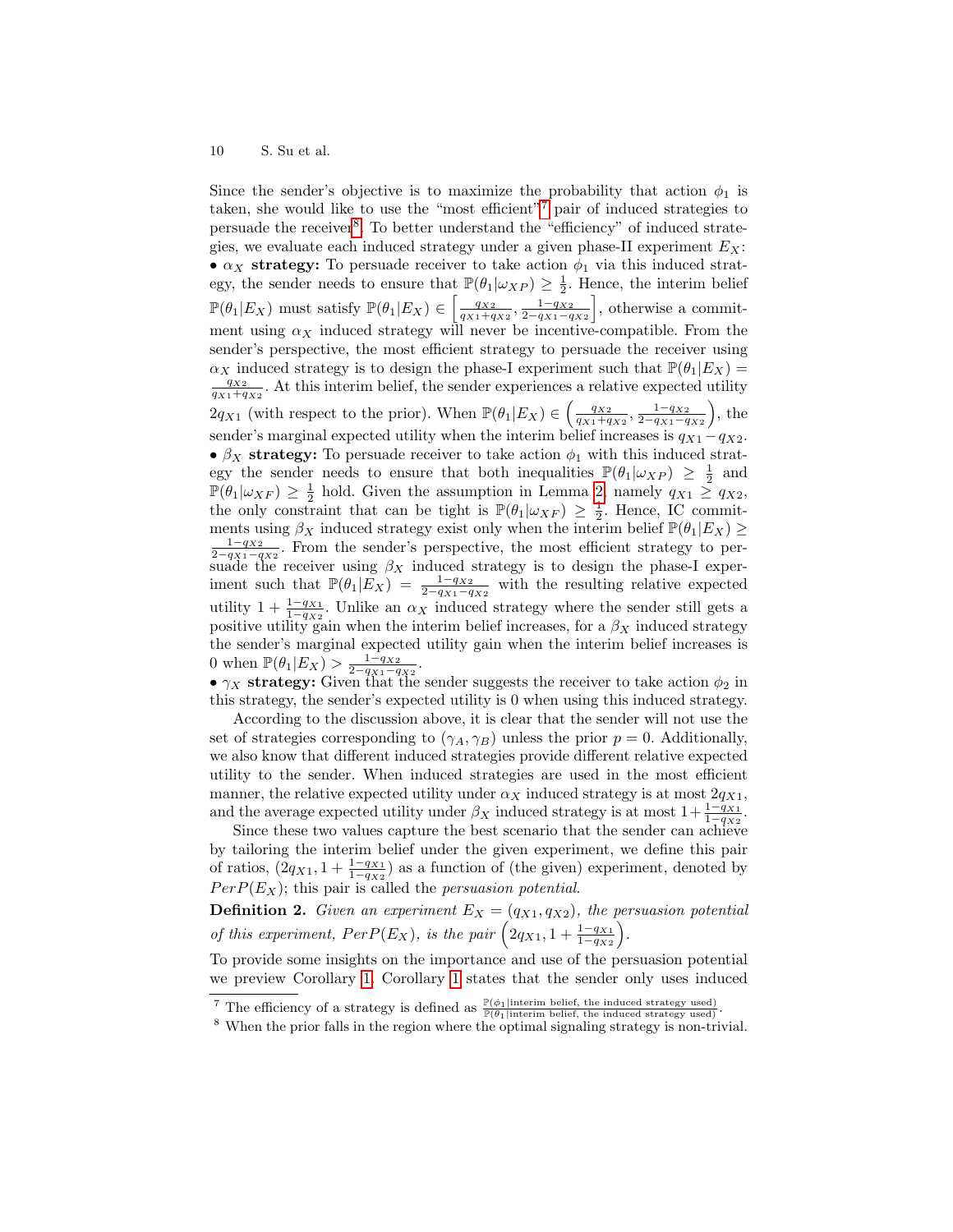strategies in the most efficient manner, i.e.,  $\mathbb{P}(\theta_1|E_X) = \frac{q_{X2}}{q_{X1}+q_{X2}}$  when a induced strategy  $\alpha_X$  is used and  $\mathbb{P}(\theta_1|E_X) = \frac{1-q_{X2}}{2-q_{X1}-q_{X2}}$  when a induced strategy  $\beta_X$  is used. Thus, the persuasion potential can simplify the sender's search for the optimal signaling strategy. When a particular induced strategy is used in the most efficient manner described in the above parameter, the interim belief is now determined. Therefore, the sender does not need to search for the optimal signaling strategy from the whole set of IC strategies but only needs to search from a small number of strategies that generate the particular interim beliefs.

# <span id="page-10-1"></span>3.4 Persuasion ratio and the optimal signaling structure

Since the sender wants to maximize the total probability of action  $\phi_1$ , she needs to compare different sets of strategies formed by different pairs of induced strategies. To compare each set of strategies, we introduce the persuasion ratio of a set of strategies for a given value of the prior.

<span id="page-10-2"></span>**Definition 3.** Given a set of incentive-compatible strategies  $S$ , e.g.,  $S = (c_A, d_B)$ with c,  $d \in {\alpha, \beta, \gamma}$  which satisfying IC requirements, the persuasion ratio of the set of strategies S is the maximum total probability of action  $\phi_1$  is taken (under a strategy within the set) divided by the prior p,  $PR(S, p) = \max_{S \in S} \frac{\mathbb{P}(\phi_1|S)}{p}$ .

Careful readers may notice that if we multiply the persuasion ratio with the prior, the value will be the (maximum) expected utility the sender can achieve from the given set of strategies. Since the sender's expected utility will be monotone increasing in the prior  $p$  in this framework regardless of which set of strategies the sender adopts, the persuasion ratio for a given prior can be viewed as the relative utility gain this set of strategies can offer to the sender under this prior. Therefore, given a specific prior, if a set of strategies has a higher persuasion ratio with respect to another set of strategies, the sender should use the strategies in the former set instead of the latter set.

According to this discussion, we can draw a persuasion ratio curve for each set of strategies as the prior is varied in  $[0, 1]$ . Abusing notation, we represent the persuasion ratio curve by  $PR(S)$ . It may appear that an optimization needs to be carried out for each value of the prior. However, structural insights presented in the following two lemmas considerably simplify the analysis. Properties presented in Lemma [3](#page-10-0) narrow down the space where the sender needs to search for the optimal signaling strategy. This allows us to depict persuasion ratio curves  $PR(S)$  for some basic strategies. On top of that, Lemma [4](#page-11-0) provides a systematic approach to derive persuasion ratio curves for all type of strategies.

<span id="page-10-0"></span>**Lemma 3.** Given a type of strategy S and a prior p, there exists a (sender's) optimal strategy  $S \in \mathcal{S}$  which satisfies one of the following two conditions:

- 1. At least one IC requirements of the constituent induced strategies is tight;
- 2. There is a signal that will be sent with probability 1 under S.

Before discussing the simplifications that Lemma [3](#page-10-0) yields in terms of the key properties for solving the problem, we give an intuitive outline of the proof of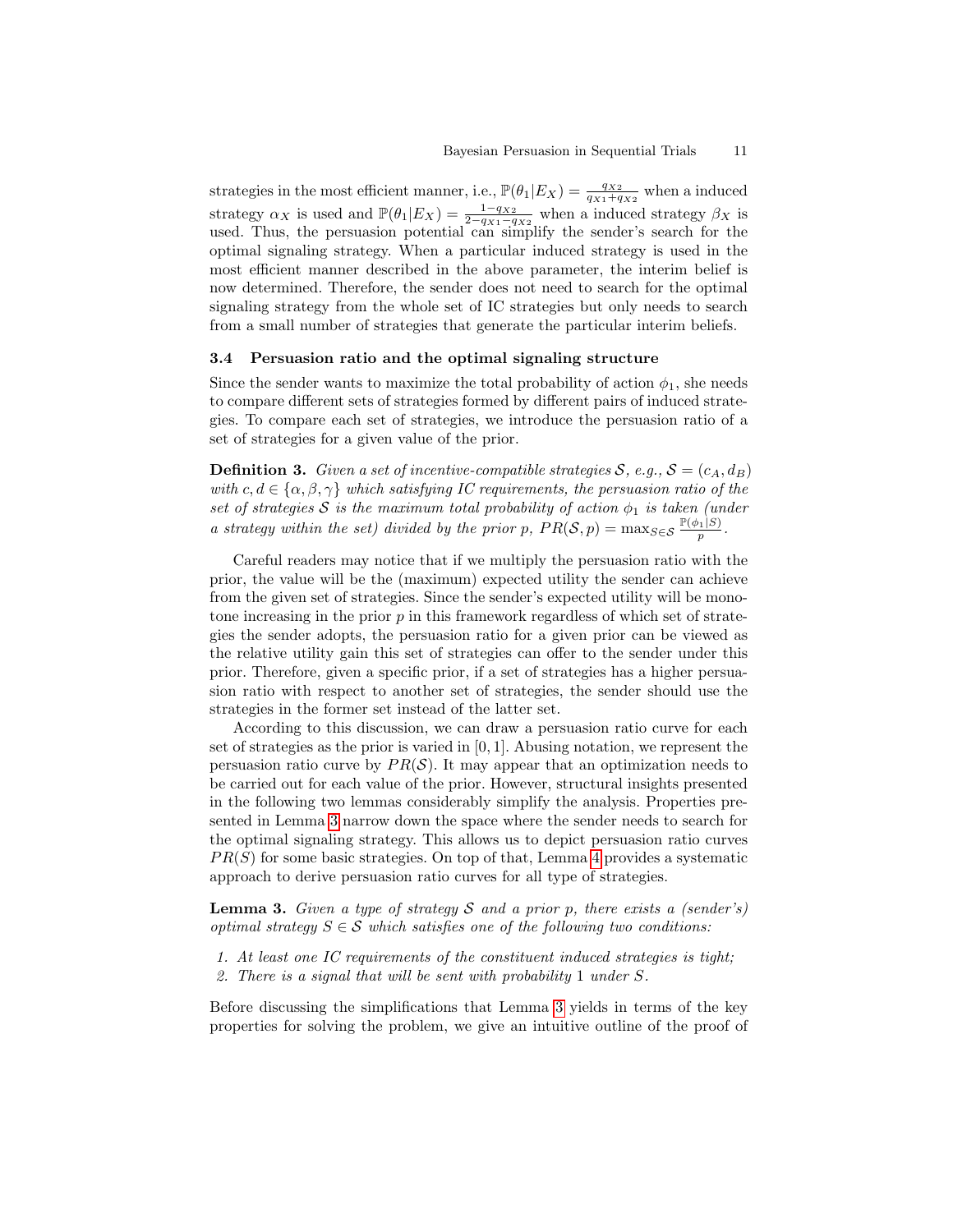Lemma [3.](#page-10-0) When the IC requirements of the two induced strategies are not tight and both signals are sent with non-zero probability in a strategy S, the sender can increase her expected utility by slightly raising the probability of the signal with a higher persuasion ratio (and adjust the probability of the other signal to respect the prior) to form a strategy  $S_+$ . The sender can keep doing this 'slight' modification of her strategies until either one of the IC conditions is satisfied or the signal is sent with probability 1.

Given this lemma, the persuasion ratio curve of the following types of strategies:  $(\alpha_A, \gamma_B)$ ,  $(\beta_A, \gamma_B)$ ,  $(\gamma_A, \alpha_B)$ ,  $(\gamma_A, \beta_B)$  can be determined immediately since the IC requirement can never be tight for the  $\gamma$  class induced strategy. For the remaining four types of strategies:  $(c_A, d_B), c, d \in \{\alpha, \beta\}$ , the following lemma aids in solving for the strategy meeting the persuasion ratio without a point-wise calculation. As a preview of result of Lemma [5,](#page-11-1) once we derive the persuasion ratio curve for each type of strategies via Lemma [4,](#page-11-0) we can immediate identify the optimal signaling strategy by overlaying those curves in one figure.

<span id="page-11-0"></span>**Lemma 4.** Given the persuasion ratio curves of the types of strategies  $(c_A, \gamma_B)$ and  $(\gamma_A, d_B)$ , denoted by  $PR((c_A, \gamma_B), p)$  and  $PR((\gamma_A, d_B), p)$ , respectively, the persuasion ratio curve of the set of incentive compatible strategies  $(c_A, d_B)$ , denoted by  $PR((c_A, d_B), p)$ , is the generalized concave hull <sup>[9](#page-11-2)</sup> of the functions  $PR((c_A, \gamma_B), p)$  and  $PR((\gamma_A, d_B), p)$  when  $\mathcal{S}_{(c_A, d_B)}(p) \neq \emptyset$ :

<span id="page-11-3"></span>
$$
PR((c_A, d_B), p) = \max_{\substack{x, u, v \in [0, 1], \\ xu + (1 - x)v = p}} xPR((c_A, \gamma_B), u) + (1 - x)PR((\gamma_A, d_B), v)), (3)
$$

where  $\mathcal{S}_{(c_A,d_B)}(p)$  is the set of IC strategies of  $(c_A, d_B)$  at p.

The proof of Lemma [4](#page-11-0) uses the structure of the sender's expected utility when no  $\gamma$  induced strategy is used in the types of strategies employed. The sender's expected utility function under  $(c_A, d_B)$  at prior p can be represented as a linear combination of her utility function under  $(c_A, \gamma_B)$  at prior u and her utility function under  $(\gamma_A, d_B)$  at prior v, then the optimization problem of solving the optimal phase-I experiment parameters  $(p_1, p_2)$  under a prior p can be transformed to the maximization problem in the statement of Lemma [4.](#page-11-0) As we have discussed the means to determine each type of strategy's persuasion ratio curve, Lemma [5](#page-11-1) illustrates the persuasion ratio curve of the optimal signaling strategy.

<span id="page-11-1"></span>**Lemma 5.** The persuasion ratio curve of the optimal signaling strategy  $PR^*(p)$ is the upper envelope of the different types of strategies' persuasion curves. Further, the optimal signaling strategy (under a given prior) is the strategy that reaches the frontier of the persuasion ratio curve (at that prior).

Since a higher persuasion ratio indicates a higher (sender's) expected utility for every given prior, the sender will choose the upper envelope of the persuasion curves of the different types of strategies. Because the set  $\mathcal{S}_{(c_A,d_B)}(p)$ could be empty for some prior values with a corresponding persuasion ratio

<span id="page-11-2"></span><sup>&</sup>lt;sup>9</sup> If  $PR((c_A, \gamma_B), \cdot)$  and  $PR((\gamma_A, d_B), \cdot)$  were the same function  $f(\cdot)$ , then this would be its convex hull.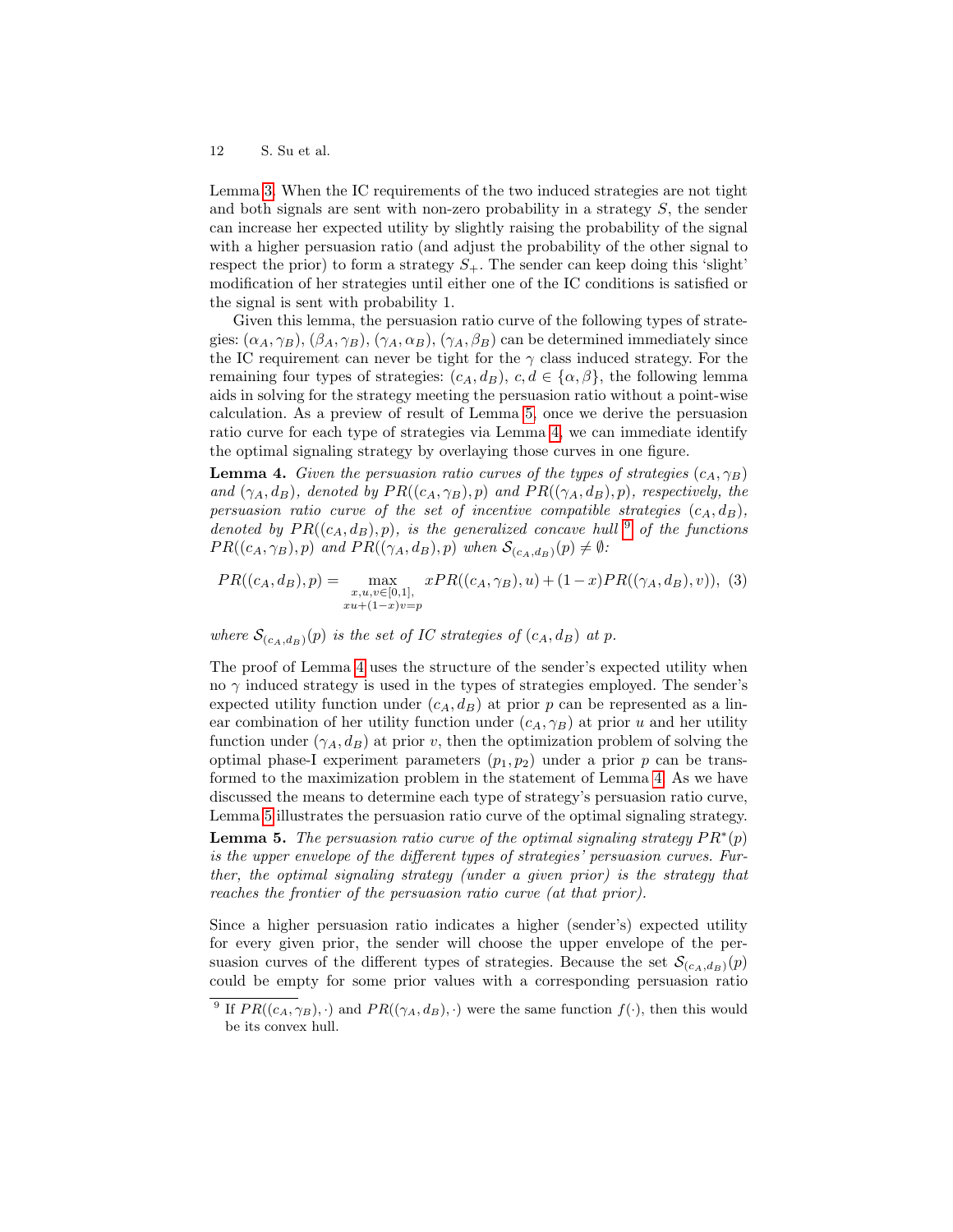$PR(c_A, d_B), p) = 0$ , the main effort in proving Lemma [5](#page-11-1) is to show the existence of an incentive-compatible commitment on the frontier of the persuasion ratio curve at every possible prior. Finally, once the persuasion ratio curve of the optimal signaling strategy is determined, we can immediately infer an optimal signaling strategy  $S^*$  under a specific prior.

For a two-phase trial or to solve the last two phases of a trial with more than two phases studied in Section [4,](#page-13-0) the following corollary that can further simplify the sender's optimization procedure.

<span id="page-12-0"></span>Corollary 1. Let  $\Pi^*(p)$  represents the optimal signaling strategy at prior p. If  $\mathbb{P}(\phi_1 | \Pi^*(p)) < 1$ , then the following two statements are true:

- 1. When  $\alpha_X$  is used in  $\Pi^*(p)$ , the interim belief is  $\mathbb{P}_{\Pi^*(p)}(\theta_1|E_X) = \frac{q_{X2}}{q_{x1}+q_{X2}}$ .
- 2. When  $\beta_X$  is used in the optimal signaling strategy  $\Pi^*(p)$ , the interim belief is  $\mathbb{P}_{\Pi^*(p)}(\theta_1|E_X) = \frac{1-q_{X2}}{2-q_{x1}-q_{X2}}$ .

With Corollary [1,](#page-12-0) the Equation [\(3\)](#page-11-3) in Lemma [4](#page-11-0) reduces to a linear equation. Hence, the comparison in Lemma [5](#page-11-1) and the computation in Lemma [4](#page-11-0) can be reduced to a comparison of the (unique) corresponding IC strategies (if one exists) under the interim belief listed in Corollar[y1](#page-12-0) for different types of strategies.

### 3.5 Comparison with classical Bayesian persuasion strategies

Given the optimal signaling strategy derived in Lemma [5,](#page-11-1) one natural followup question is the quantification of the sender's utility improvement obtained by adopting the optimal signaling strategy in comparison to using strategies structurally similar to the optimal strategies in binary state of the world. Owing the page limit, we directly define a class of strategies structurally similar to the classical Bayesian persuasion strategy below and provide the justification in our online version [\[37\]](#page-28-2).

Definition 4. With binary states of the world, a (binary-state) Bayesian persuasion (BBP) strategy is a strategy that "mixes two possible states in one signal and reveals the true state on the other signal".

Given the model defined in Section [2.1,](#page-4-0) a BBP strategy is forced to use at least one  $\gamma_X$  induced strategy<sup>[10](#page-12-1)</sup>. Given a fixed type of strategy, e.g.,  $(\alpha_A, \gamma_B)$ , an optimal BBP strategy using this type of strategy can be solved by the concavification approach after the calculation of the sender's expected utility under interim beliefs. After solving the optimal BBP strategy of a given strategy type via concavification respectively, the optimal BBP strategy is the strategy in the set of  $\{(\alpha_A, \gamma_B),(\beta_A, \gamma_B),(\gamma_A, \alpha_B),(\gamma_A, \beta_B)\}\$  which yields the highest expected utility for the sender. Figure [2](#page-13-1) plots the sender's expected utility for the optimal signaling strategy and the optimal BBP strategy under a given pair of phase-II experiments:  $(q_{A1}, q_{A2}) = (0.8, 0.2), (q_{B1}, q_{B2}) = (0.7, 0.3)$ . The blue line in Figure 2 is the benchmark of the sender's maximum expected utility in a singlephase scenario, which would been the optimal performance if one of phase-II trials were a trivial experiment. As we can see, the sender's expected utility is

<span id="page-12-1"></span><sup>&</sup>lt;sup>10</sup> Because using either  $\alpha_X$ ,  $\beta_X$  requires a mixture of two possible states in one signal.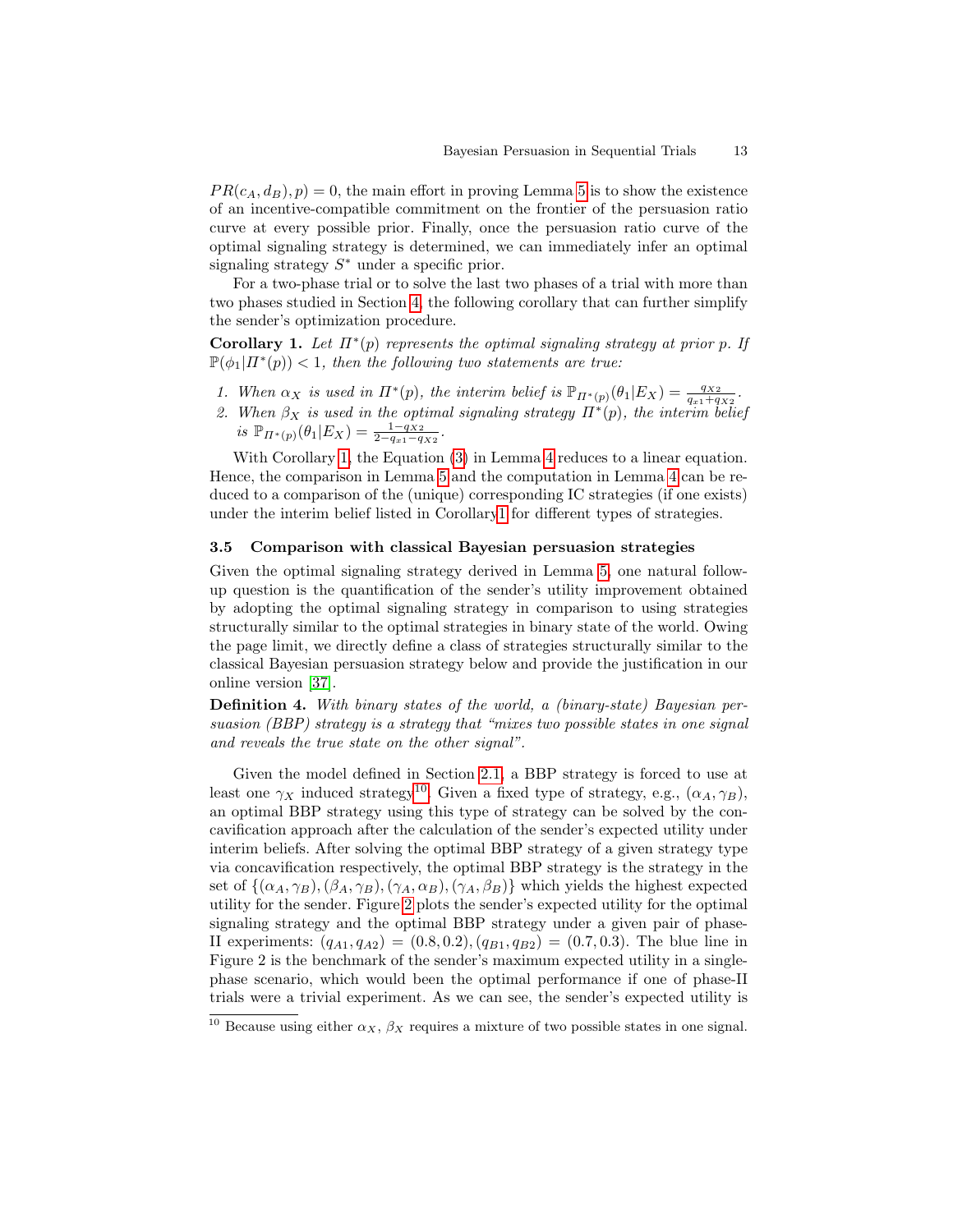lowered owing to the determined phase-II experiments. For low-priors, the optimal signaling strategy derived in Section [3.4](#page-10-1) and the optimal BBP strategy give the sender the same expected utility<sup>[11](#page-13-2)</sup>. However, as the prior increases, a utility gap between the optimal signaling strategy derived in Section [3.4](#page-10-1) and the optimal BBP strategy appears and then increases until the receiver will take  $\phi_1$ with probability one. The utility gap starts when the optimal signaling strategy uses strategies  $(\alpha_A, \beta_B)$  or  $(\alpha_B, \beta_A)$  which are not considered in BBP strategies.



<span id="page-13-1"></span>Fig. 2. Sender's utility under different problem settings and strategies

# <span id="page-13-0"></span>4 Binary-outcome Experiments in Multi-phase trials

This section generalizes the approach derived in Section [3](#page-6-0) to study problems with multi-phase trials. In section [2.1,](#page-4-0) we formulate a model for binary-outcome experiments in two-phase trials. Here, we generalize the model to multi-phase trials and then propose a dynamic programming algorithm to solve for the optimal signaling strategy. The state for the dynamic program will be the interim belief on the state of the world that results at any node in the extensive-form delineation of the problem. As the belief at each level is determined based on the actions in earlier stages (if any), in the backward iteration procedure, we will determine the optimal choice of experiments by the sender (if there is a choice) for any possible interim belief. In this dynamic programming, there is only a terminal reward that arises from the receiver's action based on the outcome of the final trial and based on the receiver's resulting posterior beliefs on the state of the world.

#### 4.1 Model of binary-outcome experiments in multi-phase trials

There are N phases in a trial where one binary-outcome experiment will be conducted in each phase. However, as in the two-phase-trial settings, the specific experiment conducted in each phase is determined by the earlier phases' outcomes. Therefore, for an  $N$ -phase trial, we can draw a height- $N$  binary tree where each leaf node represents an outcome revealed to the receiver, and each

<span id="page-13-2"></span><sup>&</sup>lt;sup>11</sup> Because the optimal signaling strategy in the low-prior region is  $(\alpha_A, \gamma_B)$  here.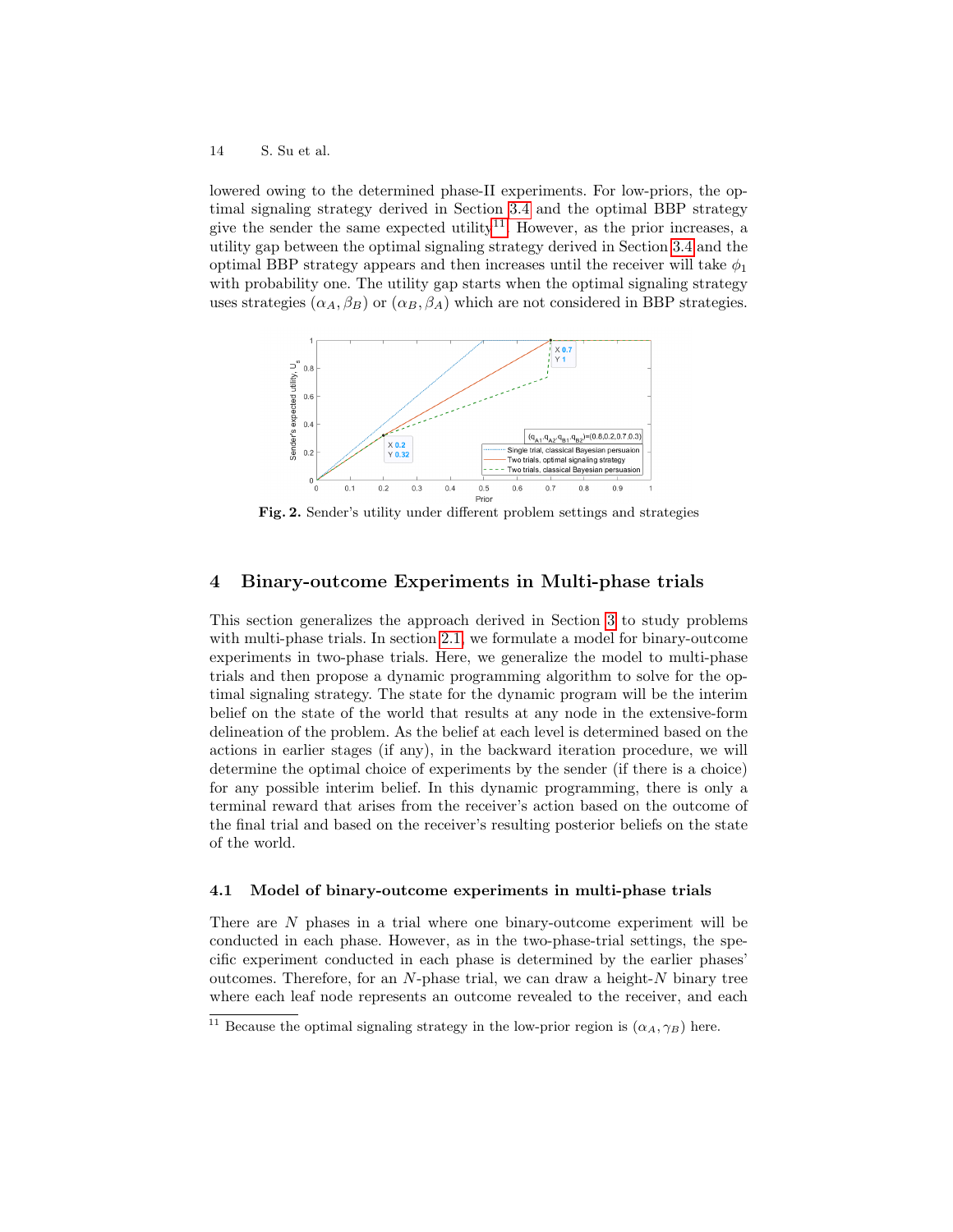non-leaf node represents an experiment. With this binary tree, experiment  $E_{i,j}$ represents the  $j<sup>th</sup>$  experiment to be conducted at level *i*. When *j* is odd, an experiment  $E_{i,j}$  will be conducted only if the experiment  $E_{i-1,(j+1)/2}$  is conducted and passed. Similarly, when j is even, an experiment  $E_{i,j}$  will be conducted only if the experiment  $E_{i-1,j/2}$  is conducted but it fails. In this binary tree, some experiments, e.g,  $E_{i,j}$ , are determined. However, some experiments, e.g.,  $E_{k,l}$ , can be designed by the sender; all the parameters are chosen before any experiment is conducted and are common knowledge. In such experiments, the sender can choose a probability pair, e.g.,  $(p_{kl1}, p_{kl2}) \in [0, 1]^2$ . In contrast to the model defined in Section [2.1,](#page-4-0) here determined experiments and sender-designed experiments can be at any level of the tree with the placement arbitrary but carried out before the sender chooses her signals. In other words, unlike the model we considered in Section [2.1,](#page-4-0) a sender may be able to design an experiment at phase N (final level before the receiver takes a decision) owing to a determined experiment outcome at phase  $N-1$ . Figure [3](#page-14-0) provides a three-phase trial example.



<span id="page-14-0"></span>Fig. 3. A 3-phase trial example

In this model, the prior, the experiments that are determined (their location on the tree and their parameters), and the sender-designed experiments (their location on the tree) are common knowledge. The sender has to design all the experiments she has the flexibility to choose simultaneously and before the game starts (when the state is realized); the designed experiments' parameters are then revealed to the receiver (again before the game starts). Given the experiments designed by the sender and the realized outcome of a sequence of experiments, the receiver will take an action to guess the true state of the world. For simplicity of analysis, we keep the sender and the receiver's utilities the same as in Section [2,](#page-3-0) i.e.,  $U_R(\phi_i, \theta_i) = 1$  and  $U_R(\phi_i, \theta_j) = 0$  for all  $i, j \in \{1, 2\}, i \neq j$ ; and  $U_S(\phi_1, \theta_i) = 1$  and  $U_S(\phi_2, \theta_i) = 0$  for all  $i \in \{1, 2\}$ . Then, the sender's objective is to jointly design the set of experiments that she has the flexibility to choose to maximize her expected utility, which is nothing but the probabil-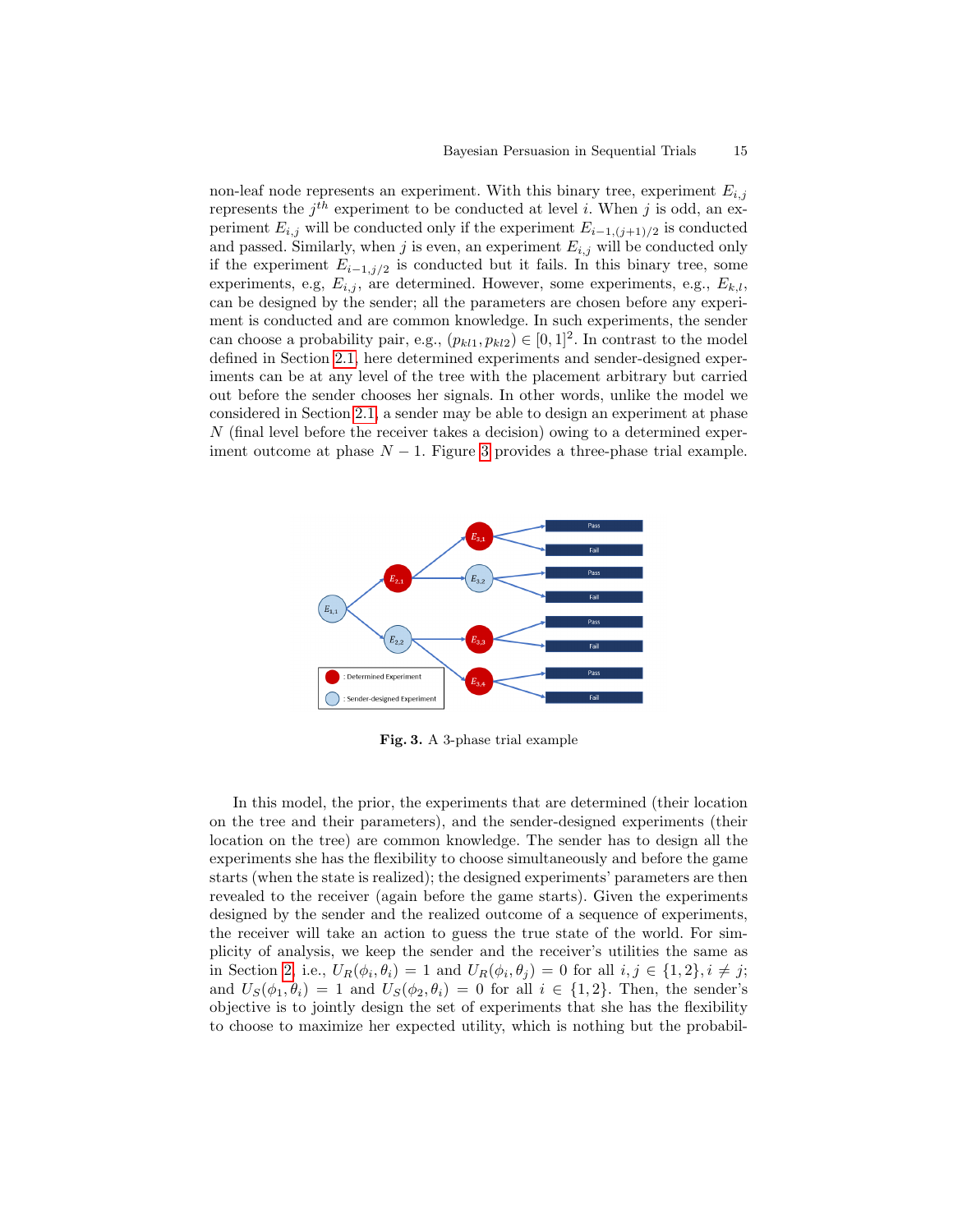ity of the receiver taking action  $\phi_1$ . Before proceeding, we point out that this model can be easily generalized to unbalanced binary trees straightforwardly by adding dummy nodes with determined trivial experiments defined in Section [3.1](#page-6-2) to construct an equivalent balanced binary tree.

#### 4.2 Determined versus sender-designed experiments

Given the model, the sender can manipulate the phase- $K$  interim belief only when designing an experiment at phase  $K - 1$ . If an experiment at phase  $K - 1$ is determined, then the phase- $K$  interim belief given the experiment's outcome in phase  $K - 1$  is just a function of phase- $K - 1$  interim belief. Therefore, figuring out how these two types of experiments, determined and sender-designed experiments, will influence every given phase's interim belief is the key to solving for the optimal signaling strategy. We start by noting that if the posterior belief at a leaf node is given, then the receiver's action is determined - he will take the action with the highest posterior probability unless there is a tie, in which case he is indifferent and will follow the sender's recommendation. Therefore, we can use backward iteration and the principle of optimality to determine the optimal signaling. We start by considering the last<sup>[12](#page-15-0)</sup> phase's experiments when the sender can design them.

Experiments at phase  $N$  Recall the result we have discussed in Section [3.2,](#page-7-2) a determined experiment in the last phase (phase-II in Section [3.2\)](#page-7-2) limits the sender's strategy choice to one of three partial strategies. Besides, the best scenario that the sender can achieve via using these partial strategies (without violating the IC requirement) is captured by the persuasion potential of the determined experiment. However, when there is a sender-designed experiment at phase N and the interim belief<sup>[13](#page-15-1)</sup>  $\tilde{p} \leq \frac{1}{2}$ , the sender can always design the experiment to make two states equally likely when this experiment passes and reveal the sender-disliked state<sup>[14](#page-15-2)</sup> when this experiment fails. If we cast this sender-designed experiment in terms of a determined experiment, the senderdesigned experiment will have a persuasion potential  $(2, 2)^{15}$  $(2, 2)^{15}$  $(2, 2)^{15}$ . Thus, no matter the type of experiment at phase  $N$ , we can capture the sender's optimal set of partial strategies via a persuasion potential.

<span id="page-15-0"></span><sup>&</sup>lt;sup>12</sup> They are phase- $N$  experiments at level  $N-1$  of the binary tree.

<span id="page-15-1"></span><sup>&</sup>lt;sup>13</sup> If the interim belief  $\tilde{p} > \frac{1}{2}$ , then the sender can design a trivial experiment  $E_X$  =  $(q_{X1}, q_{X2})$  where  $q_{X1} = q_{X2}$ , which provides no further information to the receiver and results in the posterior belief same as the interim belief of the experiment. Here, the sender can easily convince the receiver to take the sender-preferred action with probability 1.

<span id="page-15-2"></span><sup>&</sup>lt;sup>14</sup> The sender and the receiver's preferred actions are opposite to each other at this state.

<span id="page-15-3"></span><sup>&</sup>lt;sup>15</sup> When the sender gets to design an experiment  $E_X = (q_{X1}, q_{X2})$ , she can choose  $q_{X1} = 1, q_{X2} > 0$  to make the first element of the persuasion potential to be 2. Similarly, she can choose  $q_{X1} = q_{X2} \in [0,1]$  to make the second element of the persuasion potential to be 2. (When  $q_{X1} = q_{X2}$ , then  $\frac{1-q_{X1}}{1-q_{X2}} = 1$  if  $q_{X1} = 1$  by L'Hôpital's rule.)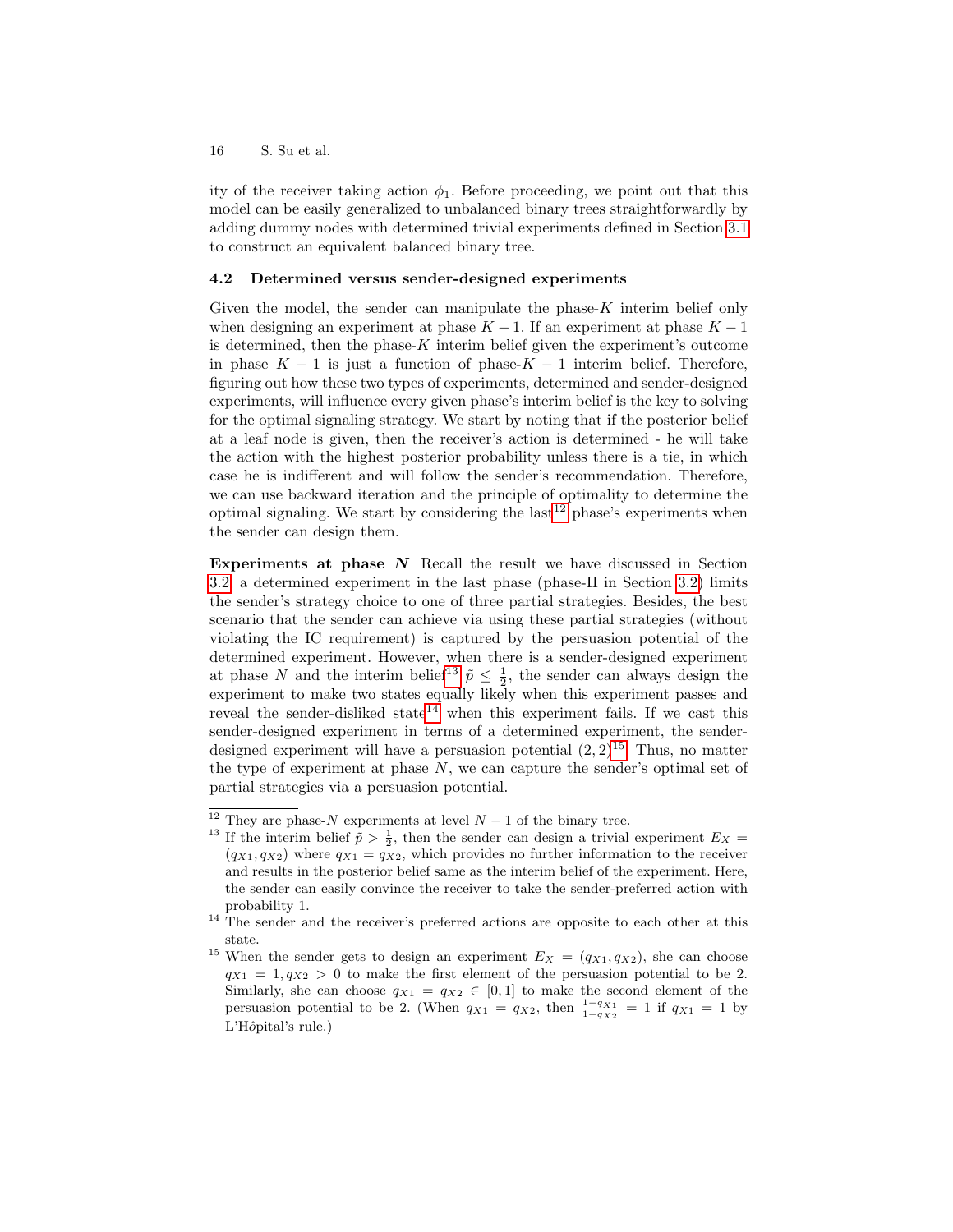Experiments in phase  $N-1$  In the second-last phase, results in Section [3.4](#page-10-1) describe a sender-designed experiment's role in the optimal signaling strategy: pick the strategy on the frontier of all persuasion-ratio curves. However, if the experiment is determined in the second-last phase, an additional constraint on the interim belief between the second-last phase and the last phase is enforced. That is to say, the set of (feasible) strategies that we can use to search for the persuasion ratio shrinks. For example, if we want to look at the persuasion ratio of a set of strategies  $(c_A, d_B)$  in a two phase trial with a determined phase-I experiment  $E_X = (q_{X1}, q_{X2})$ , the persuasion ratio of a given strategy becomes a function of parameters in  $(E_X, E_A, E_B)$  (when that strategy satisfies the IC requirements):

$$
PR((c_A, d_B), p) = \frac{\mathbb{P}_{E_A, E_B} \left( \phi_1 | (c_A, d_B), \{ \mathbb{P}(\theta_1 | \omega), \ \omega \in \{ \omega_{AP}, \omega_{AF}, \omega_{BP}, \omega_{BF} \} \right)}{p},
$$
  
where  $\mathbb{P}(\theta_1 | \omega_{AP}) = \frac{pq_{X1}q_{A1}}{pq_{X1}q_{A1} + (1-p)q_{X2}q_{A2}}, \ \mathbb{P}(\theta_1 | \omega_{BP}) = \frac{p(1-q_{X1})q_{B1}}{p(1-q_{X1})q_{B1} + (1-p)(1-q_{X2})q_{B2}},$   
 $\mathbb{P}(\theta_1 | \omega_{AF}) = \frac{pq_{X1}(1-q_{A1})}{pq_{X1}(1-q_{A1}) + (1-p)q_{X2}(1-q_{A2})}, \ \mathbb{P}(\theta_1 | \omega_{BF}) = \frac{p(1-q_{X1})(1-q_{B1})}{p(1-q_{X1})(1-q_{B1}) + (1-p)(1-q_{X2})(1-q_{B2})}$ 

.

Fortunately, after enforcing the constraints, the process of searching for the optimal signaling strategy under a determined experiment is the same as the senderdesigned experiment, i.e., pick the strategy in the frontier of all persuasion ratio curves. Therefore, at each possible branch of phase  $N-1$ , we can plot an optimal persuasion ratio curve capturing the sender's optimal signaling strategy at phase  $N-1$  and phase N.

Experiments in earlier phases Now we consider experiments in earlier phases. Let's start with a determined experiment. Given a determined experiment in phase-K, e.g.,  $E_{k,i} = (q_{Ki1}, q_{Ki2})$ , if we have already solved the optimal persuasion ratio curves of its succeeding phase- $(K + 1)$  experiments  $E_{K+1,2i-1}$  and  $E_{K+1,2i}$ , i.e.,  $PR_{K+1,2i-1}^*(p)$  and  $PR_{K+1,2i}^*(p)$  are known, then the optimal persuasion ratio curve at this determined phase-K experiment  $E_{k,i}$  is just a linear combination of  $PR_{K+1,2i-1}^*(p)$  and  $PR_{K+1,2i}^*(p)$  can be written as follows:

<span id="page-16-1"></span>
$$
PR_{K,i}^*(p) = (pq_{Ki1} + (1-p)q_{Ki2})PR_{K+1,2i-1}^*(\frac{pq_{Ki1}}{pq_{Ki1} + (1-p)q_{Ki2}}) + (p(1-q_{Ki1}) + (1-p)(1-q_{Ki2}))PR_{K+1,2i}^*(\frac{p(1-q_{Ki1})}{p(1-q_{Ki1}) + (1-p)(1-q_{Ki2})})
$$
(4)

<span id="page-16-0"></span>For a sender-designed experiment at phase K, e.g.,  $E_{K,j}$ , if we have already solved the optimal persuasion ratio curves of its succeeding phase- $(K + 1)$  experiments  $E_{K+1,2j-1}$  and  $E_{K+1,2j}$ , the sender's best design at  $E_{K,j}$  is to find a linear combination of  $PR_{K+1,2j-1}^*(p)$  and  $PR_{K+1,2j}^*(p)$  which yield the highest persuasion ratio for every phase-K interim belief  $p$ . Since the persuasion ratio curve is monotone decreasing in the belief, the optimal persuasion ratio curve can be constructed similar to Lemma [4](#page-11-0) as shown in Corollary [2.](#page-16-0)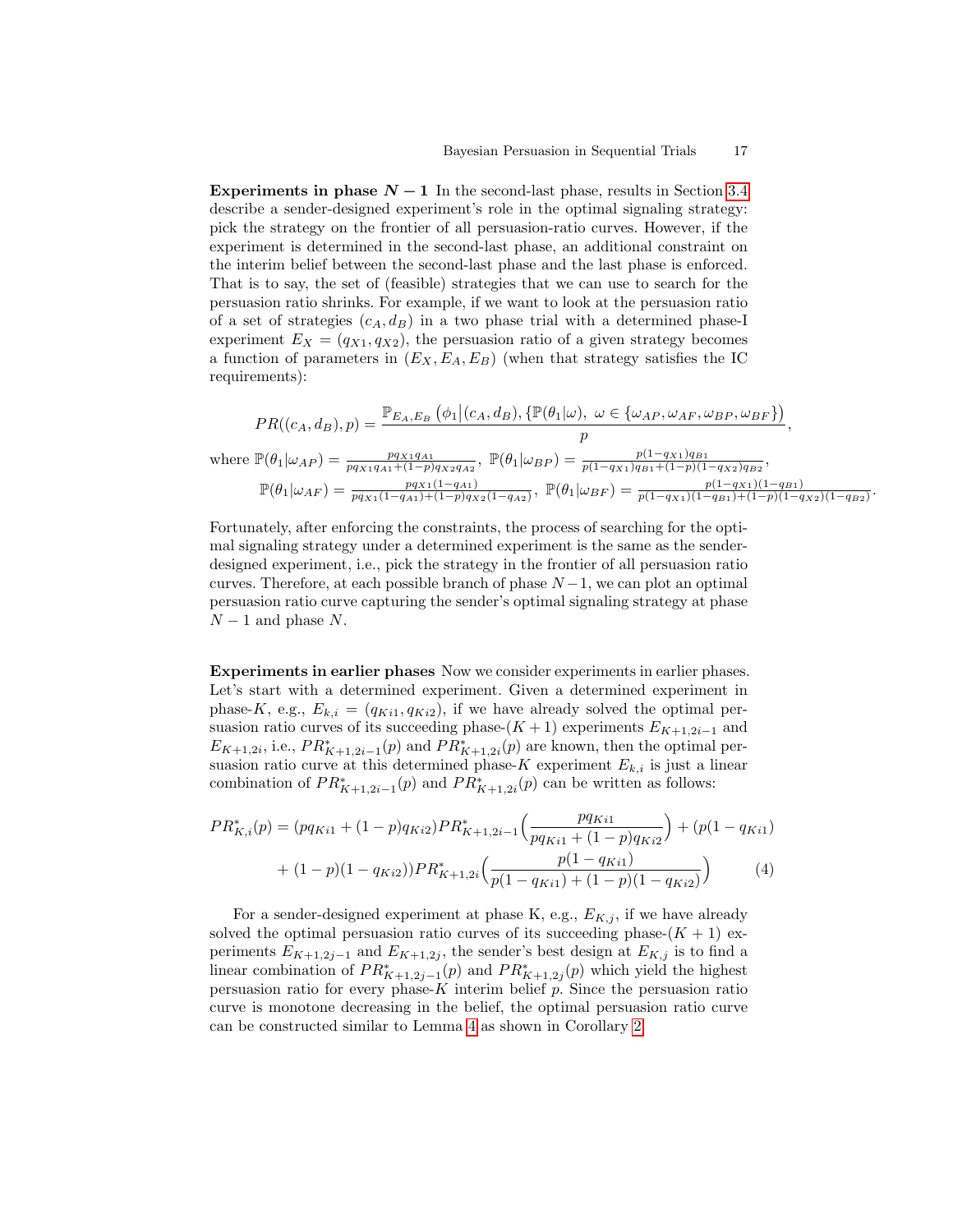<span id="page-17-0"></span>

| <b>ALGORITHM 1:</b> Dynamic programming approach for multi-phase trials                               |
|-------------------------------------------------------------------------------------------------------|
| <b>Input:</b> The set of determined experiments $E_D$ , the binary tree structure                     |
| <b>Output:</b> The optimal persuasion ratio curve                                                     |
| <b>1.</b> For each experiment at phase $N$ , $E_{N,i}$ $i \in \{1, , 2^N\}$ , solve its persuasion    |
| potential $Prep(E_{N,i})$                                                                             |
| <b>2.</b> For each experiment at phase $N-1$ , $E_{N-1,i}$ $i \in \{1,,2^{N-1}\}\$ , find the optimal |
| persuasion ratio curve using $(Prep(E_{N,2i-1}), Prep(E_{N,2i}))$ .                                   |
| 3. $K=N-2$                                                                                            |
| 4. while $K>0$ do                                                                                     |
| For each experiment at phase $K, E_{K,i}$ $i \in \{1, , 2^K\}$ , find the optimal                     |
| persuasion ratio curve using equation $(4)$ or Claim 2                                                |
| $K=K-1$                                                                                               |
| $_{\rm end}$                                                                                          |
| <b>5.</b> Return the optimal persuasion ratio curve at phase 1                                        |
|                                                                                                       |
|                                                                                                       |

**Corollary 2.** Given two persuasion ratio curves at phase  $K+1$ ,  $PR_{K+1,2j-1}^*(p)$ and  $PR_{K+1,2j}^*(p)$ , the optimized persuasion ratio curve  $PR_{K,j}^*(p)$  at phase K is the maximum convex combination of  $PR_{K+1,2j-1}^*(p)$  and  $PR_{K+1,2j}^*(p)$ , i.e.,

$$
PR_{K,j}^*(p) = \max_{x,u,v \in [0,1],xu + (1-x)v = p} xPR_{K+1,2j-1}^*(u) + (1-x)PR_{K+1,2j}^*(v) \tag{5}
$$

# 4.3 Dynamic programming approach for the optimal signaling strategy

Given the analysis above, we can derive the optimal signaling strategy using a dynamic programming approach outlined in Algorithm [1.](#page-17-0)

#### 4.4 Multi-phase model and classical Bayesian persuasion

At the end of this section, we mention a class of special multi-phase trials where the sender's expected utility under the optimal signaling strategy is equivalent to utility obtained from a single-phase Bayesian persuasion model. Inspired by the two-phase example with a trivial experiment in [1,](#page-6-1) the sender can implement a signaling strategy similar to single-phase Bayesian persuasion when there exists a trivial experiment in the last phase and she can design experiments in earlier phases. When the sender can design all earlier phases, she can voluntarily reduce the signal space in effect via designing the experiment  $E_{i,j}$  to be  $E_{i,j} = (1,1)$  or  $E_{i,j} = (0,0)$ , i.e., a revealing experiment. By doing this, the sender can reduce the multi-phase trial to an equivalent two-phase trial model and then a straightforward extension of Lemma [1](#page-6-1) will hold when there exists a trivial experiment in the last phase. Figure [4](#page-18-0) depicts this extension in a 5-phase example. A lemma that further generalizes the class of multi-phase models where the sender has the same expected utility as single-phase Bayesian persuasion problem is presented below after the definition of a necessary pruning process.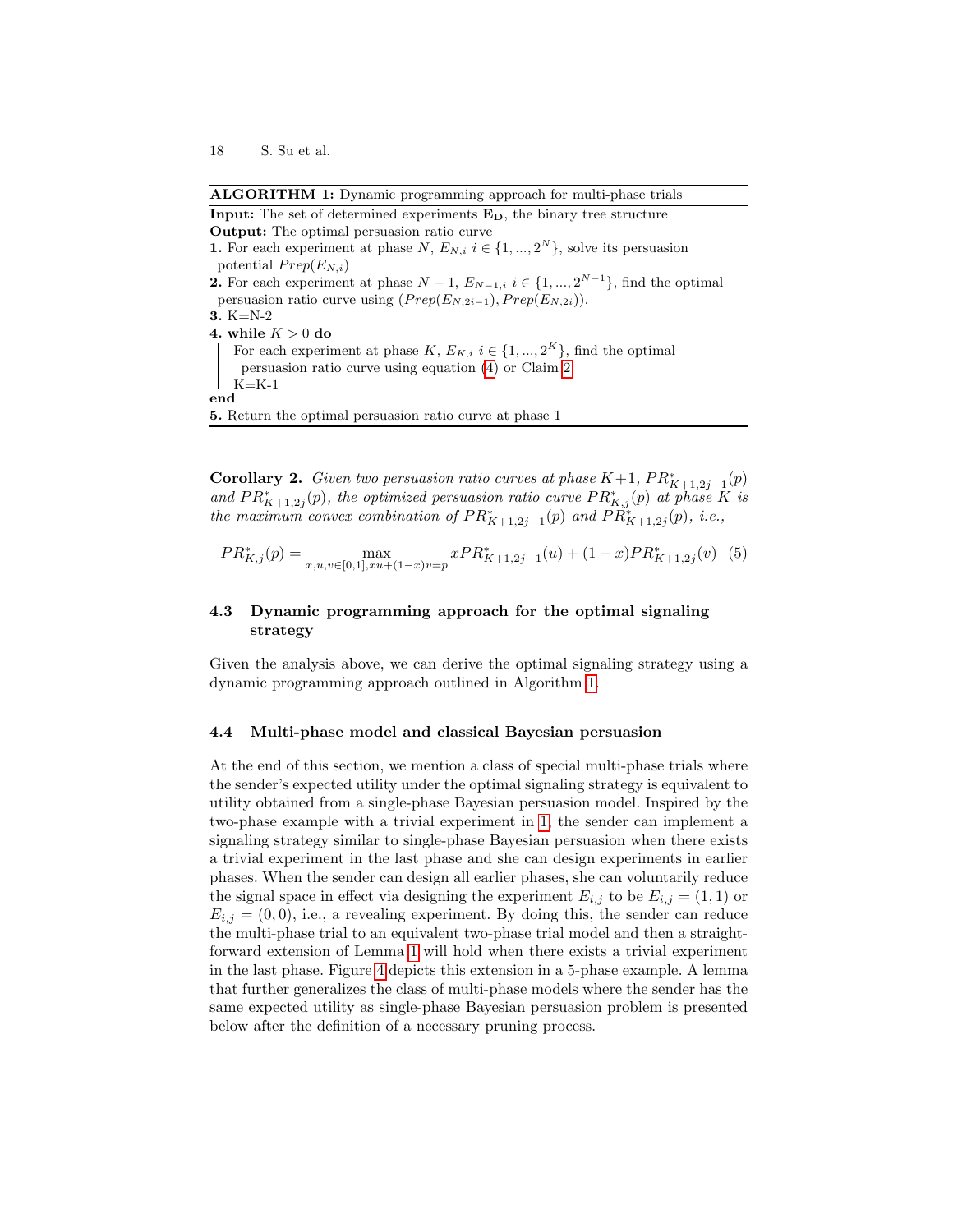

<span id="page-18-0"></span>Fig. 4. A 5-phase example with sender's expected utility equivalent to classical Bayesian persuasion

Definition 1 Given an N-phase trial model M, a pruned N-phase trial model  $Prun(M)$  is a subset of M which starting from the leaf nodes recursively replaces every subtree satisfying the following condition by a revealing experiment  $E_{\Theta} =$  $(1, 0)$ :

– The node has a trivial (determined) experiment  $E_X$  with at least one of its succeeding experiments a non-trivial (determined) experiment.

<span id="page-18-2"></span>Note that the pruned tree will potentially be unbalanced.

**Lemma 6.** Given an N-phase trial M with binary-outcome experiments, if there exists a pruned N-phase trial model  $Prun(M)$  such that the following two conditions hold, then the sender's expected utility is given by an equivalent single-phase Bayesian persuasion model.

- 1. For every non-trivial determined experiment, its sibling is either a trivial or a sender-designed experiment.
- 2. There exists a least one sender-designed experiment in each experiment se-quence<sup>[16](#page-18-1)</sup> of  $Prun(M)$ .

We provide some intuition for Lemma [6.](#page-18-2) The first condition guarantees that the sender's signaling space is (effectively) not restricted in this pruned model. The second condition states that the sender can design posterior beliefs in every possible outcome in this pruned model. Generalizing Lemma [6](#page-18-2) to a complete characterization when a multi-phase trial is equivalent to a single-phase Bayesian persuasion model is for future work.

<span id="page-18-1"></span> $\overline{^{16}}$  From root to leaf experiments.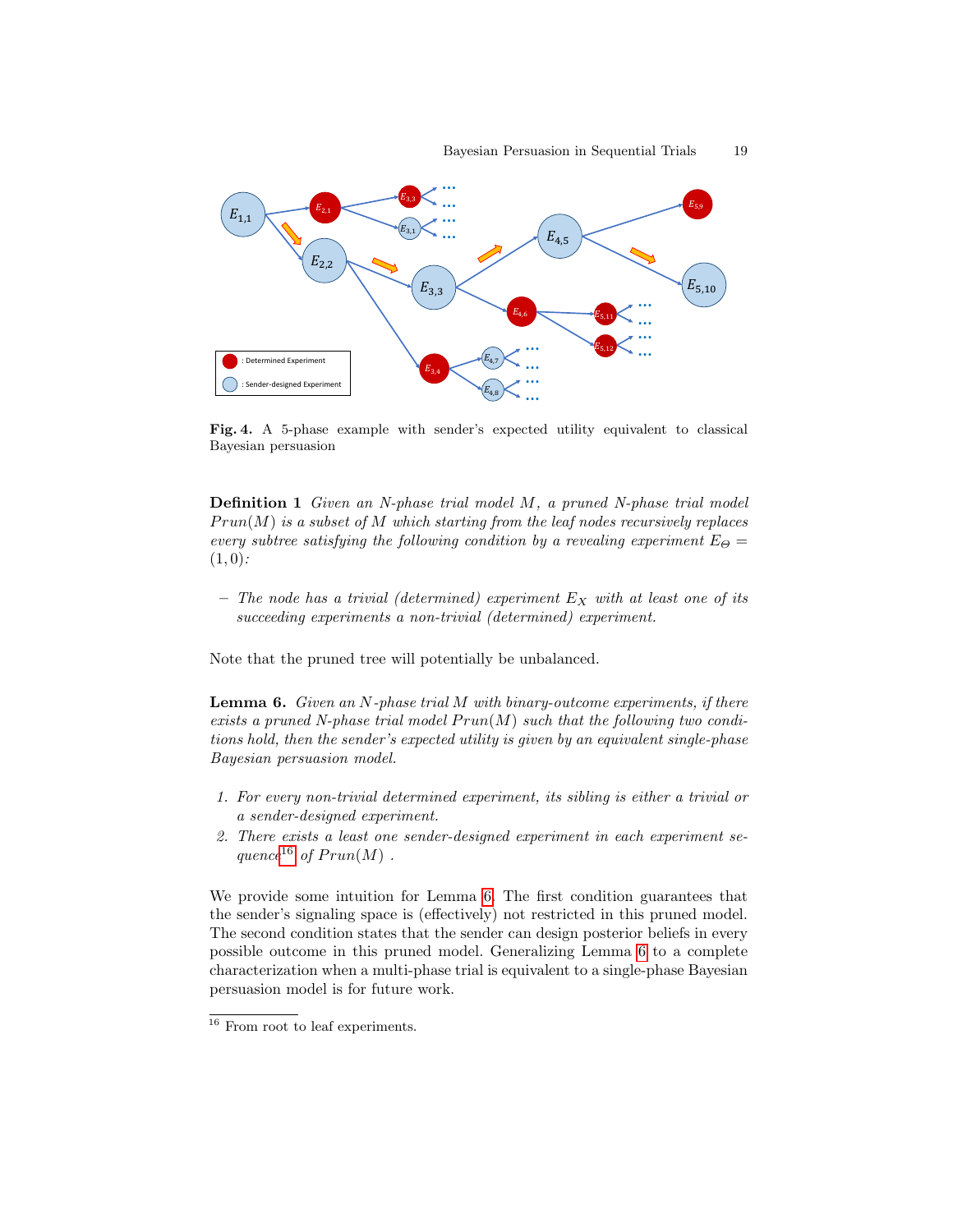Robustness of signaling strategies under small perturbation Given the statement of Lemma [6,](#page-18-2) we are curious about the robustness of sender's optimal signaling strategy under small perturbations. Here, we want to discuss a 4-phase example which initially satisfies the conditions of Lemma [6](#page-18-2) and see how small perturbations on trivial experiments will affect the sender's expected utility and the optimal signaling strategy.

To begin with, we consider a 4-phase example depicted in Figure [5,](#page-19-0) where  $S<sup>i</sup>$  denotes the i<sup>th</sup> sender-designed experiment,  $N<sup>i</sup>$  denotes the i<sup>th</sup> non-trivial experiment, and  $T<sup>i</sup>$  denotes the  $i<sup>th</sup>$  trivial experiment. The phase-I experiment is always  $S^1$ , then depends on the outcome of  $S^1$ , the phase-II experiment can be either  $T^1$  or  $N^1$  as depicted in the figure. To avoid ambiguity, for each experiment  $E^i, q_1^{E^i}, q_2^{E^i}$  represent the probability of going to the left node when the true state is  $\theta_1, \theta_2$ , respectively. In this example, the prior belief of  $\theta_1$  is set to be  $p = 0.4$ , and all parameters of pre-determined experiments (trivial or non trivial) are provided in Table [2.](#page-19-1)



<span id="page-19-0"></span>Fig. 5. A 4-Phase Trial Satisfying Lemma [6](#page-18-2)

<span id="page-19-1"></span>Table 2. Table of experiment parameters

| $ \text{Experiment} T^1 T^2 T^3 T^4 T^5 T^6 T^7 N^1 N^2 N^3 N^4 $ |  |  |  |  |  |                                                |
|-------------------------------------------------------------------|--|--|--|--|--|------------------------------------------------|
| $q_1$                                                             |  |  |  |  |  | $ 0.6 0.8 0.8 0.5 0.7 0.7 0.7 0.8 0.6 1 0.5 $  |
| $q_2$                                                             |  |  |  |  |  | $[0.4]0.2]0.2]0.5]0.7]0.7]0.7]0.5]0.4]0.5]0.5$ |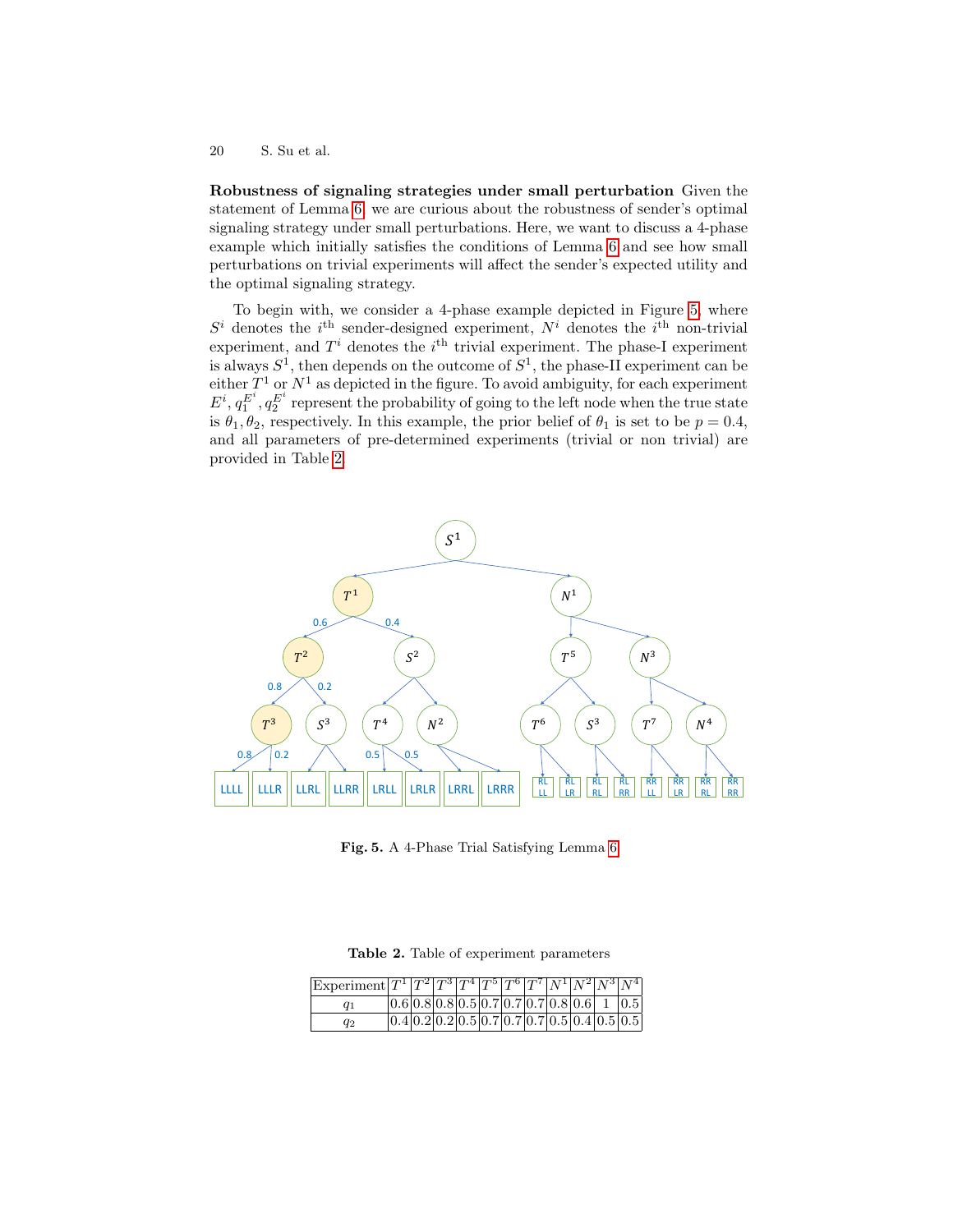When there is no perturbation, the sender's optimal signaling strategy will design  $S^1$  to be  $(q_1^{S^1}, q_2^{S^2}) = (1, \frac{2}{3})$  and the sender's expected utility is 0.8. Now, we want to investigate small perturbations in  $T^2$  and  $T^3$ . Since every trivial experiment  $T^i$  has  $q_1^{T^i} = q_2^{T^i}$ , we assume that the perturbation always occurs in  $q_2^{T^i}$  to avoid redundancy.

*Example 1: Perturbation in*  $T_3$  When there is a small perturbation of  $q_2^{T^3}$ , the posterior of the outcome LLLL and LLLR will now be different. In the original signaling strategy, the sender will make  $\mathbb{P}(\theta_1|LLLL) = 0.5$  and  $\mathbb{P}(\theta_1|LLL) =$ 0.5 to persuade the receiver taking action  $\phi_1$ . Under the perturbation, one of the outcome will have posterior belief less than 0.5 and the receiver's best response will switch to  $\phi_2$ . Thus, the sender will have to decide whether she will accommodate this perturbation and design a new experiment at the very beginning  $(S^1)$ or using the same signaling strategy and reluctantly accept the loss. This utility change towards the perturbation is plotted in Figure [6.](#page-20-0) We want to note that other examples with perturbation in the phase phase or in a trivial experiment where none of its succeeding experiments is a sender-designed experiment will have the figures with the shape similar to this one.



<span id="page-20-0"></span>Fig. 6. Perturbation at  $T^3$ 

Example 2: Perturbation in  $T_2$  Instead of a perturbation in the last phase, we want to look at a perturbation occurs in a trivial experiment where  $one^{17}$  $one^{17}$  $one^{17}$  of

<span id="page-20-1"></span> $17$  If both of its succeeding experiments are sender-designed experiments, then the perturbation in this trivial experiment will not affect the sender's expected utility if it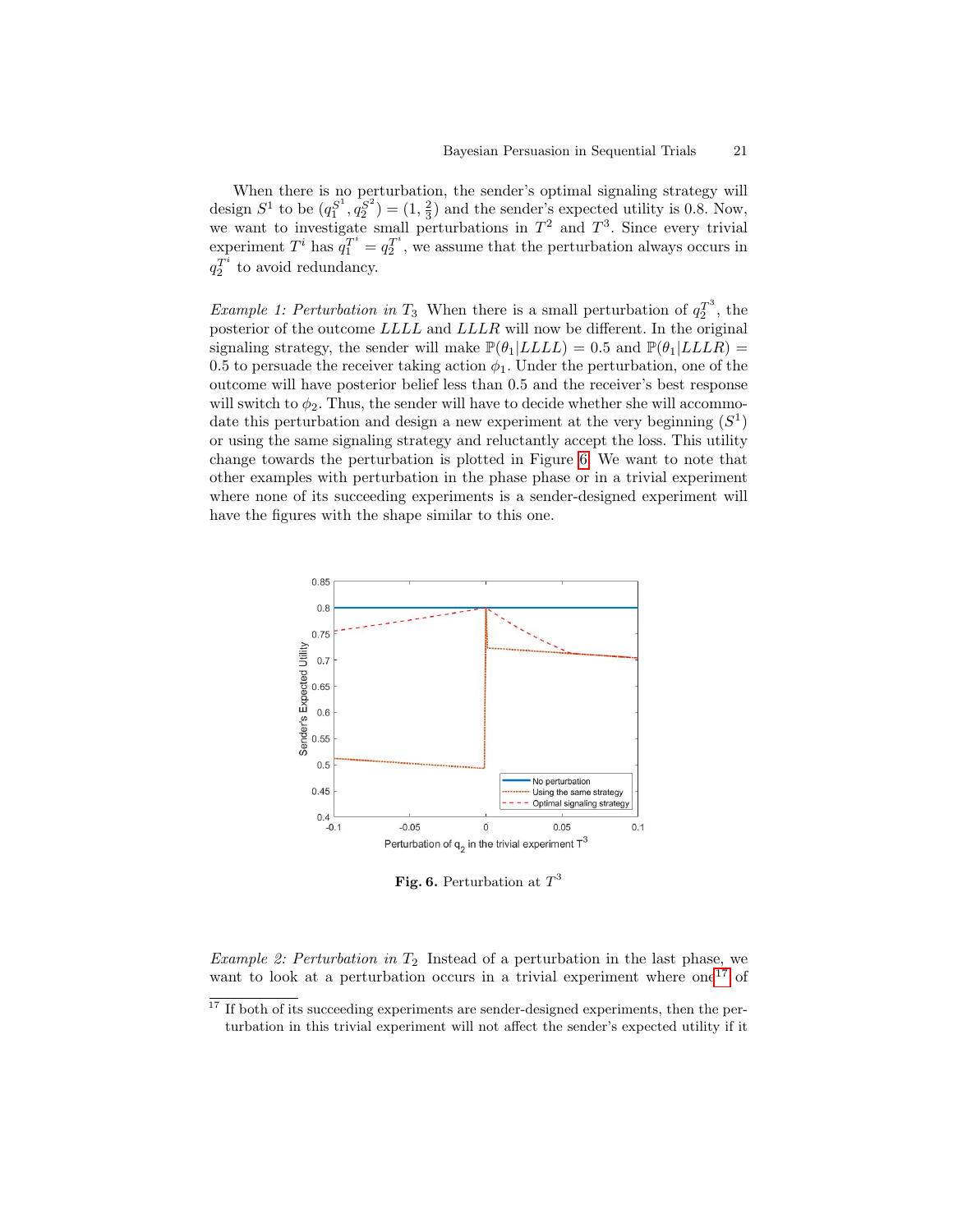its succeeding experiment is a sender-designed experiment. In Figure [7,](#page-21-0) different from Figure [6,](#page-20-0) keeping the same strategy will never be an optimal when the perturbation increases the total probability on the side where its succeeding node is a sender-designed experiment. The reason is that when there is a sender-designed experiment in its succeeding, the sender can decide whether to accommodate the perturbation in earlier phases  $S^1$  or in later phases  $S^3$ .



<span id="page-21-0"></span>Fig. 7. Perturbation at  $T^2$ 

With above two small examples, we can see there's a significant utility drop even with a small perturbation. This suggests that even the difference between  $q_1^E$  and  $q_2^E$  is small, we should still view it as a non-trivial experiment instead of treating it as a trivial experiment.

# 5 Discussion

#### 5.1 Non-binary-outcome experiments

In Section [4,](#page-13-0) we proposed a dynamic programming algorithm to solve the optimal signaling strategy in binary-outcome experiments. When the experiments have more than two possible outcomes, the dynamic programming approach still works if complexity is not an issue. Again, supposing that we can solve the last

originally satisfies the conditions in Lemma [6.](#page-18-2) The reason is the sender can design these two sender-designed experiments and adjust the sender-designed experiment in an earlier phase than this perturbation to cancel out the effect of a small perturbation.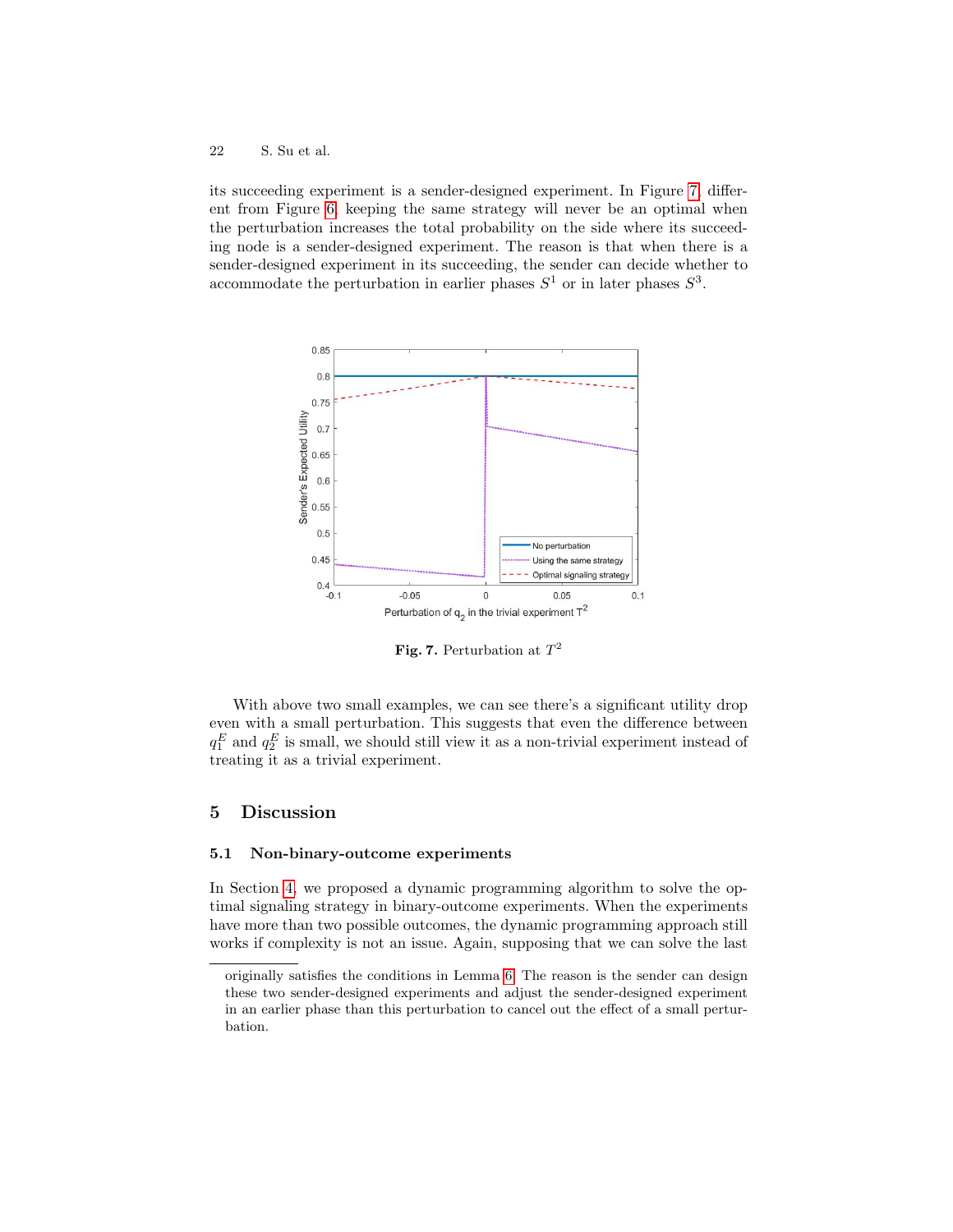two phases in non-binary-outcome experiments directly via the LP, then the earlier phases can be solved by a dynamic programming approach similar to Section [4.](#page-13-0)

To detail the dynamic programming operation in each experiment not in the last two phases, we again treat determined experiments and sender-designed experiments differently. Let's start with a determined experiment. Given a determined experiment (assuming its index is i) in  $K^{th}$  phase with n possible outcomes, denoted as  $E_{K,i} = (q_{Ki11}, ..., q_{Ki11}, q_{Ki12}, ..., q_{Ki12})$ , if we have already solved the optimal persuasion ratio curves in its succeeding phase, i.e., phase  $(K + 1)$  with experiments  $E_{K+1,1}^i$ ,  $E_{K+1,2}^i$ , ...,  $E_{K+1,n}^i$ , and the curves are represented by  $PR_{K+1,(i,1)}^*(p)$ ,  $PR_{K+1,(i,2)}^*(p)$ , ...,  $PR_{K+1,(i,n)}^*(p)$ , then the optimal persuasion ratio curve at this determined phase-K experiment  $E_{K,i}$  is a linear combination of the persuasion curves  $PR_{K+1,(i,1)}^*(p)$ ,  $PR_{K+1,(i,2)}^*(p)$ , ...,  $PR_{K+1,(i,n)}^*(p)$ . It can be represented in the following form:

$$
PR_{K,i}^*(p) = \sum_{j=1}^n (pq_{Kij1} + (1-p)q_{Kij2})PR_{K+1,(i,j)}^*\left(\frac{pq_{Kij1}}{pq_{Kij1} + (1-p)q_{Kij2}}\right). (6)
$$

When we have an *n*-outcome experiment  $E_{K,m}$  at phase K that the sender can design, the sender's optimal persuasion ratio curve is the generalized concave hull of all of its succeeding phase- $(K + 1)$  experiments' persuasion ratio curves  $PR_{K+1,(m,1)}^{*}(p), PR_{K+1,(m,2)}^{*}(p), ..., PR_{K+1,(m,n)}^{*}(p)$ . This convex optimization function can be written in the following form:

<span id="page-22-0"></span>
$$
PR_{K,m}^*(p) = \max_{u_1,\dots,u_n, v_1,\dots,v_n} \sum_{j=1}^n u_k PR_{K+1,(m,j)}^*(v_j)
$$
\nsubject to

\n
$$
\sum_{j=1}^n u_j = 1, \sum_{j=1}^n u_j v_j = p
$$
\n(7)

Given the convex optimization problem in  $(7)$ , we know that for each senderdesigned experiment, we have to solve a convex optimization problem that has  $2n-2$  parameters. At this point, we do not know whether there is a simplification to solve this convex optimization directly in an efficient manner. As an alternative, we will propose a transformation to transform any n-outcome experiments into a sequence of binary-outcome experiments.

<span id="page-22-1"></span>**Lemma 7.** Given a n-outcome experiment  $E = [(q_{11}, q_{21}), (q_{12}, q_{22}), ..., (q_{1n}, q_{2n})]$ satisfying  $\sum_{i=1}^{n} q_{1i} = 1$  and  $\sum_{i=1}^{n} q_{2i} = 1$ , we can replace this experiment E by at most  $\lceil log_2n \rceil$  phases of binary-outcome experiments.

Lemma [7](#page-22-1) can be proved by constructing a level- $\lceil log_2 n \rceil$  tree with binary-outcome experiments such that the state  $\theta_1$  has probability  $q_{1i}$  to be in the  $i^{th}$  leaf node and the state  $\theta_2$  has probability  $q_{2i}$  to be in the same node. Let's use a ternaryoutcome experiment as an example. With the tuple (Input,Outcomes) representing experiments, consider an experiment  $E = (I_1, \{O_1, O_2, O_3\})$  with a given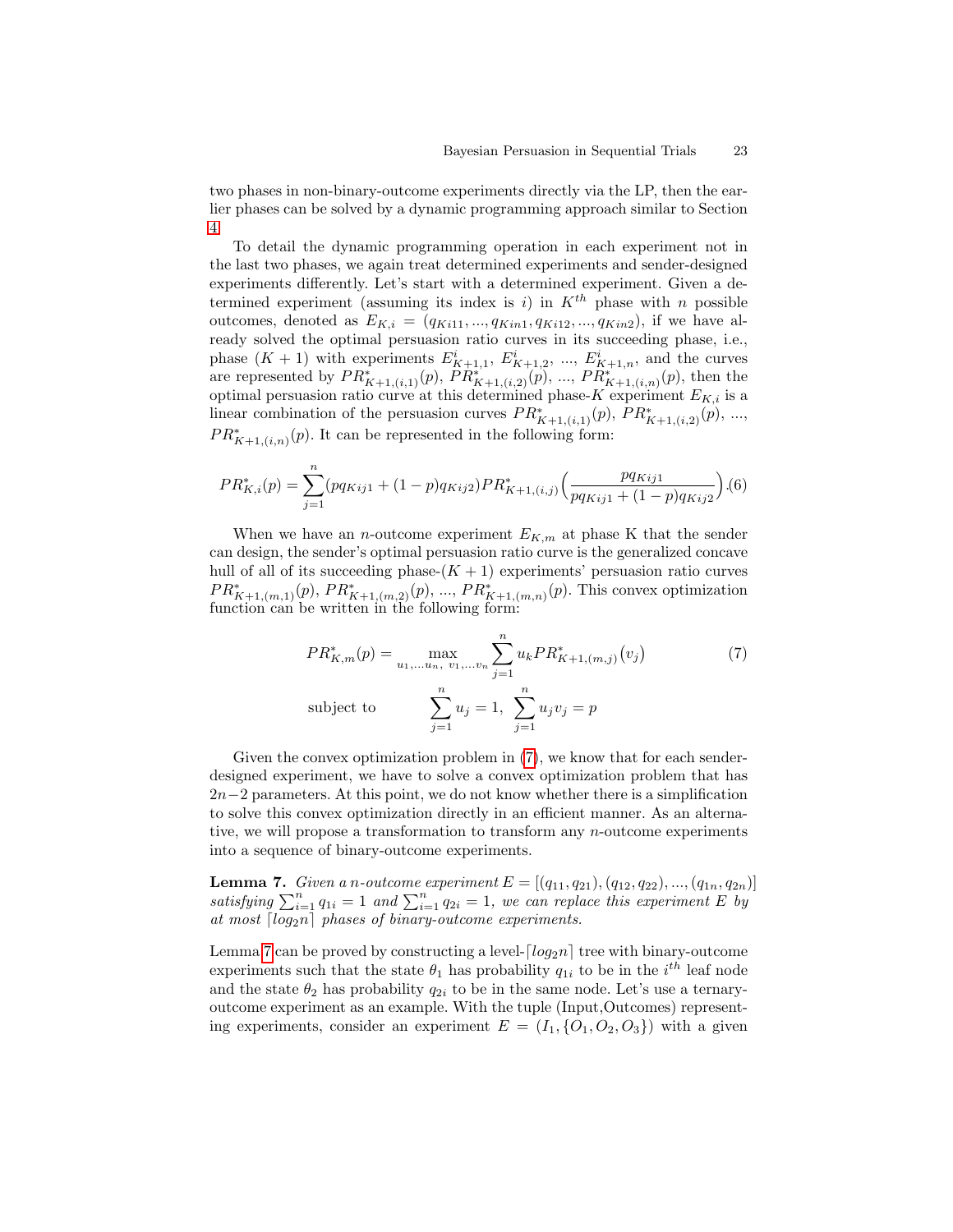$[(q_{11}, q_{21}), (q_{12}, q_{22}), (q_{13}, q_{23})]$ . This experiment E is equivalent to a sequence of 3 binary-outcome experiments  $E_1 = (I_1, \{I_2, I_3\}), E_2 = (I_2, \{O_1, O_2\}),$  and  $E_3 = (I_3, {O_3, O_3})$ . Every belief evolution  $p \rightarrow (p_1, p_2, p_3)$  generated via E can be reproduced using  $E_1, E_2$ , and  $E_3$ . Hence, we can set  $E_1 = (q_{11} + q_{12}, q_{21} + q_{22}),$  $E_2 = (\frac{q_{11}}{q_{11}+q_{12}}, \frac{q_{21}}{q_{21}+q_{22}})$ , and  $E_3 = (1,1)$  replace E by a set of 2-phases binaryoutcome experiments. The explicit construction of the general formulation can be found in the Appendix [8.6.](#page-36-0)

With Lemma [7,](#page-22-1) for every given non-binary experiment, predetermined or sender-designed, we can produce a set of equivalent binary-outcome experiments. Thus, our DP algorithm (Algorithm [1\)](#page-17-0) can also be applied to solve multiphase trials with non-binary (outcome) experiments with an increased number of phases.

# 5.2 Receiver's optimal experiments

In many real-world applications, the receiver can design/determine some of the experiments ahead of time for all future senders. For example, the FDA can determine regulations (the experiments) ahead of time for future trials. In such scenarios, the receiver aims to design the experiments to maximize her expected utility by circumscribing the sender's ability to tailor the interim beliefs. However, while determining the experiments, we assume that the receiver has no information about the prior in each future case or has minimal information about the prior in future cases. In such scenarios, by viewing the future prior (distribution) as a choice made by nature, the receiver now faces uncertainty on nature's strategy. This problem falls into the problem category of picking the decision rule under subjective/non-additive expected utilities with this interpretation. Assuming the axiom of uncertainty aversion, maximin strategies that were axiomatized by [\[21\]](#page-27-15), are favored in when neither the degree of the uncertainty nor agents' uncertainty aversion level is negligible. In the rest of this discussion, we assume that the receiver uses the maximin strategy to design/choose the optimal experiments and discuss two examples in binary-outcome two-phase trials. The first example considers the simplest case where the receiver can design both phase-II experiments but has no knowledge about the prior distribution. The second example considers a more complex scenario where the receiver can only design one of the two phase-II experiments. However, he knows the possible pri-ors in future cases<sup>[18](#page-23-0)</sup>. Before presenting the examples, we pause to add that at the moment, we are unable to extend our analysis to multi-phase trials where the receiver can devise experiments in the middle phases. We believe that the results of [\[11\]](#page-27-16) could be useful in this context but again leave this exploration to future work.

When receiver controls phase-II experiments in a two-phase trial Let's use the same model analyzed in Section [3](#page-6-0) as an example to shed some light on

<span id="page-23-0"></span><sup>&</sup>lt;sup>18</sup> Specifically, the receiver knows the support of the prior but the distribution of the prior is still unknown.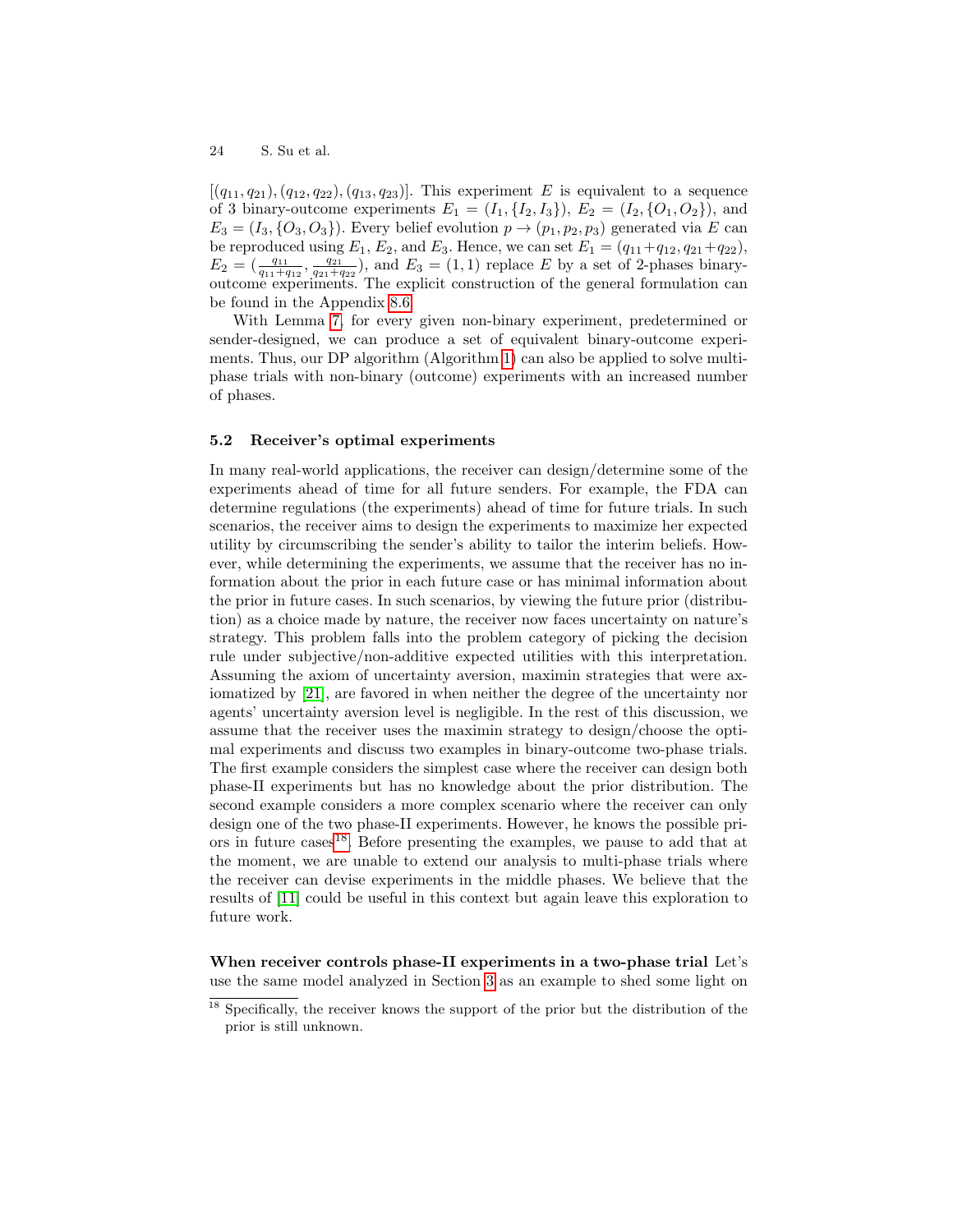the receiver's optimal experiments. First, we consider the case where the receiver can control both experiments in phase II. In other words, the receiver can design parameters  $q_{A1}, q_{A2}, q_{B1}, q_{B2}$ . To avoid redundant discussions and to simplify the analysis, we still assume these parameters satisfy the assumptions made in Claim [2.](#page-7-1) When there are no real-world constraints on how precise the experiments can be, i.e.,  $q_{A1}, q_{A2}, q_{B1}, q_{B2} \in [0,1]$ , and the receiver uses a maximin strategy among all possible priors, his optimal experiments are stated in the following lemma:

<span id="page-24-0"></span>Lemma 1 If the receiver can design phase-II experiments with no constraints, then her optimal experiments  $E_A$ ,  $E_B$  is  $E_A = (q_{A1}, q_{A2}) = (1, 0)$  and  $E_B =$  $(q_{B1}, q_{B2}) = (1, 0)$ . In other words, the experiment outcome will reveal the true states regardless of the prior and interim beliefs.

When we allow the receiver to design experiments without any constraints, the receiver will pick two revealing experiments in phase-II to guarantee that he will take the preferred action, whatever the state is. This outcome occurs due to the extreme flexibility available to the receiver.

Example: Receiver can only pick one of the phase-II experiment from a finite set This example discusses the receiver's optimal experiment selection if one of the phase-II experiments is already fixed (by other external means) and she is only allowed to pick the second experiment from a given finite set of experiments. To simplify the discussion, hereafter, we assume that the fixed experiment is  $E_A$  where the receiver knows  $(q_{A1}, q_{A2})$ . In this example, the receiver can pick the experiment  $E_B$  from a finite set  $\mathbf{E}_B$ , and she also knows that the future prior will be in the range  $[a, b]$ .

To make the result more general, we rule out the second assumption in Claim [2,](#page-7-1) i.e., we do not assume that experiment  $E_A$  is more (Blackwell) informative than the experiment  $E_B$  when the true state is  $\theta_1$ . However, we still assume that the probability of passing a phase-II trial when the true state is  $\theta_1$  is greater than or equal to the probability of passing a phase-II trial when the true state is  $\theta_2$ , i.e.,  $q_{A1} \geq q_{A2}$  and  $q_{B1} \geq q_{B2}$ .

When the receiver uses the maximin strategy in knowing the prior region [a, b] under the utility function  $u_r(\phi_i, \theta_i) = \mathbf{1}_{\{i=j\}}$ , the receiver's objective is to find the experiment  $E_B \in \mathbf{E}_B$  that minimizes her maximum probability of taking the wrong action in the prior region [a, b]. For example, given  $E_A$  =  $(1,0)$ ,  $\mathbb{E}_{\mathbb{B}} = \{E_B, E_{\hat{B}}\}$  with  $q_{B1} = q_{\hat{B}1}$  and  $q_{B2} \ge q_{\hat{B}2}$  and  $[a, b] = [0, \frac{q_{B2}}{q_{B1} + q_{B2}}]$ , the receiver will choose use experiments  $(E_A, E_{\hat{B}})$  instead of  $(E_A, E_B)$ . If the receiver chooses  $(E_A, E_B)$ , he will guess incorrectly more often for every prior  $p \in [0, \frac{q_{B2}}{q_{B1}+q_{B2}}]$  than when using experiment  $(E_A, E_{\hat{B}})$ . When the set of available experiment  $\mathbf{E}_{\mathbf{B}}$  is small, comparing the receiver's maximin expected utility for each pair of  $(E_A, E_B^i)$ ,  $E_B^i \in \mathbf{E}_B$  in a given prior region is a viable approach. However, when  $E_B$  is large, an approach that efficiently searches through the available experiments  $(E_A, E_B^i), E_B^i \in \mathbf{E}_B$  is required. A preliminary result here provides a partial order of experiments in terms of the receiver's utility. To help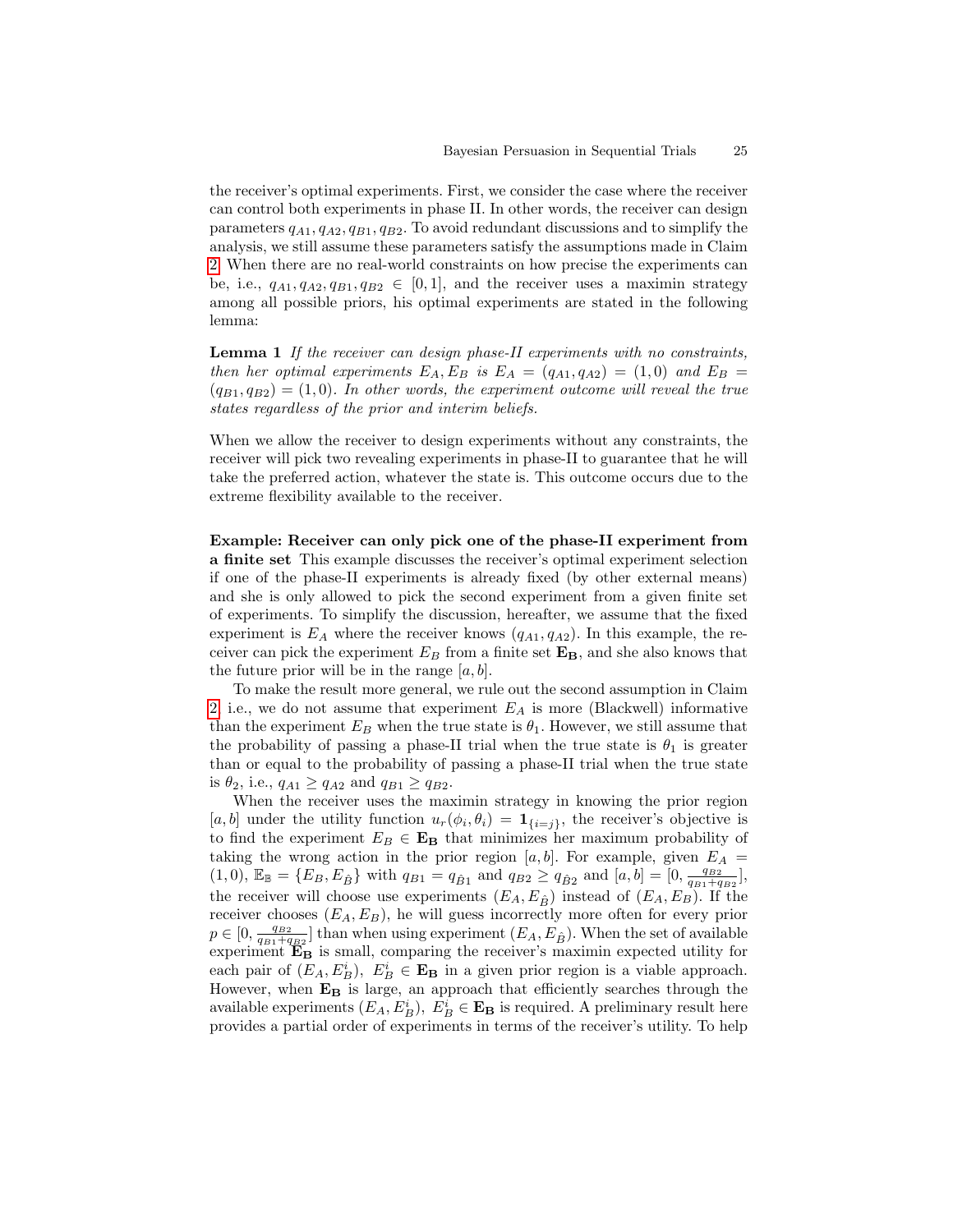in formulating the partial order of experiments, we define the strong notion of inferiority of experiments.

<span id="page-25-1"></span>**Definition 5.** An experiment  $E_X$  is inferior to an experiment  $E_Y$  if the receiver's expected utility of choosing  $(E_A, E_Y)$  is higher than the expected utility of choosing  $(E_A, E_X)$  for all priors in the specified region and for any given experiment EA.

Given the above definition of inferiority, a partial ordered set of  $\mathbf{E}_B$  can be built using Lemma [8:](#page-25-0)

**Lemma 8.** Given two experiments  $E_X, E_Y, E_X$  is inferior to  $E_Y$  if one of the following two conditions is satisfied:

<span id="page-25-0"></span>
$$
(1) \ q_{Y1} \le \frac{2 - q_{Y2}}{3 - 2q_{Y2}} \text{ and } \max\{2q_{X1} - 1, \frac{1 - q_{X1}}{1 - q_{X2}}\} < \frac{1 - q_{Y1}}{1 - q_{Y2}},
$$
\n
$$
(2) \ q_{Y1} > \frac{2 - q_{Y2}}{3 - 2q_{Y2}}, \ q_{X_1} < q_{Y1}, \text{ and } \frac{1 - q_{X1}}{1 - q_{X2}} < \frac{1 - q_{Y_1}}{1 - q_{Y2}}.
$$

Lemma [8](#page-25-0) can help the receiver to reduce the search of optimal experiments from a large set of experiment candidates, especially when the available experiments is not a countable set. The following example demonstrates how Lemma [8](#page-25-0) reduces the set of searching the experiments.

Example: Searching for the optimal experiments from two sets Consider a given experiment  $E_A = (0.7, 0.5)$ . The receiver now can choose an experiment  $E_B$  from two different sets. The first set has low  $q_{B1}$  and low  $q_{B2}$ . It has to satisfying the following requirements:

- 1. The experiment has a bounded pass rate,  $0.1 < q_{B2} \le q_{B1} \le 0.7$ .
- 2. The experiment has a limit of informativeness  $q_{B1} q_{B2} \leq 0.25$  and  $\frac{q_{B1}}{q_{B2}} \leq$ 1.6.

The second set has high pass rate  $q_{B1}, q_{B2}$  but it  $q_{B1}, q_{B2}$  are functions satisfying the following requirements:

- 1. The experiment has a bounded pass rate,  $0.7 \leq q_{B1} \leq 0.9$ .
- 2.  $q_{B2}$  is a function of  $q_{B1}$ ,  $q_{B2} = 1.05 2.5(1 q_{B1})$ .

The receiver wants to choose the experiment from one of these two sets to maximize her expected utility.

Given Lemma [8,](#page-25-0) every other experiment in the first set is inferior to the experiment  $(\frac{2}{3}, \frac{5}{12})$ . (Every experiment in the first set satisfying  $q_{B1} \leq \frac{2-q_{B2}}{3-q_{B2}}$ , hence, applying the first condition of Lemma [8](#page-25-0) can help us build the partial order of experiments in the first set.) Hence, if the receiver will pick  $E_B$  from the first set, she should choose the experiment  $(\frac{2}{3}, \frac{5}{12})$ .

In the second set, every experiment satisfies  $q_{B1} > \frac{2-q_{B2}}{3-q_{B2}}$ . Hence, we can use the second condition of Lemma [8](#page-25-0) to build the partial order of this set of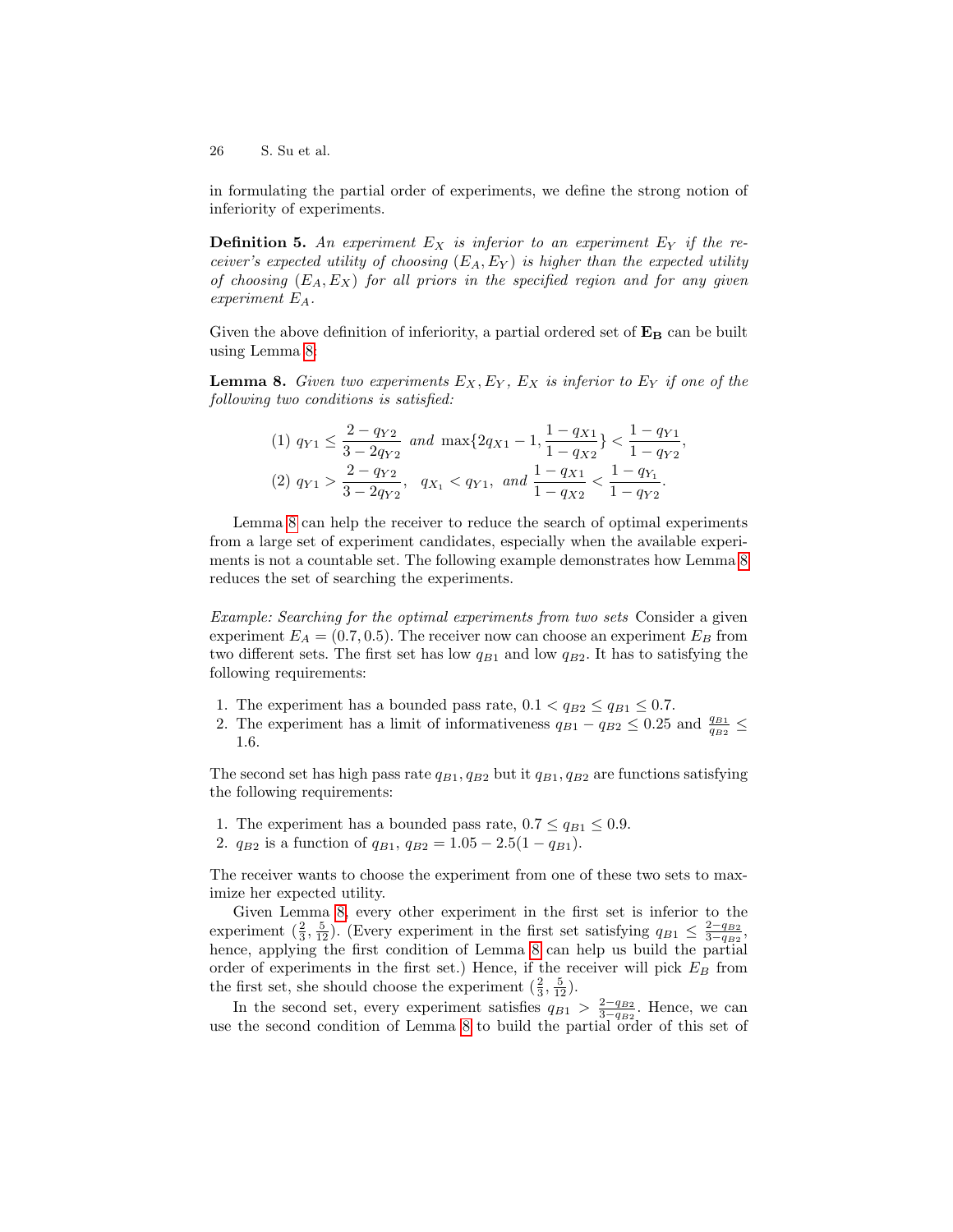experiments. In this set, every other experiment is inferior to the experiment  $(0.9, 0.8)$ . Thus, the receiver only needs to consider the experiment  $(0.9, 0.8)$ .

Now, we want to look at if we can order  $(\frac{2}{3}, \frac{5}{12})$  and  $(0.9, 0.8)$  directly using the inferiority defined in Definition [5.](#page-25-1) Unluckily, between this pair neither is inferior to the other. Hence, we needs to look at whether the pair of experiments  $\{(0.7, 0.5), (\frac{2}{3}, \frac{5}{12})\}$  gives the sender a higher expected utility than the pair  $\{(0.7, 0.5), (0.9, 0.8)\}\.$  After the calculation, the pair  $\{(0.7, 0.5), (\frac{2}{3}, \frac{5}{12})\}$  gives the sender higher (or equal) expected utility for every prior. Hence, we can claim the receiver's optimal experiment in this example is  $(\frac{2}{3}, \frac{5}{12})$ .

# 6 Conclusion

This work studies Bayesian persuasion problems in multi-phase trials with determined experiments, and highlights the significant difference between single-phase and multi-phase trials: conducted experiments can be correlated in multi-phase trials, and determined experiments can constrain the sender's signalling strategy. When the experiments have binary outcomes, we explicitly analyze the twophase trial and propose a dynamic programming approach to solve multi-phase trials using backward iteration. The proposed dynamic programming approach helps the sender systematically update her interim beliefs, and makes a design of strategic (and complex) signaling scheme possible. We also study non-binaryoutcome experiments, discuss scenarios where the determined experiments can be designed by the receiver, and analyze the robustness of signaling strategies under small perturbation (from classical Bayesian persuasion). Results in these discussions demonstrates the fragility of optimal signaling strategies in environments where signals are revealed sequentially, and highlight the significant of tailored signaling strategies in information design problems under higher-order inference.

# References

- <span id="page-26-1"></span>1. Au, P.H.: Dynamic information disclosure. The RAND Journal of Economics 46(4), 791–823 (2015)
- <span id="page-26-2"></span>2. Babichenko, Y., Barman, S.: Algorithmic aspects of private Bayesian persuasion. In: 8th Innovations in Theoretical Computer Science Conference (ITCS 2017). vol. 67, p. 34. Schloss Dagstuhl–Leibniz-Zentrum fuer Informatik (2017)
- <span id="page-26-3"></span>3. Basu, D.: Statistical information and likelihood [with discussion]. Sankhya: The Indian Journal of Statistics, Series A pp. 1–71 (1975)
- <span id="page-26-0"></span>4. Bergemann, D., Morris, S.: Information design: A unified perspective. Journal of Economic Literature 57(1), 44–95 (2019)
- <span id="page-26-4"></span>5. Blackwell, D.: Equivalent comparisons of experiments. The annals of mathematical statistics pp. 265–272 (1953)
- <span id="page-26-5"></span>6. Boleslavsky, R., Kim, K.: Bayesian persuasion and moral hazard (2018), available at SSRN 2913669
- <span id="page-26-6"></span>7. Candogan, O.: Reduced form information design: Persuading a privately informed receiver (2020), available at SSRN 3533682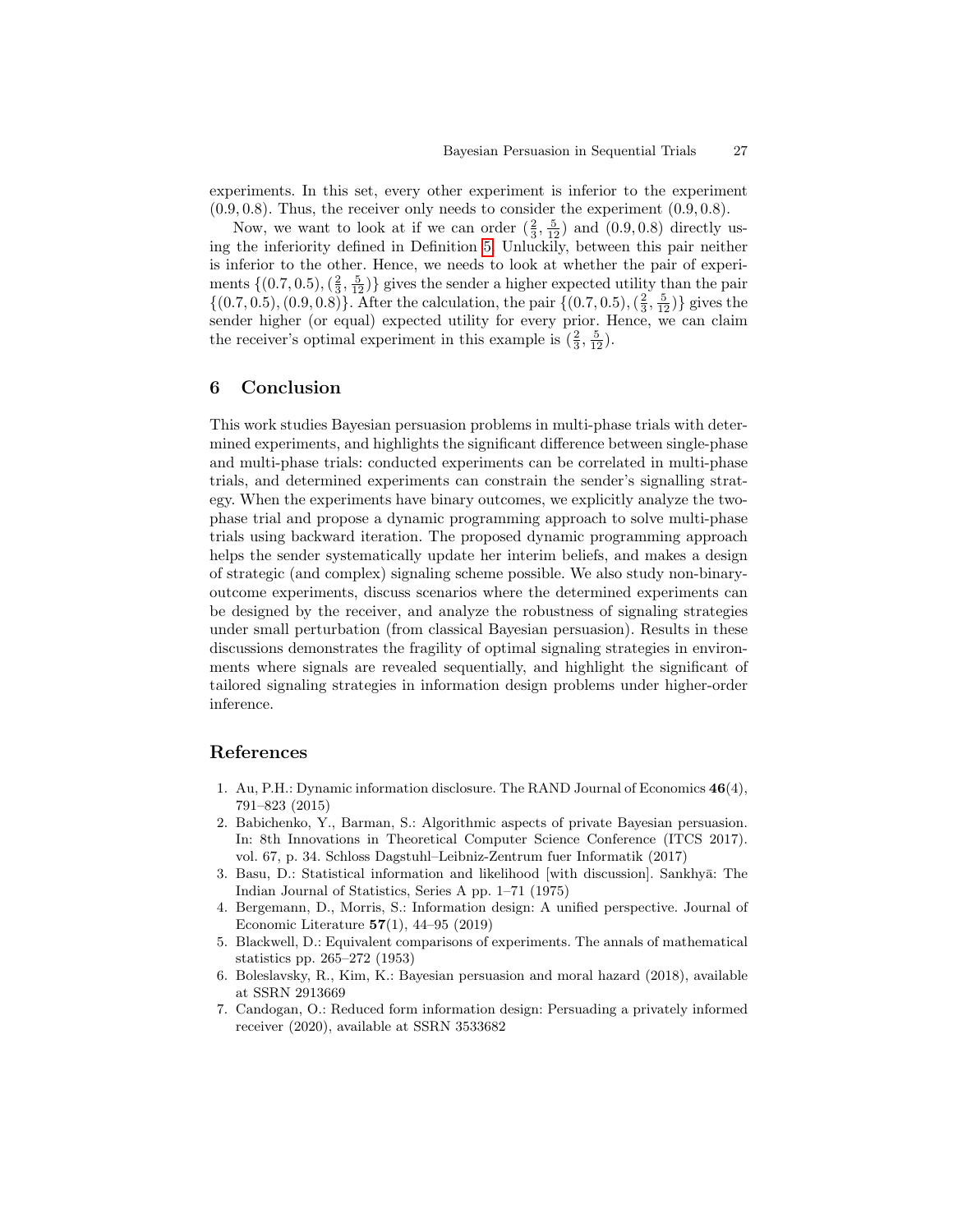- 28 S. Su et al.
- <span id="page-27-23"></span>8. Candogan, O., Strack, P.: Optimal disclosure of information to a privately informed receiver (2021), available at SSRN 3773326
- <span id="page-27-19"></span>9. Carroni, E., Ferrari, L., Pignataro, G.: Does costly persuasion signal quality? (2020), available at SSRN
- <span id="page-27-11"></span>10. Celli, A., Coniglio, S., Gatti, N.: Computing optimal ex-ante correlated equilibria in two-player sequential games. In: Proceedings of the 18th International Conference on Autonomous Agents and MultiAgent Systems. pp. 909–917 (2019)
- <span id="page-27-16"></span>11. Doval, L., Ely, J.C.: Sequential information design. Econometrica 88(6), 2575–2608 (2020)
- <span id="page-27-22"></span>12. Doval, L., Skreta, V.: Constrained information design: Toolkit (2018), arXiv preprint arXiv:1811.03588
- <span id="page-27-12"></span>13. Dughmi, S.: Algorithmic information structure design: A survey. ACM SIGecom Exchanges 15(2), 2–24 (2017)
- <span id="page-27-8"></span>14. Dughmi, S., Kempe, D., Qiang, R.: Persuasion with limited communication. In: Proceedings of the 2016 ACM Conference on Economics and Computation. pp. 663–680 (2016)
- <span id="page-27-13"></span>15. Dughmi, S., Xu, H.: Algorithmic Bayesian persuasion. SIAM Journal on Computing (0), STOC16–68 (2019)
- <span id="page-27-6"></span>16. Ely, J.C.: Beeps. American Economic Review 107(1), 31–53 (2017)
- <span id="page-27-5"></span>17. Ely, J.C., Szydlowski, M.: Moving the goalposts. Journal of Political Economy 128(2), 468–506 (2020)
- <span id="page-27-7"></span>18. Farhadi, F., Teneketzis, D.: Dynamic information design: A simple problem on optimal sequential information disclosure. Available at SSRN 3554960 (2020)
- <span id="page-27-2"></span>19. Forges, F., Koessler, F.: Long persuasion games. Journal of Economic Theory  $143(1), 1-35(2008)$
- <span id="page-27-17"></span>20. Gentzkow, M., Kamenica, E.: Costly persuasion. American Economic Review 104(5), 457–62 (2014)
- <span id="page-27-15"></span>21. Gilboa, I., Schmeidler, D.: Maxmin expected utility with non-unique prior. Journal of Mathematical Economics  $18(2)$ ,  $141 - 153$  (1989). [https://doi.org/https://doi.org/10.1016/0304-4068\(89\)90018-9,](https://doi.org/https://doi.org/10.1016/0304-4068(89)90018-9) [http:](http://www.sciencedirect.com/science/article/pii/0304406889900189) [//www.sciencedirect.com/science/article/pii/0304406889900189](http://www.sciencedirect.com/science/article/pii/0304406889900189)
- <span id="page-27-9"></span>22. Gradwohl, R., Hahn, N., Hoefer, M., Smorodinsky, R.: Algorithms for persuasion with limited communication. In: Proceedings of the 2021 ACM-SIAM Symposium on Discrete Algorithms (SODA). pp. 637–652. SIAM (2021)
- <span id="page-27-21"></span>23. Guo, Y., Shmaya, E.: The interval structure of optimal disclosure. Econometrica 87(2), 653–675 (2019)
- <span id="page-27-18"></span>24. Hedlund, J.: Persuasion with communication costs. Games and Economic Behavior 92, 28–40 (2015)
- <span id="page-27-4"></span>25. Honryo, T.: Dynamic persuasion. Journal of Economic Theory 178, 36–58 (2018)
- <span id="page-27-1"></span>26. Kamenica, E.: Bayesian persuasion and information design. Annual Review of Economics 11, 249–272 (2019)
- <span id="page-27-0"></span>27. Kamenica, E., Gentzkow, M.: Bayesian persuasion. American Economic Review 101(6), 2590–2615 (2011)
- <span id="page-27-20"></span>28. Kolotilin, A., Mylovanov, T., Zapechelnyuk, A., Li, M.: Persuasion of a privately informed receiver. Econometrica 85(6), 1949–1964 (2017)
- <span id="page-27-10"></span>29. Le Treust, M., Tomala, T.: Persuasion with limited communication capacity. Journal of Economic Theory 184, 104940 (2019)
- <span id="page-27-3"></span>30. Li, F., Norman, P.: On Bayesian persuasion with multiple senders. Economics Letters 170, 66–70 (2018)
- <span id="page-27-14"></span>31. Li, J., Zhou, J.: Blackwell's informativeness ranking with uncertainty-averse preferences. Games and Economic Behavior 96, 18–29 (2016)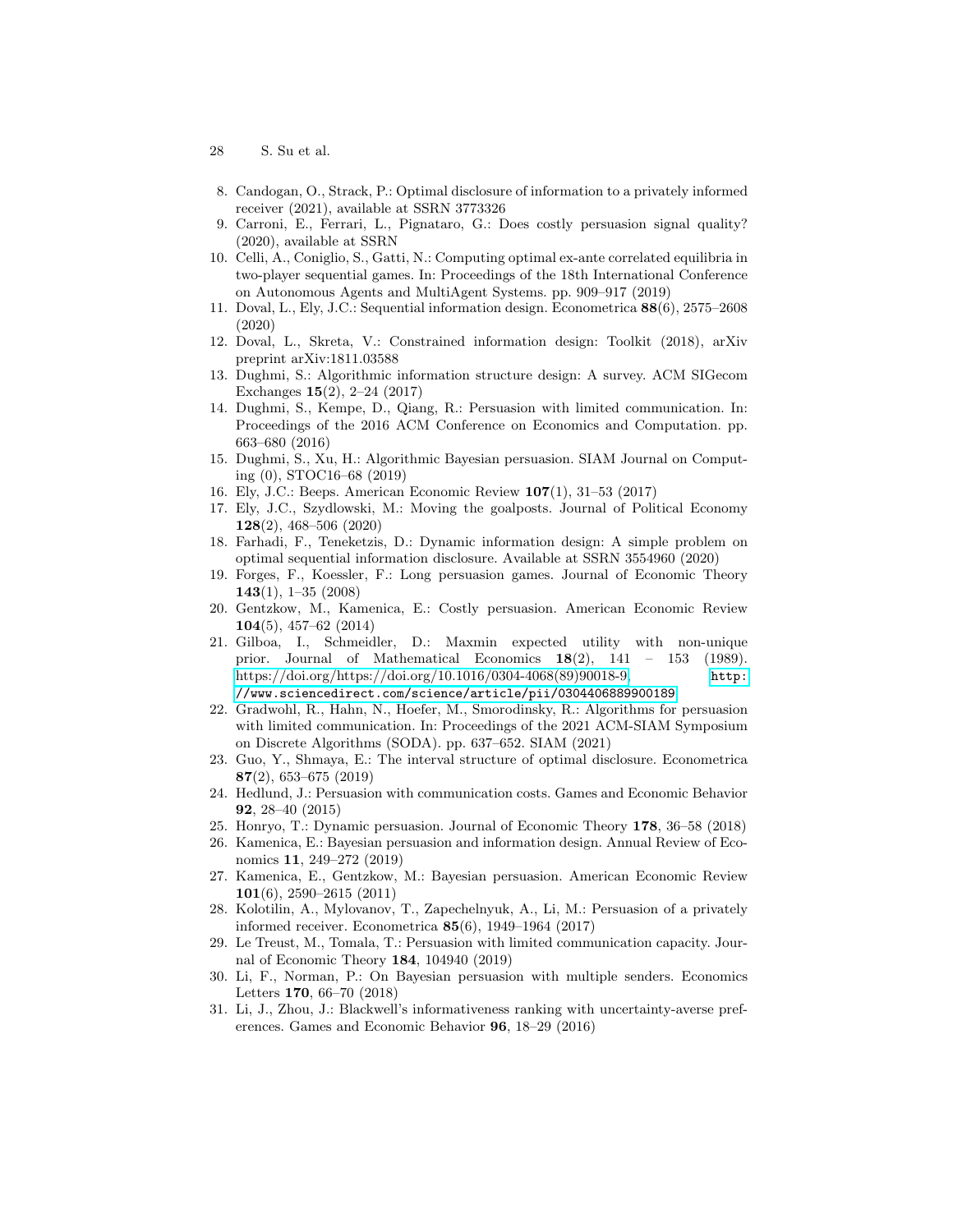- <span id="page-28-5"></span>32. Matyskova, L.: Bayesian persuasion with costly information acquisition (2018), cERGE-EI Working Paper Series
- <span id="page-28-1"></span>33. Meigs, E., Parise, F., Ozdaglar, A., Acemoglu, D.: Optimal dynamic information provision in traffic routing. arXiv preprint arXiv:2001.03232 (2020)
- <span id="page-28-0"></span>34. Nguyen, A., Tan, T.Y.: Bayesian persuasion with costly messages. Available at SSRN 3298275 (2019)
- <span id="page-28-4"></span>35. Perez-Richet, E.: Interim bayesian persuasion: First steps. American Economic Review 104(5), 469–74 (2014)
- <span id="page-28-3"></span>36. Perez-Richet, E., Prady, D.: Complicating to persuade? (2012), unpublished
- <span id="page-28-2"></span>37. Su, S.T., Subramanian, V., Schoenebeck, G.: Bayesian persuasion in sequential trials. arXiv preprint arXiv:2110.09594 (2021)

# 7 Appendix: Discussions

#### 7.1 Additional Real-world problems with multiple phases

In the introduction, we present a motivating interview example. Here, we want to provide more real-world Bayesian persuasion problems that contain multi-phase trials.

Graduate application A junior undergraduate who wants to apply for graduate schools must submit her transcript and three recommendation letters from her professors. She wants to get offers no matter whether she is mature enough or not. The admission committee, who always wants to recruit mature students, will first do a GPA screening and then read the recommendation letters. The student can choose to take any combination of courses as she wishes, but the recommendation letters must come from the professors of taken courses. There are some easy courses with a high average GPA, but those instructors' recommendation letters tell minimal information of whether she is mature enough. On the contrary, there are lab courses that the instructor can tell whether she is mature enough but have a low average GPA. Now, the student has to decide the best combination of courses that she will take.

Multi-round interview A new graduate wants to get an offer from a company. The department head of the company wants to hire a person who is competent for the position. To get an offer, the new graduate has to pass the interview. The interview has multiple rounds, and she can choose different strategies in each round to sell herself. According to her strength and personality traits that she shows in previous rounds, the department head will ask different questions in the final interview to evaluate whether the new graduate is competent for the position and decide whether the offer should be granted to the new graduate.

Product Launch A product development team invents a new product and wants to launch it. The company has to decide whether it should launch such a new product or not. The product development team can decide the number of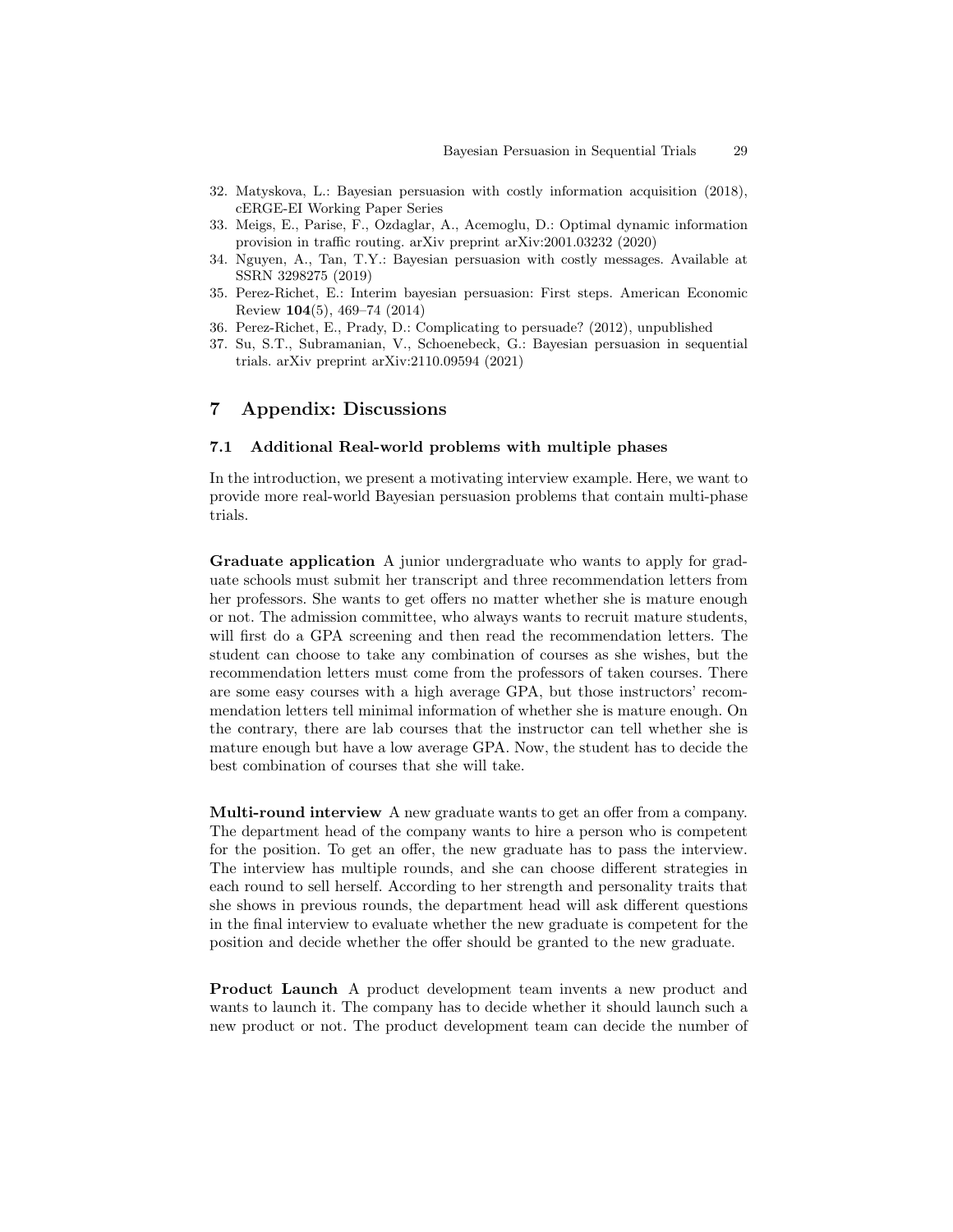simplified trial products that will be sent out. Based on those trial products' customer feedback, the company will decide to offer it in different selected branches. Given the feedback and the sales report of branches, the company will decide whether to launch the product or not.

Advertisement of New products A company wants to sell a new product to a targeted customer, e.g., a cleaning robot, and the customer wants to buy the product if it is worth the money. The company can choose different advertisement methods to reach out to the customer, e.g., mailed ads, in-store posters, online ads, etc. After seeing the ads, the customer may choose different ways to evaluate whether it is worth buying the new product, conditional on how he saw the ads. Hence, a company must take the customer's possible evaluation technique into account while determining the best way to reach out to the customer.

Buy-out A start-up wants to be acquired by a tech giant. The tech giant always wants to decide whether the acquisition will benefit its growth. To showcase its business model's potential, the start-up can first choose a consulting firm to evaluate some of its businesses. Based on the consulting firm's evaluation report, an accounting firm will audit these businesses' value, and the tech giant will decide based on both reports.

# 7.2 Trade-off between efficiency and productivity

In Bayesian persuasion problems, the signal strength (posterior beliefs of states under signals) and the signal distribution represent two different notions. The signal strength of a signal represents how efficiently<sup>[19](#page-29-0)</sup> this signal can persuade the receiver. The signal distribution represents how productivity a signal strategy can benefit the sender under the current prior. However, in many (singletrial) Bayesian persuasion problems, e.g., binary-state space Bayesian persua-sion, Bayesian persuasion with lexicographic-ordering senders<sup>[20](#page-29-1)</sup>, it is hard to evaluate the role that each notion plays in the optimal signaling strategy respectively. The reason is the insufficient degree of freedom on experiment design. To be more detailed, in those frameworks, the sender can always use the (set of) most efficient signals in the optimal signaling strategies. Given the (set of) most efficient signals, the most productive distribution can be solved by a greedy approach<sup>[21](#page-29-2)</sup>. However, if we consider multi-phase trials, the trade-off between effi-

<span id="page-29-0"></span><sup>&</sup>lt;sup>19</sup> A signal  $\omega$  is more efficient than  $\omega'$  if the following statement is true: when we use the same total probability of the receiver' preferred state, which corresponds to the sender's suggested action of the signal  $(\theta_1$  in this work), to implement both signals, the receiver's total probability of taking suggested action  $(\phi_1)$  while receiving  $\omega$  is higher than the receiver's total probability of taking suggested action while receiving  $\omega'$ .

<span id="page-29-1"></span><sup>20</sup> The sender has a lexicographic preference on actions.

<span id="page-29-2"></span> $21$  Given the sender's preference on actions, the sender has a preference on signals (in terms of the efficiency). In this set of Bayesian persuasion problems, the sender can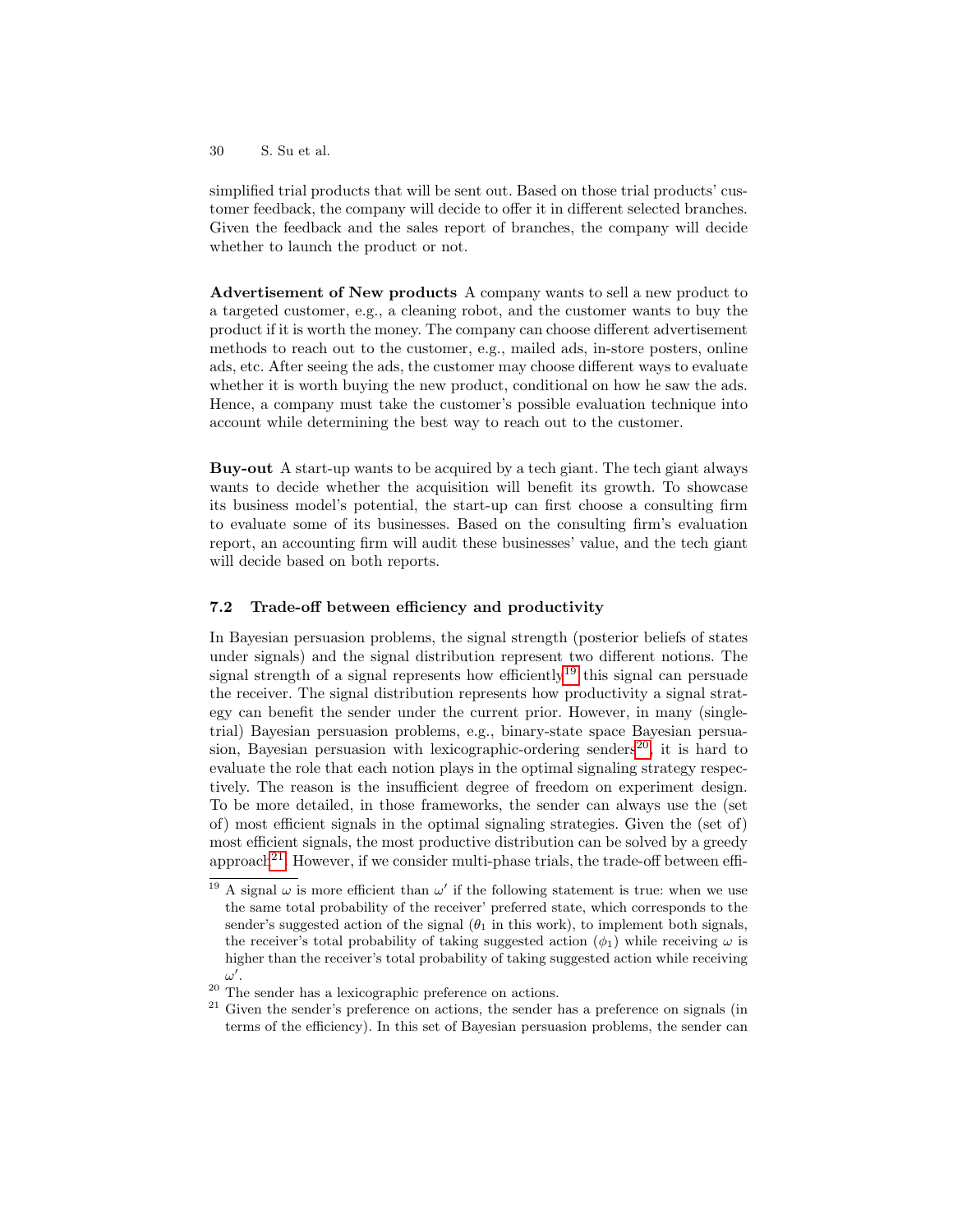ciency and productivity becomes the sender's primary issue (even in the binarystate space Bayesian persuasion problem with a lexicographic-ordering sender) because of the enlarged signal space. That is to say, if we want to get a better understanding of how the signal strength and the signal distribution plays a role in Bayesian persuasions respectively, it is not necessary to build complex models with stylized utility functions or increased state space. In this part, we demonstrate an example where the most efficient signal is not used in the sender's optimal signaling strategy owing to the trade-off between efficiency and productivity.

### Example:

Given two pre-determined phase-II experiments A, B with  $(q_{A1}, q_{A2}) = (0.8, 0.5)$ and  $(q_{B1}, q_{B2}) = (0.75, 0.15)$ , we can derive the persuasion potential of  $E_A$  and  $E_B$ , where  $E_A = (1.6, 1.4)$  and  $E_B = (1.5, \frac{9}{7})$ . Under this persuasion potential, the most efficient signal will be a signal  $\bar{\omega}$  with  $(\mathbb{P}(\theta_1|\bar{\omega}, E_A), \mathbb{P}(\theta_2|\bar{\omega}, E_A)) =$  $\left(\frac{5}{13}, \frac{8}{13}\right)$ . As we can see, when the sender uses this signal, the sender is using the partial strategy  $\alpha_A$  in her signaling strategy, and the IC constraint for  $\alpha_A$  is tight. Here, we provide an example where the signal  $\bar{\omega}$  is not in the support of the sender's optimal signaling strategy.

When the prior belief on state  $\theta_1$ ,  $p$ , is  $\frac{2}{3}$ , we can solve the optimal signaling strategy for the sender using the approach developed in Section [3.](#page-6-0) The optimal signaling strategy when  $p = \frac{2}{3}$  is  $(\beta_A, \alpha_B)$  with  $\mathbb{P}(E_A, \theta_1) = \frac{55}{84}$  and  $\mathbb{P}(E_A, \theta_2) = \frac{22}{84}$ . The persuasion ratio of this optimal signaling strategy is  $\frac{471}{336} \approx 1.402$  and the sender's expected utility is  $\frac{157}{168} \approx 0.935$ . As we can see, the most efficient signal  $\bar{\omega}$  is not in the support of the optimal signaling strategy.

However, if the sender insists to use the signal  $\bar{\omega}$ , her best signaling strategy when  $p = \frac{2}{3}$  is  $(\alpha_A, \beta_B)$  with  $\mathbb{P}(E_A, \theta_1) = \frac{5}{46}$  and  $\mathbb{P}(E_A, \theta_2) = \frac{8}{46}$ . The corresponding persuasion ratio is  $\frac{123}{92} \approx 1.337$  and the sender's expected utility is  $\frac{41}{46} \approx 0.891$ , which is lower than  $\frac{157}{168}$  under the optimal signaling strategy. (The example is complete here)

In the above example, we demonstrate a case where using the most efficient signal is non-optimal in a two-phase trial's Bayesian persuasion problem. This example suggests that the sender has to consider the trade-off between efficiency and productivity to derive the optimal signaling strategy in multi-phase trials, which may not be necessary for single-trial Bayesian persuasion problems.

# 8 Appendix: Proofs

### 8.1 Proof of Lemma [1](#page-6-1)

We derive the optimal signaling strategy in each scheme and the participants expected utility to validate this claim. First, under different prior regions, the

greedily pick the most efficient signal where the prior allows iteratively to come up the optimal signaling strategy.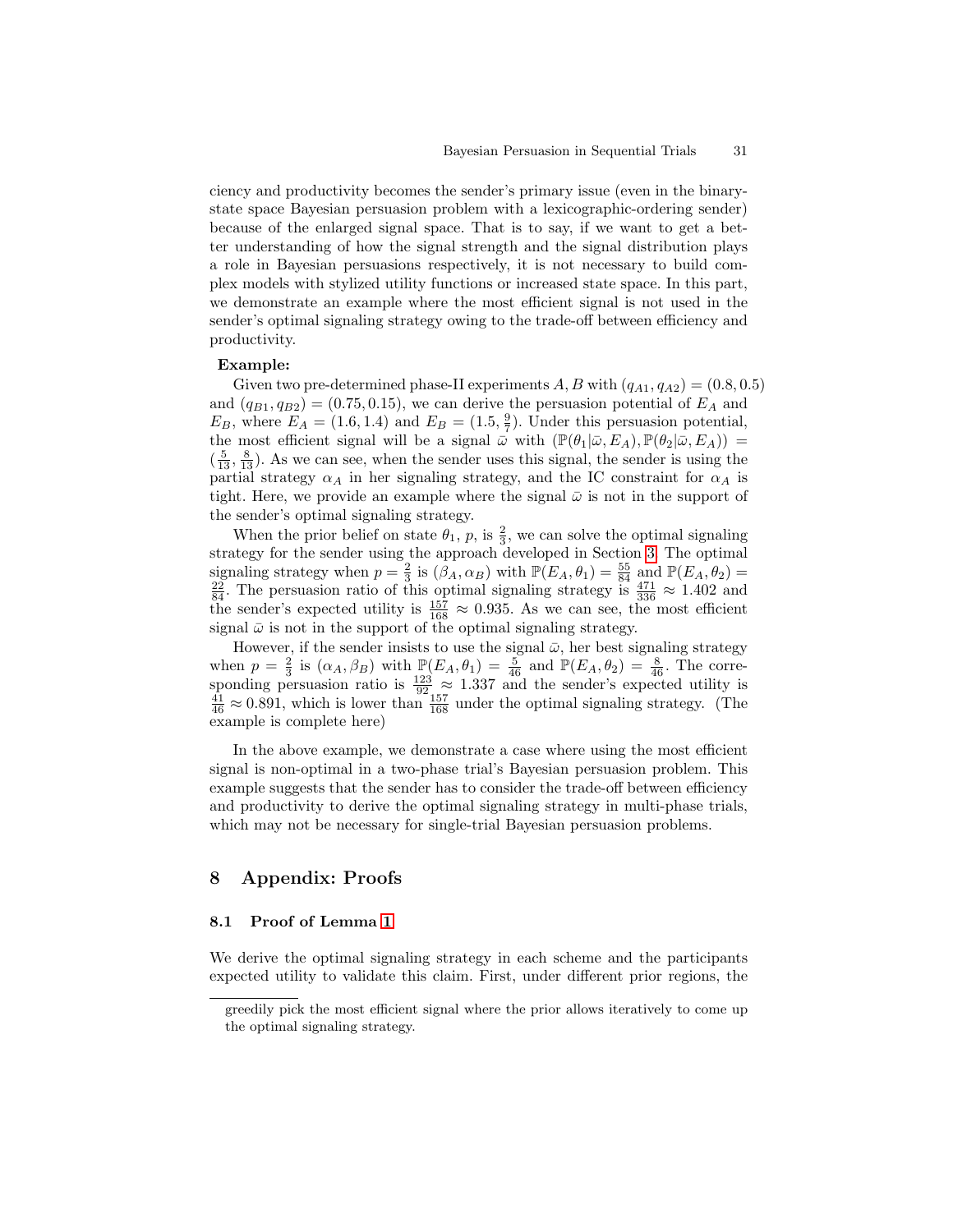sender's optimal<sup>[22](#page-31-0)</sup> strategy in a single-phase trial is to commit to the following signaling strategy:

Given the above signaling strategy, the sender and receiver's expected utility can be calculated in the following table:

<span id="page-31-1"></span>Table 3. Table: Sender and Receiver's expected utility in single-phase trials

|  | $\mathbb{E}[U_{S}(\phi,\theta)]\big \mathbb{E}[U_{R}(\phi,\theta)]\big $ |
|--|--------------------------------------------------------------------------|
|  | l-D                                                                      |
|  |                                                                          |

In a two-phase trial with a trivial experiment in phase II, we now solve for the sender's optimal signaling strategy. Without loss of generality, let's assume that the trivial experiment is the experiment  $E_A$ ,  $q_{A1} = q_{A2}$ , and another experiment  $E_B$  has  $q_{B1} > q_{B2}$ . Given these two experiments, the sender's optimal signaling strategy can be derived via solving the following optimization problem:

 $\max_{p_1,p_2} \mathbb{P}(\omega_A) \mathbf{1}_{\{\mathbb{P}(\theta_1 | \omega_A) \geq \frac{1}{2}\}} + \mathbb{P}(\omega_{BP}) \mathbf{1}_{\{\mathbb{P}(\theta_1 | \omega_{BP}) \geq \frac{1}{2}\}} + \mathbb{P}(\omega_{BF}) \mathbf{1}_{\{\mathbb{P}(\theta_1 | \omega_{BF}) \geq \frac{1}{2}\}}$ 

subject to  $\mathbb{P}(\omega_A) = pp_1 + (1-p)p_2$ 

$$
\mathbb{P}(\omega_{BP}) = p(1 - p_1)q_{B1} + (1 - p)(1 - p_2)q_{B2}
$$
  
\n
$$
\mathbb{P}(\omega_{BF}) = p(1 - p_1)(1 - q_{B1}) + (1 - p)(1 - p_2)(1 - q_{B2})
$$
  
\n
$$
\mathbb{P}(\theta_1|\omega_A) = \frac{pp_1}{pp_1 + (1 - p)p_2}
$$
  
\n
$$
\mathbb{P}(\theta_1|\omega_{BP}) = \frac{p(1 - p_1)q_{B1}}{p(1 - p_1)q_{B1} + (1 - p)(1 - p_2)q_{B2}}
$$
  
\n
$$
\mathbb{P}(\theta_1|\omega_{BF}) = \frac{p(1 - p_1)(1 - q_{B1})}{p(1 - p_1)(1 - q_{B1}) + (1 - p)(1 - p_2)(1 - q_{B2})}
$$

After solving this optimization problem, we can derive the sender and receiver's expected utility in Table [4:](#page-32-0)

Note that when  $q_{B1} = 1$ , the sender may have multiple optimal signaling strategies when the prior  $p$  is low. However, no matter which strategy the sender chooses, the sender and the receiver's expected utilities are the same.

After checking Table [3](#page-31-1) and Table [4,](#page-32-0) we validate the fact that two schemes will provide the sender and the receiver the same expected utility under optimal signaling strategies.

<span id="page-31-0"></span> $\frac{22}{2}$  This is to maximize the probability that the receiver will take action  $\phi_1$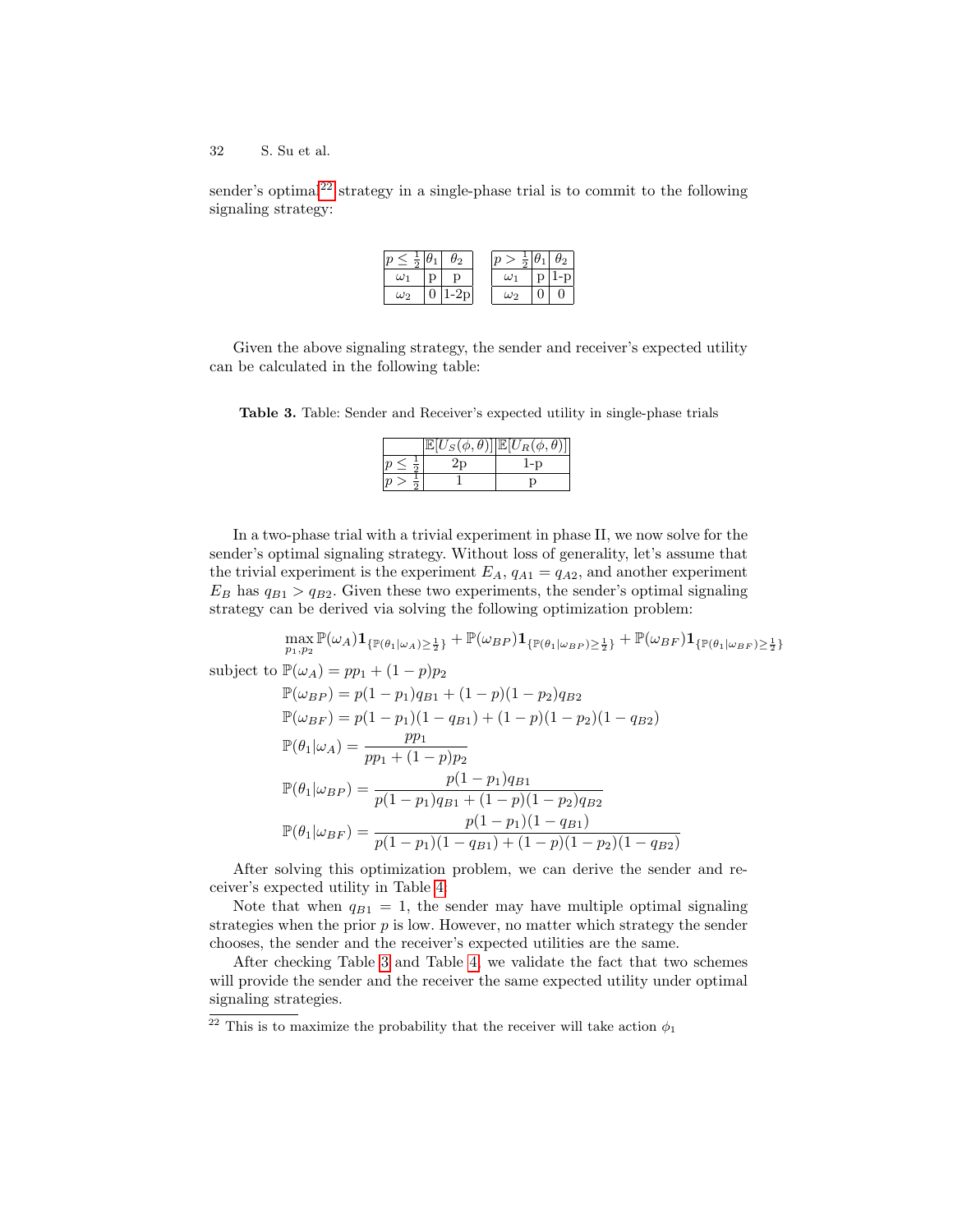|  | $[\overline{U_S(\phi ,\theta)}] \mathbb{E}[U_R(\phi ,\theta)]$ |
|--|----------------------------------------------------------------|
|  |                                                                |
|  |                                                                |

<span id="page-32-0"></span>Table 4. Sender and Receiver's expected utility under a trivial experiment

#### 8.2 Proof of Lemma [3](#page-10-0)

We prove this lemma by explicitly verifying which strategies maximize the sender's expected utility. First, let's recall the IC requirement for each partial strategies listed in Section [3.3.](#page-8-1)

| Partial strategy IC requirement |            | Partial strategy IC requirement |                              |
|---------------------------------|------------|---------------------------------|------------------------------|
| $\alpha_A$                      | $-pq_{A2}$ | $\alpha_B$                      | $-pq_{B2}$<br>$p_2$<br>$q_B$ |
| DА                              |            | DВ                              | $v_2$ ,                      |
| $\gamma_A$                      |            | $\gamma_B$                      | $p_2$                        |

1. When  $S \in (\alpha_A, \gamma_B)$  or  $S \in (\gamma_A, \alpha_B)$ 

Suppose S is a  $(\alpha_A, \gamma_B)$  type strategy, the sender's expected utility under S is  $pp_1q_{A1} + (1-p)p_2q_{A2}$ . Given the definition of persuasion ratio,  $pp_1q_{A1}$  +  $(1-p)p_2q_{A2}$  is maximized when  $p_1 = 1, p_2 = \frac{p_{11}q_{A1}}{1-p}$  or  $p_1 = 1, p_2 = 1$ . Hence, in the former scenario where  $p_2 = \frac{pp_1}{1-p} \frac{q_{A1}}{q_{A2}}$ , IC requirement of  $\alpha_A$  is tight in S. In the later scenario, the sender sends signal  $\omega_A$  with probability one because the prior is larger enough to make the posterior belief of  $\theta_1$ conditional on  $\omega_{AP}$  to be  $\geq \frac{1}{2}$ . Hence, the lemma holds when S is a  $(\alpha_A, \gamma_B)$ type strategy.

Similarly, if S is a  $(\gamma_A, \alpha_B)$  type strategy, the sender's expected utility is  $p(1-p_1)q_{B1}+(1-p)(1-p_2)q_{B2}$ . When sender's expected utility is maximized at S, the parameter of  $(p_1, p_2)$  is either  $p_1 = 0, p_2 = 1 - \frac{pq_{B1}}{(1-p)q_{B2}}$  or  $p_1 =$  $0, p_2 = 0$ . The IC requirement of  $\alpha_B$  is tight in the former case and  $\mathbb{P}(\omega_2) = 1$ in the later case. Thus, the lemma holds when S is a  $(\alpha_B, \gamma_A)$  type strategy. 2. When  $S \in (\beta_A, \gamma_B)$  or  $S \in (\gamma_A, \beta_B)$ 

- Suppose S is a  $(\beta_A, \gamma_B)$  type strategy, the sender's expected utility is  $pp_1 +$  $(1-p)p_2$ . The strategy  $S \in (\gamma_A, \beta_B)$  that maximizes the sender's utility is at  $p_1 = 1, p_2 = \frac{p(1-q_{A1})}{(1-p)(1-q_{A2})}$  when  $p \le \frac{1-q_{A2}}{2-q_{A2}-q_{A1}}$  or at  $p_1 = p_2 = 1$  when  $p > \frac{1-qA2}{2-q_{A2}-q_{A1}}$ . In the former case, the IC requirement of  $\beta_A$  is tight. In the later case, the sender will send signal  $\omega_1$  with probability 1. Hence, the lemma holds when S is a  $(\beta_A, \gamma_B)$  type strategy.
- 3. When  $S \in (\alpha_A, \beta_B)$  or  $S \in (\beta_A, \alpha_B)$

Suppose S is a  $(\alpha_A, \beta_B)$  type strategy, the sender's expected utility is

$$
pp_1q_{A1} + p(1 - p_1) + (1 - p)p_2q_{A2} + (1 - p)(1 - p_2))
$$
  
= 1 - p<sub>1</sub>p(1 - q<sub>A1</sub>) - p<sub>2</sub>(1 - p)(1 - q<sub>A2</sub>)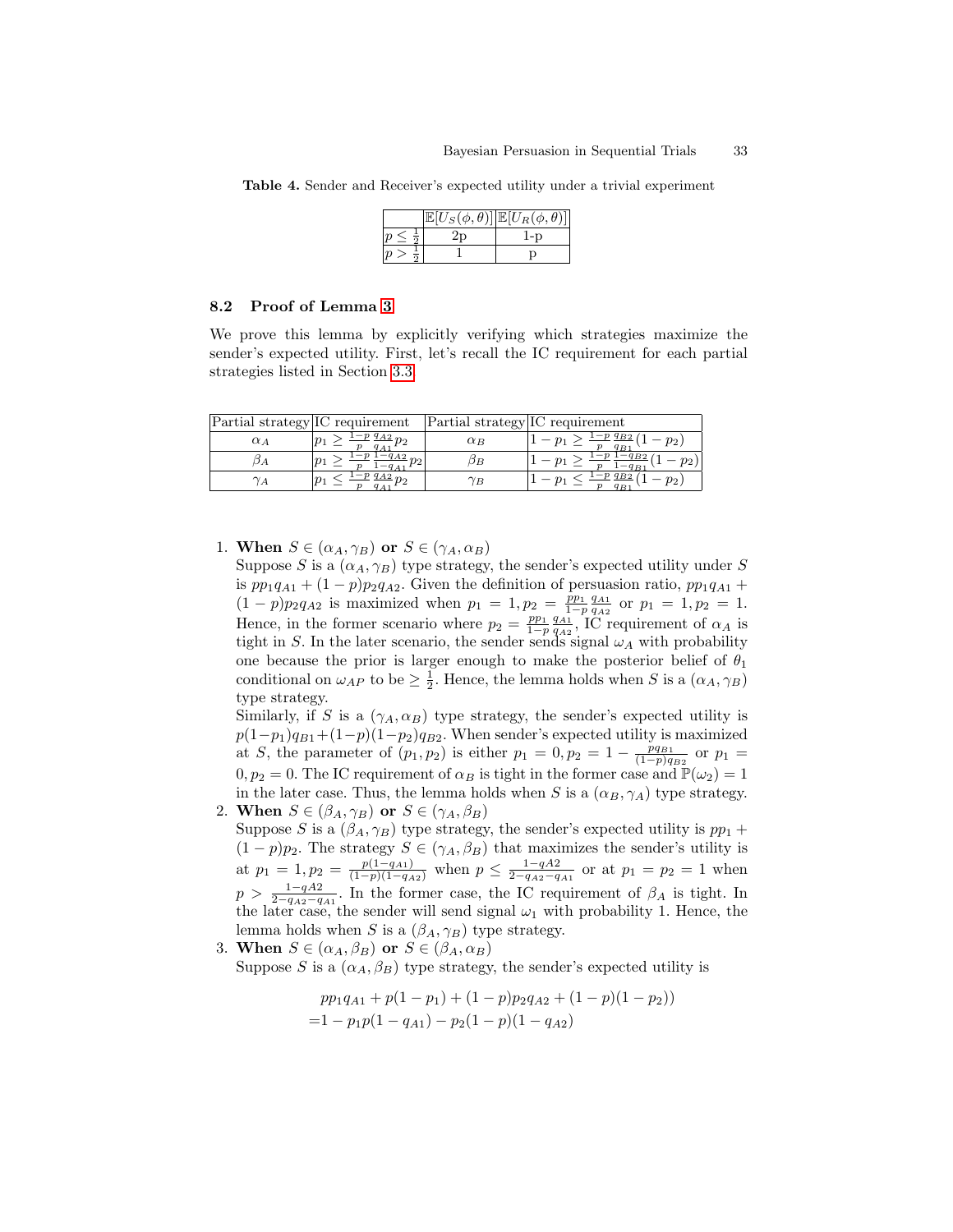when the inequality of IC requirements  $\frac{1-p}{p} \frac{q_{A2}}{q_{A1}} p_2 \leq p_1 \leq \frac{1-p}{p} \frac{1-q_{B2}}{1-q_{B1}} p_2 + (1-p)$  $\frac{1-p}{p} \frac{1-q_{B2}}{1-q_{B1}}$ ) is satisfied. Now, let's discuss the strategy S under different prior region.

- (a) When  $p < \frac{q_{A2}}{q_{A1}+q_{A2}}$ , the IC inequality will never be satisfied. Hence, there is no incentive compatible strategy in the set of strategy  $S \in (\alpha_A, \beta_B)$ in this region.
- (b) When  $\frac{q_{A2}}{q_{A1}+q_{A2}} \leq p \leq \frac{1-q_{B2}}{2-q_{B1}-q_{B2}}$ , the sender's expected utility is maximized when both inequalities of IC requirements are tight, i.e.,

$$
(p_1,p_2)=\left(\begin{matrix} \frac{1-p}{p}\frac{1-q_{B2}}{1-q_{B1}} , \frac{p}{1-p}-\frac{1-q_{B2}}{1-q_{B1}} \\ \frac{q_{A1}}{1-q_{A2}}\frac{1-q_{B2}}{1-q_{B1}} , \frac{q_{A2}}{q_{A1}}-\frac{1-q_{B2}}{1-q_{B1}} \end{matrix}\right)
$$

.

.

(c) When  $p > \frac{1-q_{B2}}{2-q_{B1}-q_{B2}}$ , the sender's expected utility is maximized when  $p_1 = p_2 = 0$ . In other words, the sender will send signal  $\omega_2$  with probability 1.

After analyzing prior regions (a), (b), and (c), we verify the lemma holds when S is a  $(\alpha_A, \beta_B)$  type strategy.

Similarly, we can use the same approach to verify when S is a  $(\beta_A, \alpha_B)$  type strategy.

Suppose S is a  $(\beta_A, \alpha_B)$  type strategy, the sender's expected utility is

$$
pp_1 + (1-p)p_2 + p(1-p_1)q_{B1} + (1-p)(1-p_2)q_{B2}
$$
  
=1 - (1-p<sub>1</sub>)p(1-q<sub>B1</sub>) - (1-p<sub>2</sub>)(1-p)(1-q<sub>B2</sub>)

when the inequality of IC requirements  $\frac{1-p}{p} \frac{1-q_{A2}}{1-q_{A1}} p_2 \leq p_1 \leq \frac{1-p}{p} \frac{q_{B2}}{q_{B1}} p_2 +$  $(1-\frac{1-p}{p}\frac{q_{B2}}{q_{B1}})$  is satisfied. Now, let's discuss where the strategy S at under different prior region.

- (a) When  $p < \frac{q_{B2}}{q_{B1}+q_{B2}}$ , the IC inequality will never be satisfied. Hence, there is no incentive compatible strategy in the set of strategy  $S \in (\alpha_A, \beta_B)$ in this region.
- (b) When  $\frac{q_{B2}}{q_{B1}+q_{B2}} \leq p \leq \frac{1-p}{p} \frac{q_{A2}}{q_{A1}}(1-p_2)$ , the sender's expected utility is maximized when both inequalities of IC requirements are tight, i.e.,

$$
(p_1, p_2) = \left(\frac{1 - \frac{1 - p}{p} \frac{q_{B2}}{q_{B1}}}{1 - \frac{1 - q_{A1}}{1 - q_{A2}} \frac{q_{B2}}{q_{B1}}}, \frac{\frac{p}{1 - p} - \frac{q_{B2}}{q_{B1}}}{1 - q_{A2} - \frac{q_{B2}}{q_{B1}}}\right)
$$

(c) When  $p > \frac{1-q_{A2}}{2-q_{A1}-q_{A2}}$ , the sender's expected utility is maximized when  $p_1 = p_2 = 1$ . In other words, the sender will send signal  $\omega_1$  with probability 1.

After analyzing prior regions (a), (b), and (c), we verify the lemma holds when S is a  $(\beta_A, \alpha_B)$  type strategy.

4. When  $S \in (\alpha_A, \alpha_B)$ 

Suppose S is a  $(\alpha_A, \alpha_B)$  type strategy, the sender's expected utility is

$$
pp_1q_{A1} + p(1-p_1)q_{B1} + (1-p)p_2q_{A2} + (1-p)(1-p_2))q_{B2}
$$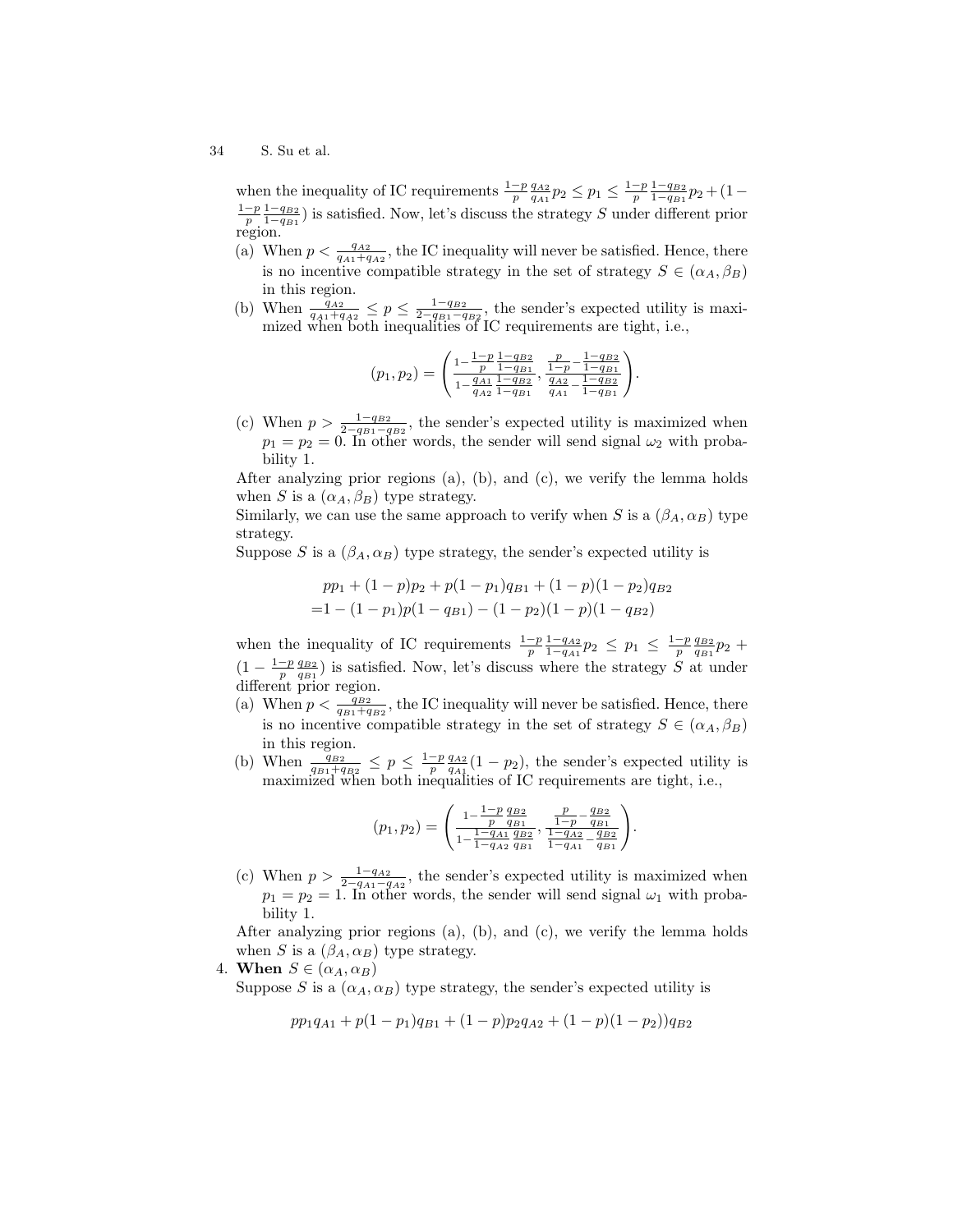when the inequality of IC requirements  $\frac{1-p}{p} \frac{q_{A2}}{q_{A1}} p_2 \leq p_1 \leq \frac{1-p}{p} \frac{q_{B2}}{q_{B1}} p_2 + (1-p)$  $\frac{1-p}{p} \frac{q_{B2}}{q_{B1}}$ ) is satisfied. Now, let's discuss the strategy S under different prior region.

- (a) When  $p < \min\left\{\frac{q_{A2}}{q_{A1}+q_{A2}}, \frac{q_{B2}}{q_{B1}+q_{B2}}\right\}$ , the IC inequality will never be satisfied. Hence, there is no incentive compatible strategy in the set of strategy  $S \in (\alpha_A, \alpha_B)$  in this region.
- (b) When  $\min\left\{\frac{q_{A2}}{q_{A1}+q_{A2}}, \frac{q_{B2}}{q_{B1}+q_{B2}}\right\} \leq p \leq \max\left\{\frac{q_{A2}}{q_{A1}+q_{A2}}, \frac{q_{B2}}{q_{B1}+q_{B2}}\right\}$ , the sender's expected utility is maximized when both inequalities of IC requirements are tight, i.e.,

$$
(p_1, p_2) = \begin{pmatrix} \frac{1-p}{p} \frac{q_{B2}}{q_{B1}} & \frac{p}{1-p} - \frac{q_{B2}}{q_{B1}} \\ \frac{q_{A1}}{1-\frac{q_{A1}}{q_{B2}} \frac{q_{B2}}{q_{B1}}}, & \frac{q_{A2}}{q_{A1}} - \frac{q_{B2}}{q_{B1}} \end{pmatrix}.
$$

(c) When  $p > \max\left\{\frac{q_{A2}}{q_{A1}+q_{A2}}, \frac{q_{B2}}{q_{B1}+q_{B2}}\right\}$ , the sender's expected utility is maximized when exactly one IC requirement  $\alpha_A$  or  $\alpha_B$  is tight.

(For readers curious about which requirement will be tight, the requirement  $\alpha_A$  is tight when  $p+(1-p)(2q_{A1}-1)\frac{q_{A2}}{q_{A1}}+2pq_{B1}-(1-\frac{1-p}{p}\frac{q_{B2}}{q_{B1}})p(1-\frac{1-p}{p})$  $2q_{B1}$ )  $\geq$  0, otherwise,  $\alpha_B$  is tight.)

After analyzing prior regions (a), (b), and (c), we verify the lemma holds when S is a  $(\alpha_A, \beta_B)$  type strategy.

5. When  $S \in (\beta_A, \beta_B)$ 

Suppose S is a  $(\beta_A, \beta_B)$  type strategy, the sender's expected utility is 1. However, the IC inequalities of this strategy can be satisfied only if the prior  $p \ge \max\left\{\frac{1-q_{A2}}{2-q_{A1}-q_{A2}}, \frac{1-q_{B2}}{2-q_{B1}-q_{B2}}\right\}.$ 

When  $p < \min\left\{\frac{q_{A2}}{q_{A1}+q_{A2}}, \frac{q_{B2}}{q_{B1}+q_{B2}}\right\}$ , the IC inequality will never be satisfied. Hence, there is no incentive compatible strategy in the set of strategy  $S \in$  $(\alpha_A, \alpha_B)$  in this region.

# 8.3 Proof of Lemma [4](#page-11-0)

First, since  $(\gamma_A, \gamma_B)$  strategy has a persuasion ratio 0 when  $\mathcal{S}_{\gamma_A, \gamma_B}(p) \neq \emptyset$ , the statement in the lemma for each set of strategies:  $(\alpha_A, \gamma_B)$ ,  $(\beta_A, \gamma_B)$ ,  $(\gamma_A, \alpha_B)$ , and  $(\gamma_A, \beta_B)$  is true. Hence, we only need to verify this lemma for the following four sets of strategies: (1)  $(\alpha_A, \alpha_B)$ , (2)  $(\alpha_A, \beta_B)$ , (3)  $(\beta_A, \alpha_B)$ , and (4)  $(\beta_A, \beta_B)$ . Let's start with the type of strategies  $(\alpha_A, \alpha_B)$ .

The IC requirements of this type of strategy can be satisfied when  $p \ge \min\left\{\frac{q_{A2}}{q_{A1}+q_{A2}}, \frac{q_{B2}}{q_{B1}+q_{B2}}\right\}$ , i.e.,  $\mathcal{S}_{\alpha_A,\alpha_B}(p) \neq \emptyset$  when  $p \geq \min\left\{\frac{q_{A2}}{q_{A1}+q_{A2}}, \frac{q_{B2}}{q_{B1}+q_{B2}}\right\}$ . When the IC requirements are satisfied, the sender's expected utility under a strategy  $\{(\alpha_A, \alpha_B), p_1, p_2\}$  is

$$
\mathbb{E}_p[U_S](\alpha_A, \alpha_B), p_1, p_2] = pp_1q_{A1} + p(1-p_1)q_{B1} + (1-p)p_2q_{A2} + (1-p)(1-p_2))q_{B2}.
$$

Besides, the sender's expected utility under the strategy types  $\{(\alpha_A, \gamma_B), p_1, p_2\}$ and  $\{(\gamma_A, \alpha_B), p_1, p_2\}$  are the following:

$$
\mathbb{E}[U_S(p|(\alpha_A, \gamma_B), p_1, p_2)] = pp_1q_{A1} + (1-p)p_2q_{A2},
$$
  

$$
\mathbb{E}[U_S(p|(\gamma_A, \alpha_B), p_1, p_2)] = p(1-p_1)q_{B1} + (1-p)(1-p_2)q_{B2}.
$$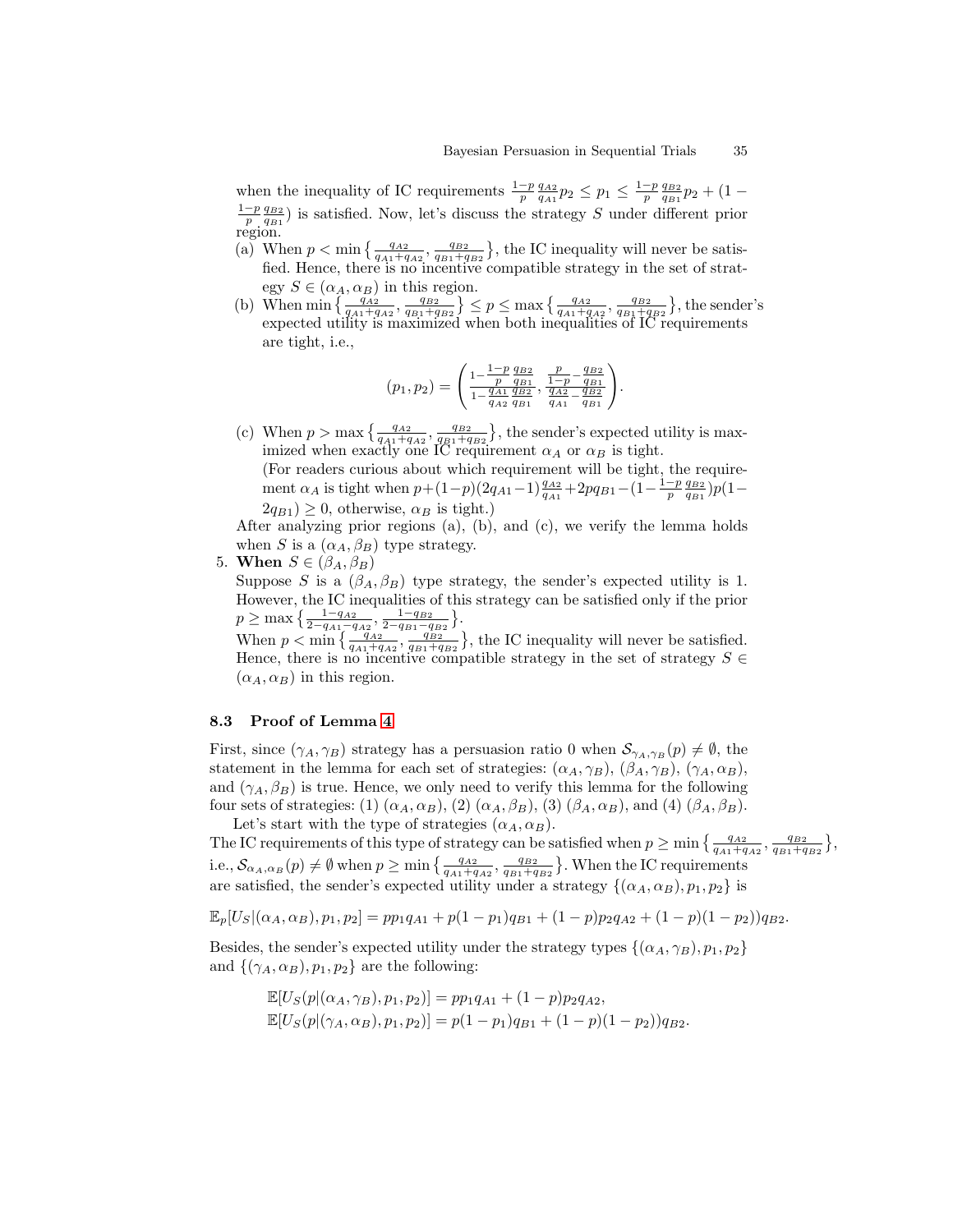Given the result in Lemma [3,](#page-10-0) we know that  $\mathbb{E}[U_{S}(p|(\alpha_{A}, \gamma_{B}), p_{1}, p_{2})]$  can be represented by a scaled optimized signaling strategy under another prior  $u$ such that  $xu = pp_1$  and  $\mathbb{E}[U_S(p|(\alpha_A, \gamma_B), p_1, p_2)] = xuPR(\alpha, \gamma, u)$ . (Because an optimized strategy  $\arg \max_{S \in (\alpha_A, \gamma_B, p'_1, p'_2)} \mathbb{E}[U_R(S, p')]$  must have  $p'_1 = 1$  in the optimized S.) Similarly, we can represent  $\mathbb{E}[U_S(p|(\gamma_A, \alpha_B), p_1, p_2)]$  as a scaled optimized signaling strategy under another prior v such that  $(1-x)v = p(1-p_1)$ and  $\mathbb{E}[U_{S}(p|(\gamma_{A}, \alpha_{B}), p_{1}, p_{2})] = (1-x)vPR(\gamma, \alpha, u)$ . Hence,

$$
\max_{p_1, p_2} \mathbb{E}[U_S(p | (\alpha_A, \alpha_B), p_1, p_2)]
$$
  
= 
$$
(\max_{p_1, p_2} pp_1 q_{A1} + p(1 - p_1) q_{B1} + (1 - p) p_2 q_{A2} + (1 - p)(1 - p_2)) q_{B2})
$$
  
= 
$$
\max_{p_1, p_2} \left( \mathbb{E}[U_S(p | (\alpha_A, \gamma_B), p_1, p_2)] + \mathbb{E}[U_S(p | (\gamma_A, \alpha_B), p_1, p_2)] \right)
$$
  
= 
$$
\max_{x, u, v} x uPR((\alpha_A, \gamma_B), u) + (1 - x)vPR((\gamma_A, \alpha_B), v) \text{ s.t. } xu + (1 - x)v = p
$$

Now, let  $y = \frac{xu}{p}$ , we can represent the persuasion ratio curve of  $(\alpha_A, \alpha_B)$ strategy to be the following:

$$
PR((\alpha_A, \alpha_B), p)
$$
  
= max  $\mathbb{E}[U_S(p|(\alpha_A, \alpha_B), p_1, p_2)]/p$   
= max  $\mathbb{E}[U_S(p|(\alpha_A, \alpha_B), p_1, p_2)]/p$   
= max  $\mathbb{E}[U_{\mathcal{S}}(p|(\alpha_A, \gamma_B), u) + \frac{(1-x)v}{p}PR((\gamma_A, \alpha_B), v) \ s.t. \ xu + (1-x)v = p$   
= max  $\{yPR((\alpha_A, \gamma_B), u) + (1-y)PR((\gamma_A, \alpha_B), v)|yu + (1-y)v = p \ y \in [0, 1]\}$ 

Using the same approach, we can represent the maximum expected utility of the set of strategy  $(\alpha_A, \beta_B)$ ,  $(\beta_A, \alpha_B)$ ,  $(\beta_A, \beta_B)$  in the form of a maximum convex combination of two persuasion ratio curves by using the corresponding two of four utility functions listed below:

$$
\mathbb{E}[U_S(p|(\alpha_A, \gamma_B), p_1, p_2)] = pp_1q_{A1} + (1-p)p_2q_{A2},
$$
  
\n
$$
\mathbb{E}[U_S(p|(\gamma_A, \alpha_B), p_1, p_2)] = p(1-p_1)q_{B1} + (1-p)(1-p_2))q_{B2},
$$
  
\n
$$
\mathbb{E}[U_S(p|(\beta_A, \gamma_B), p_1, p_2)] = pp_1 + (1-p)p_2,
$$
  
\n
$$
\mathbb{E}[U_S(p|(\gamma_A, \beta_B), p_1, p_2)] = p(1-p_1) + (1-p)(1-p_2).
$$

#### 8.4 Proof of Lemma [5](#page-11-1)

Given persuasion ratio curves of all types of strategies, the sender, in order to maximize her expected utility, will choose the type of strategies with the highest persuasion ratio. (Because the persuasion ratio indicates a "normalized" utility with respect to the prior.) When we plot the persuasion ratio the sender chooses for every prior, the optimal persuasion ratio curve is the upper envelope of the different types of strategies' persuasion ratio curves. We want to explain why the persuasion ratio that the sender chooses to maximize her expected utility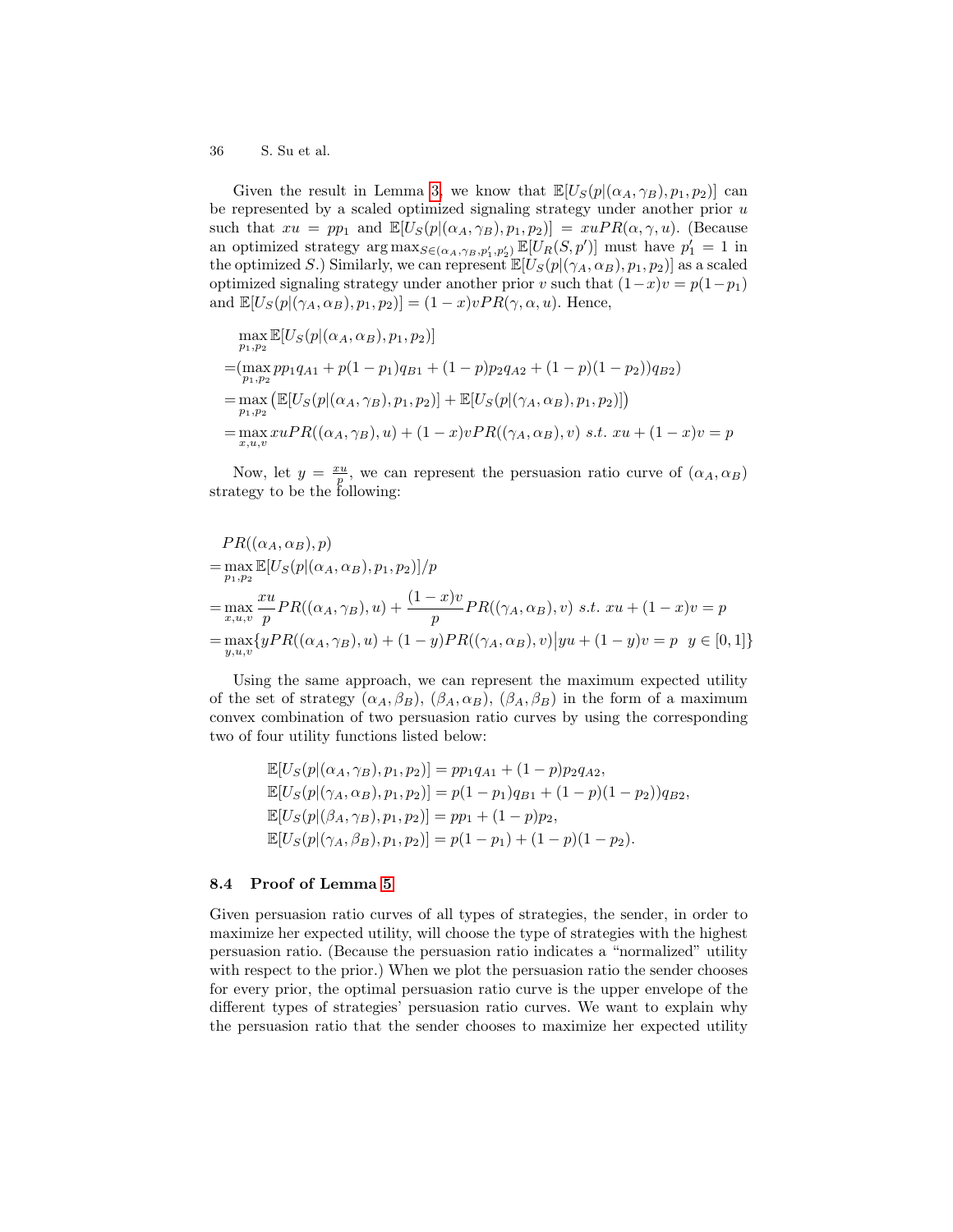must correspond to an incentive-compatible strategy. According to Definition [3,](#page-10-2) every non-zero point on the persuasion ratio curve of a given type of strategy corresponds to at least one incentive-compatible strategy. Hence, we need to show that at every prior  $p \in (0,1)$ , there must exist a type of strategy with a persuasion ratio  $> 0$ .

- 1. When  $0 \leq p \leq \frac{q_{A2}}{q_{A1}+q_{A2}}$ , the type of strategy  $(\alpha_A, \gamma_B)$  has an incentive compatible strategies with persuasion ratio  $2q_{A1}$ .
- 2. When  $\frac{q_{A2}}{q_{A1}+q_{A2}} \leq p < \frac{1-q_{B2}}{2-q_{B1}-q_{B2}}$ , the type of strategy  $(\alpha_A, \beta_B)$  has an inventive compatible strategy with persuasion ratio  $\geq \min\{2q_{A1}, 1 + \frac{1-q_{B1}}{1-q_{B2}}\}.$
- 3. When  $\frac{1-q_{B2}}{2-q_{B1}-q_{B2}} \leq p < 1$ , the type of strategy  $(\gamma_A, \beta_B)$  has an inventive compatible strategy with persuasion ratio  $\frac{1}{p}$ .

Given the fact  $(1), (2),$  and  $(3),$  the value of the optimal persuasion ratio curve is non-zero for every  $p \in (0,1)$ . Hence, the optimal signaling strategy is the strategy that reaches the frontier of the persuasion ratio curve.

#### 8.5 Proof of Lemma [6](#page-18-2)

We prove this lemma by constructing an optimal signaling strategy in the pruned model, which has the same expected utility as the single-phase Bayesian persuasion problem.

Let's assume there is an  $N$ -phase model  $M$  for which the pruned model  $Prun(M)$  satisfies the above two conditions stated in Lemma [6](#page-18-2) and a prior  $p < \frac{1}{2}$ . We construct a signaling strategy that gives the sender the expected utility is equal to  $2p$  (which is the same as the single-phase Bayesian persuasion.

First, for each non-trivial experiment  $E_X$ , design its preceding sender-designed experiment such that  $\mathbb{P}(\theta_1|\omega_X) = \mathbb{P}(\theta_2|\omega_X) = 0$ . In other words, we assign probability 0 to the experiment  $E<sub>X</sub>$ . After the above process, if there exists some sender-designed experiments, design these experiments to be (arbitrary chosen) trivial experiment with  $p_1 = p_2$ .

Now, let  $\mathbb{E}_{\mathbb{F}}$  be the set of sender-designed experiments such that for every  $E_f \in \mathbb{E}_{\mathbb{F}}$ , there is no sender-designed experiment between this experiment  $E_f$  and the experiment at root  $E_o$ . In other words,  $\mathbb{E}_{\mathbb{F}}$  is the set of firstvisited sender-designed experiments starting from the root. For every experiment  $E_f = (p_1, p_2) \in \mathbb{E}_{\mathbb{F}}$  with succeeding experiments  $E_l, E_r$  (on the binary tree of experiments), let  $(p_1, p_2) = (1, \frac{p}{1-p})$  if the succeeding experiment  $E_r$  is a non-trivial experiment, otherwise let  $(p_1, p_2) = (0, 1 - \frac{p}{1-p})$ . Hence, the posterior belief  $\mathbb{P}(\theta_1|\omega)$  in this pruned model M is either 0 or  $\frac{1}{2}$ . Since the whole signal distribution must respect the prior, the sender will have an expected utility  $2p$ under this construction, which is the same as the classical Bayesian persuasion in single-phase model.

### <span id="page-36-0"></span>8.6 Proof of Lemma [7](#page-22-1)

We present a construction to substitute a given non-binary experiment  $E =$  ${q_{1,1},..., q_{1,n}; q_{2,1},..., q_{2,n}}$  by a sequence of binary outcome experiments.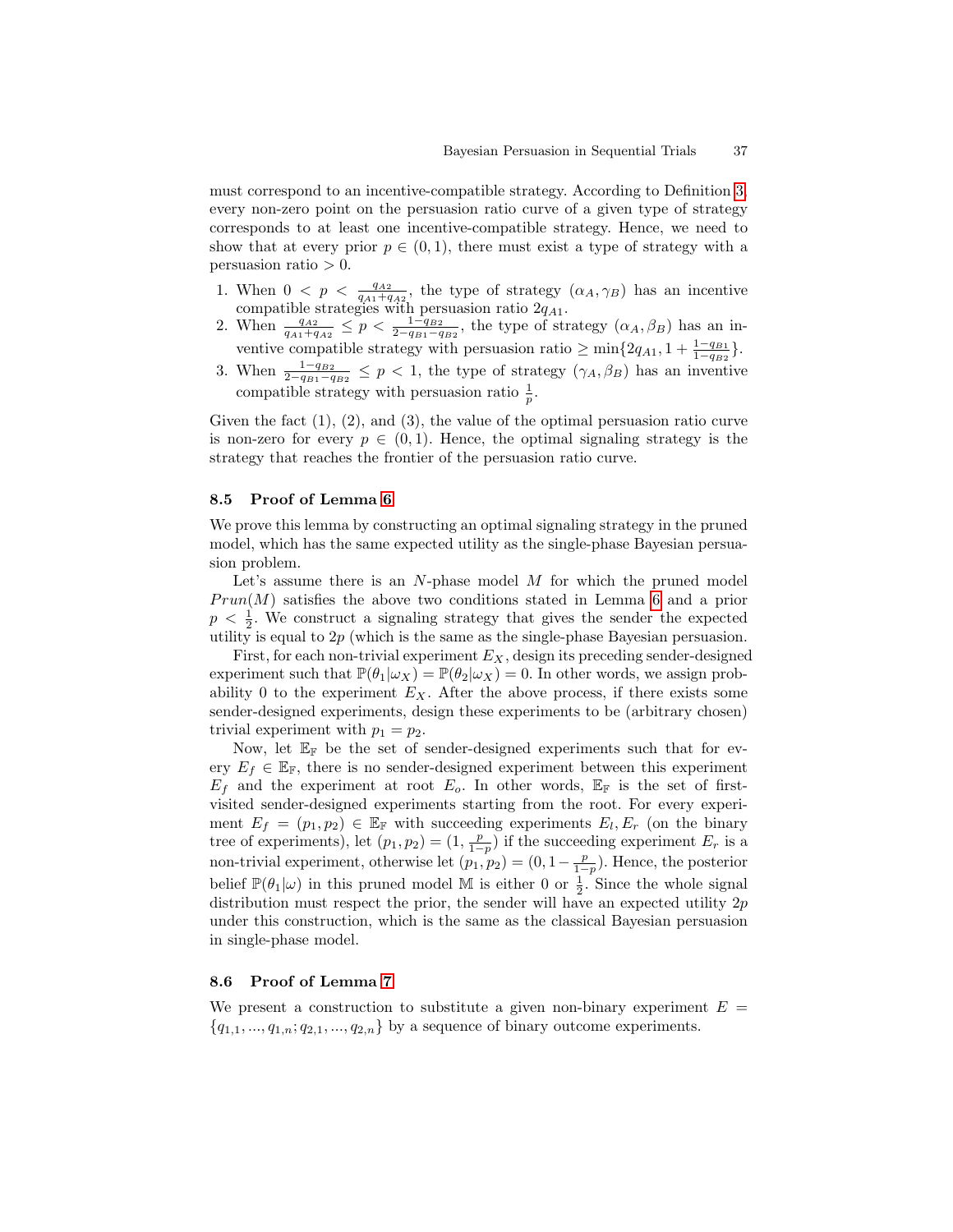First, we construct a level  $\lceil \log_2 n \rceil$  of binary-outcome experiments - $\{E_{1,1}', E_{2,1}', E_{1,2}', ..., E_{\lceil \log_2 n \rceil, 2^{\lceil \log_2 n \rceil}}'\}$  - that we will use for replacement. Specifically, let  $E_{i,j}$  to be the experiment below:

$$
\Big(\frac{\sum_{k=2^{i-1}\cdot (j-1)+1}^{2^{i-1}\cdot j}q_{1,k}}{\sum_{k=2^{i-1}\cdot (j-1)+1}^{2^{i-1}\cdot j}q_{1,k}+\sum_{l=2^{i-1}\cdot (j-2)+1}^{2^{i-1}\cdot (j-1)}q_{1,l}},\frac{\sum_{k=2^{i-1}\cdot (j-1)+1}^{2^{i-1}\cdot j}q_{2,k}}{\sum_{k=2^{i-1}\cdot (j-1)+1}^{2^{i-1}\cdot (j-1)}q_{1,k}+\sum_{l=2^{i-1}\cdot (j-2)+1}^{2^{i-1}\cdot (j-1)}q_{2,l}}\Big)
$$

when  $i$  is even, and

$$
\Big(\frac{\sum_{k=2^{i-1}\cdot (j-1)+1}^{2^{i-1}\cdot j}q_{1,k}}{\sum_{k=2^{i-1}\cdot (j-1)+1}^{2^{i-1}\cdot j}q_{1,k}+\sum_{l=2^{i-1}\cdot j+1}^{2^{i-1}\cdot (j+1)}q_{1,l}},\frac{\sum_{k=2^{i-1}\cdot (j-1)+1}^{2^{i-1}\cdot j}q_{2,k}}{\sum_{k=2^{i-1}\cdot (j-1)+1}^{2^{i-1}\cdot (j+1)}q_{1,k}+\sum_{l=2^{i-1}\cdot j+1}^{2^{i-1}\cdot (j+1)}q_{2,l}}\Big)
$$

when  $i$  is odd.

Note that the denominator sums to 1 in  $E_{1,1}$ , and the nominator cancels the denominator in the next level. Hence, when we multiple terms from the first level to the last level, the  $k^{\text{th}}$  outcome should yield  $(q_{k,1}, q_{k,2})$ .

#### 8.7 Proof of Lemma [1](#page-24-0)

Given the receiver's utility function defined in this work, i.e.,  $U_R(a_i, \theta_j) = \mathbf{1}_{\{i=j\}},$ the receiver's utility is maximized when the sender commits to a truth-telling signaling strategy. Given the phase-II experiments  $E_A = (1,0)$  and  $E_B = (1,0)$ stated in the lemma, the posterior belief in each possible outcome  $\mathbb{P}(\theta_1|\omega_{AP})$ ,  $\mathbb{P}(\theta_1|\omega_{AF})$ ,  $\mathbb{P}(\theta_1|\omega_{BP})$ ,  $\mathbb{P}(\theta_1|\omega_{BF}) \in \{0,1\}$  for any  $(p_1, p_2) \in [0,1]^2$  where the sender chooses phase-I experiment. In other words, the receiver knows the true state for every possible realized outcome  $\omega \in {\{\omega_{AP}, \omega_{AF}, \omega_{BP}, \omega_{BF}\}}$ . Hence, for any prior p, the receiver will have an utility  $\mathbb{E}[U_R(\omega, p)] = 1$ , which is the maximum utility the receiver can have under the given utility function.

### 8.8 Proof of Lemma [8](#page-25-0)

First, let's consider the case when  $q_{Y1} \leq \frac{2-q_{Y2}}{3-2q_{Y2}}$ .

- 1. Suppose a given experiment  $E_A$  has  $\max\{2q_{A1} 1, \frac{1-q_{A2}}{1-q_{A1}}\} \leq \frac{1-q_{Y2}}{1-q_{Y1}}$ , the optimal signaling strategy of  $(E_A, E_Y)$  when  $\mathbb{P}(a_1|H) < 1$  is  $(\gamma_A, \beta_Y)$ . Hence, if max $\{2q_{X1} - 1, \frac{1-q_{X1}}{1-q_{X2}}\} < \frac{1-q_{Y1}}{1-q_{Y2}}$ , the persuasion ratio curve of any type of IC strategy  $(c_A, d_X)$  with  $c, d \in \{\alpha, \beta, \gamma\}$  has a persuasion ratio  $\leq 1 + \frac{1-q_{Y2}}{1-q_{Y1}}$ , for every possible prior. Hence, the lemma holds in this case.
- 2. Suppose a given experiment  $E_A$  has  $\max\{2q_{A1} 1, \frac{1-q_{A2}}{1-q_{A1}}\} > \frac{1-q_{Y2}}{1-q_{Y1}}$  and  $2q_{A1} > 1 + \frac{1-q_{A2}}{1-q_{A1}}$ , the optimal signaling strategy of  $(E_A, E_B), B \in \{X, Y\}$ when  $\mathbb{P}(a_1|I\!I) \leq 1$  is  $(\alpha_A, \gamma_B)$ ,  $(\alpha_A, \beta_B)$ , or  $(\beta_A, \gamma_B)$  depending on the prior region. Given  $\max\{2q_{X1} - 1, \frac{1-q_{X1}}{1-q_{X2}}\} < \frac{1-q_{Y1}}{1-q_{Y2}}$ , the persuasion ratio of  $(\alpha_A, \beta_Y)$  is higher than  $(\alpha_A, \beta_X)$  for every prior p such that  $(\alpha_A, \beta_Y)$ ,  $(\alpha_A, \beta_X)$  have IC strategies. Hence, the lemma holds in this case.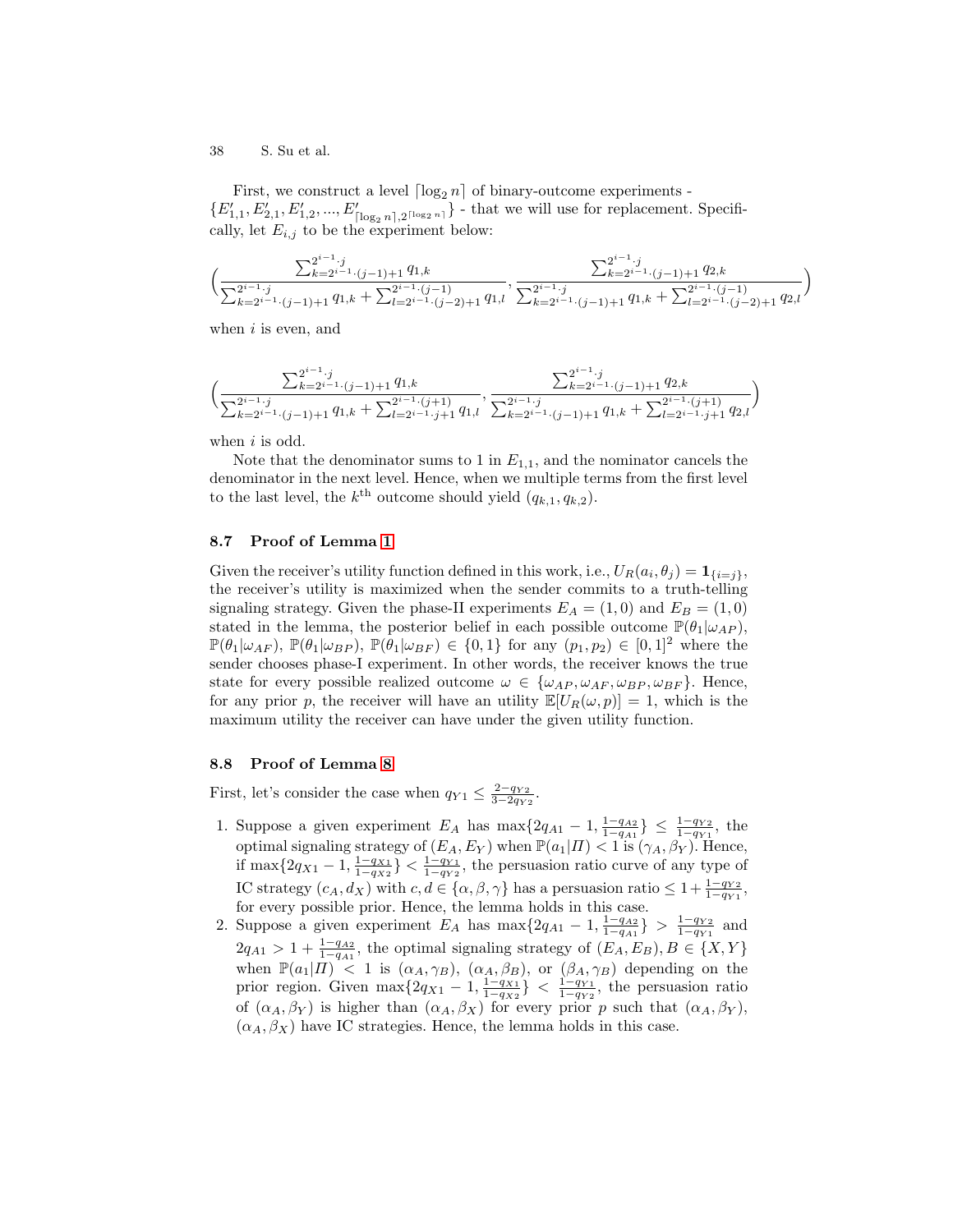3. Suppose a given experiment  $E_A$  has  $\max\{2q_{A1} - 1, \frac{1-q_{A2}}{1-q_{A1}}\} > \frac{1-q_{Y2}}{1-q_{Y1}}$  and  $2q_{A1} < 1 + \frac{1-q_{A2}}{1-q_{A1}}$ , the optimal signaling strategy of  $(E_A, E_B), B \in \{X, Y\}$ when  $\mathbb{P}(a_1|I) \leq 1$  is always a  $(\beta_A, \gamma_B)$  type strategy. Hence, the statement of lemma holds in this case.

After considering all scenarios under  $q_{Y1} \leq \frac{2-q_{Y2}}{3-2q_{Y2}}$ , we know that if max $\{2q_{X1} 1, \frac{1-q_{X1}}{1-q_{X2}}\} < \frac{1-q_{Y1}}{1-q_{Y2}}$ , then  $E_X$  is inferior to  $E_Y$ .

Now, let's consider the case when  $q_{Y1} > \frac{2-q_{Y2}}{3-2q_{Y2}}$ .  $E_X$  is inferior to  $E_Y$  requires for every prior p, the inequality of optimal persuasion ratio  $PR_{E_A,E_x}^*(p) \leq$  $PR_{E_A,E_x}^*(p)$  holds. Since the experiment  $E_A$  can be arbitrary,  $E_X$  being inferior to  $E<sub>Y</sub>$  requires the persuasion ratio curve of different type of strategies under  $(E_A, E_x)$  always being below the persuasion ratio curve of different type of strategies under  $(E_A, E_Y)$ . Using the partial strategy analysis in Section [3.3,](#page-8-1) the above condition requires that every class of partial strategies  $c_B, c \in \{\alpha, \beta\}, B \in \{X, Y\},$  using experiment  $E_X$  is always inefficient when compared to using experiment  $E_X$ . That is to say,  $2q_{X_1} < 2q_{Y_1}$  and  $1 + \frac{1-q_{X1}}{1-q_{X2}} < 1 + \frac{1-q_{Y1}}{1-q_{Y2}}$  according to the persuasion potential of  $E_X$  and  $E_Y$ . Hence, when  $q_{Y1} > \frac{2-q_{Y2}}{3-2q_{Y2}}$ , the condition derived from persuasion potential guaranteeing that  $E_X$  is inferior to  $E_Y$  satisfies the second condition stated in the lemma.

### 8.9 Proof of Corollary [1](#page-12-0)

When the prior  $p \ge \min\{\frac{1-q_{A2}}{2-q_{A1}-q_{A2}}, \frac{1-q_{B2}}{2-q_{B1}-q_{B2}}\}$ , the sender has an optimal signaling strategy to persuade the receiver to take action  $a_1$  with probability one by  $(p_A, p_B) = (1, 1)$  when  $\frac{1-q_{A2}}{2-q_{A1}-q_{A2}} \leq \frac{1-q_{B2}}{2-q_{B1}-q_{B2}}$  or by  $(p_A, p_B) = (0, 0)$ when  $\frac{1-q_{A2}}{2-q_{A1}-q_{A2}} > \frac{1-q_{B2}}{2-q_{B1}-q_{B2}}$ . Hence, to prove this lemma, we only need to consider the prior region  $p \in [0, \min\{\frac{1-q_{A2}}{2-q_{A1}-q_{A2}}, \frac{1-q_{B2}}{2-q_{B1}-q_{B2}}\}).$ 

First, let's consider  $p \in [0, \min\{\frac{qA^{21}}{q_{A1}+q_{A2}}, \frac{q_{B2}}{q_{B1}+q_{B2}}\}]$ . When prior falls in this region, four type of strategies:  $(\alpha_A, \alpha_B)$ ,  $(\alpha_A, \beta_B)$ ,  $(\beta_A, \alpha_B)$ ,  $(\beta_A, \beta_B)$  cannot satisfy the IC requirements<sup>[23](#page-38-0)</sup>. Hence, the optimal signaling strategy can only come from  $(\alpha_A, \gamma_B)$ ,  $(\beta_A, \gamma_B)$ ,  $(\gamma_A, \alpha_B)$ ,  $(\gamma_A, \beta_B)$  types of strategies. Given the result of Lemma [3,](#page-10-0) the IC requirement of  $\alpha$  or  $\beta$  partial strategy used in the optimal signaling strategy must be tight. This implies that the interim belief of  $\alpha_X$ strategy must be  $\frac{qx_2}{qx_1+qx_2}$  and the interim belief of  $\beta_X$  strategy  $\frac{1-qx_2}{2-qx_1-qx_2}$  (otherwise the IC requirement is not tight). Under these interim belief, the  $\alpha_X, \beta_X$ partial strategy is used in the most efficient manner as described in Section [3.3](#page-8-1) and the corollary holds here.

Second, let's consider  $p \in [\min\{\frac{q_{A2}}{q_{A1}+q_{A2}}, \frac{q_{B2}}{q_{B1}+q_{B2}}\}, \max\{\frac{q_{A2}}{q_{A1}+q_{A2}}, \frac{q_{B2}}{q_{B1}+q_{B2}}\}].$ When the prior falls in this region, the optimal signaling strategy can come from one of the 6 types of strategies<sup>[24](#page-38-1)</sup>:  $(\alpha_A, \gamma_B)$ ,  $(\beta_A, \gamma_B)$ ,  $(\gamma_A, \beta_B)$ ,  $(\alpha_A, \alpha_B)$ ,

<span id="page-38-0"></span><sup>23</sup> See Proof of Lemma [3](#page-10-0) for details.

<span id="page-38-1"></span><sup>&</sup>lt;sup>24</sup> ( $\gamma_A, \alpha_B$ ) cannot be an optimal signaling strategy in this region because  $q_{A1} \ge q_{B1}$ is assumed in our framework.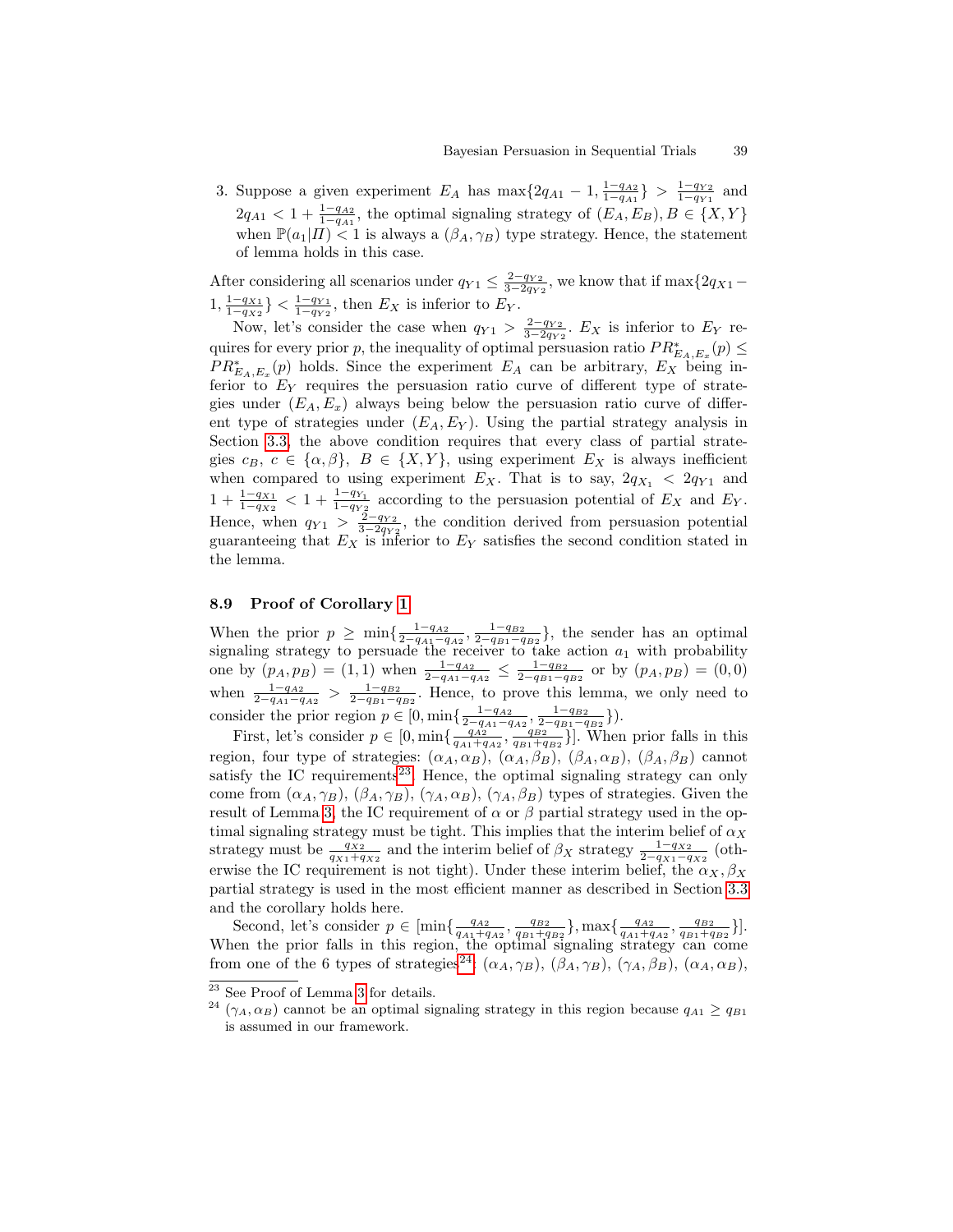$(\alpha_A, \beta_B), (\beta_A, \alpha_B)$ . Recall the analysis in the proof of Lemma [3,](#page-10-0) when a strategy in the type of  $(\alpha_A, \beta_B)$ ,  $(\beta_A, \alpha_B)$  or  $(\alpha_A, \alpha_B)$  maximizes the sender's expected utility in this prior region, both IC requirements are tight. Besides, when a strategy in the type of  $(\beta_A, \gamma_B)$  or  $(\gamma_A, \beta_B)$  maximizes the sender's expected utility in this prior region, the IC requirement of  $\beta_X$  is tight. Hence, the only possibility for this corollary to fail is when the optimal signaling strategy is a  $(\alpha_A, \gamma_B)$  type strategy. Now, we prove that the optimal signaling strategy is never an  $(\alpha_A, \gamma_B)$  type strategy in this prior region by comparing the sender's maximum expected utility between  $(\alpha_A, \gamma_B)$  and  $(\alpha_A, \beta_B)$  type strategies.

Under  $(\alpha_A, \gamma_B)$  type strategy, the sender's expected utility is maximized when  $(p_1, p_2 = 1)$ . Hence,  $U_S((\alpha_A, \gamma_B), p) = pq_{A1} + (1 - p)q_{A2}$  in this prior region.

Under  $(\alpha_A, \beta_B)$  type strategy, the sender's expected utility is maximized when  $\mathbb{P}(\theta_1|E_A) = \frac{q_{A2}}{q_{A1+q_{A2}}}$  and  $\mathbb{P}(\theta_1|E_B) = \frac{1-q_{B2}}{2-q_{B1}-q_{B2}}$ .

Hence,  $U_S((\alpha_A,\beta_B),p)=2\frac{\mathbb{P}(\theta_1|E_B)-p}{\mathbb{P}(\theta_1|E_B)-\mathbb{P}(\theta_1|E_A)}\mathbb{P}(\theta_1|E_A)q_{A1}+(1-\frac{\mathbb{P}(\theta_1|E_B)-p}{\mathbb{P}(\theta_1|E_B)-\mathbb{P}(\theta_1|E_B)}$  $\frac{\mathbb{P}(\theta_1|E_B)-p}{\mathbb{P}(\theta_1|E_B)-\mathbb{P}(\theta_1|E_A)}$ ). When we look at the sender's maximum expected utility under these two

types of strategies, we can notice that  $U_S((\alpha_A, \gamma_B), p) = U_S((\alpha_A, \beta_B), p)$  at  $p = \frac{q_{A2}}{q_{A1}+q_{A2}}$ , which is the minimum prior in this region. When p increases, the marginal utility gain at  $(\alpha_A, \gamma_B)$  type strategy is  $q_{A1} - q_{A2}$ , and the marginal utility gain at  $(\alpha_A, \beta_B)$  type strategy is

$$
\frac{-2}{\mathbb{P}(\theta_1|E_B)-\mathbb{P}(\theta_1|E_A)}\mathbb{P}(\theta_1|E_A)q_{A1}+\frac{1}{\mathbb{P}(\theta_1|E_B)-\mathbb{P}(\theta_1|E_A)}=\frac{1-2q_{A1}\mathbb{P}(\theta_1|E_A)}{\mathbb{P}(\theta_1|E_B)-\mathbb{P}(\theta_1|E_A)})
$$

Thus, the utility difference  $U_S((\alpha_A, \beta_B), p) - U_S((\alpha_A, \gamma_B), p)$  in this prior region is

$$
p \times \left(\frac{1 - 2q_{A1} \mathbb{P}(\theta_1 | E_A)}{\mathbb{P}(\theta_1 | E_B) - \mathbb{P}(\theta_1 | E_A)} - (q_{A1} - q_{A2})\right)
$$
  
= 
$$
\frac{p}{\mathbb{P}(\theta_1 | E_B) - \mathbb{P}(\theta_1 | E_A)} \times \left(1 - 2q_{A1} \mathbb{P}(\theta_1 | E_A) - (\mathbb{P}(\theta_1 | E_B) - \mathbb{P}(\theta_1 | E_A)) (q_{A1} - q_{A2})\right)
$$
  
= 
$$
\frac{p}{\mathbb{P}(\theta_1 | E_B) - \mathbb{P}(\theta_1 | E_A)} \times \left(1 - \mathbb{P}(\theta_1 | E_A) (q_{A1} + q_{A2}) - \mathbb{P}(\theta_1 | E_B) (q_{A1} - q_{A2})\right)
$$
  
= 
$$
\frac{p}{\mathbb{P}(\theta_1 | E_B) - \mathbb{P}(\theta_1 | E_A)} \times \left(1 - q_{A2} - \mathbb{P}(\theta_1 | E_B) (q_{A1} - q_{A2})\right)
$$
  
= 
$$
\frac{p}{\mathbb{P}(\theta_1 | E_B) - \mathbb{P}(\theta_1 | E_A)} \times \left(1 - \frac{(1 - q_{B2})q_{A1} + (1 - q_{B1})q_{A2}}{2 - q_{B1} - q_{B2}}\right)
$$
  
> 
$$
\frac{p}{\mathbb{P}(\theta_1 | E_B) - \mathbb{P}(\theta_1 | E_A)} \times \left(1 - q_{A1}\right) \ge 0.
$$

Given the calculation above,  $(\alpha_A, \gamma_B)$  type strategy will never be an optimal signaling strategy, hence the corollary holds in this prior region.

Finally, we consider  $p \in \left[\max\left\{\frac{q_{A2}}{q_{A1}+q_{A2}}, \frac{q_{B2}}{q_{B1}+q_{B2}}\right\}, \min\left\{\frac{1-q_{A2}}{2-q_{A1}-q_{A2}}, \frac{1-q_{B2}}{2-q_{B1}-q_{B2}}\right\}\right]$ . When the prior falls in this region, all strategies except the  $(\beta_A, \beta_B)$  strategies can satisfy the IC requirements. Given the tightness analysis in the proof of Lemma [3,](#page-10-0) the corollary will fail if the optimal signaling strategy comes from type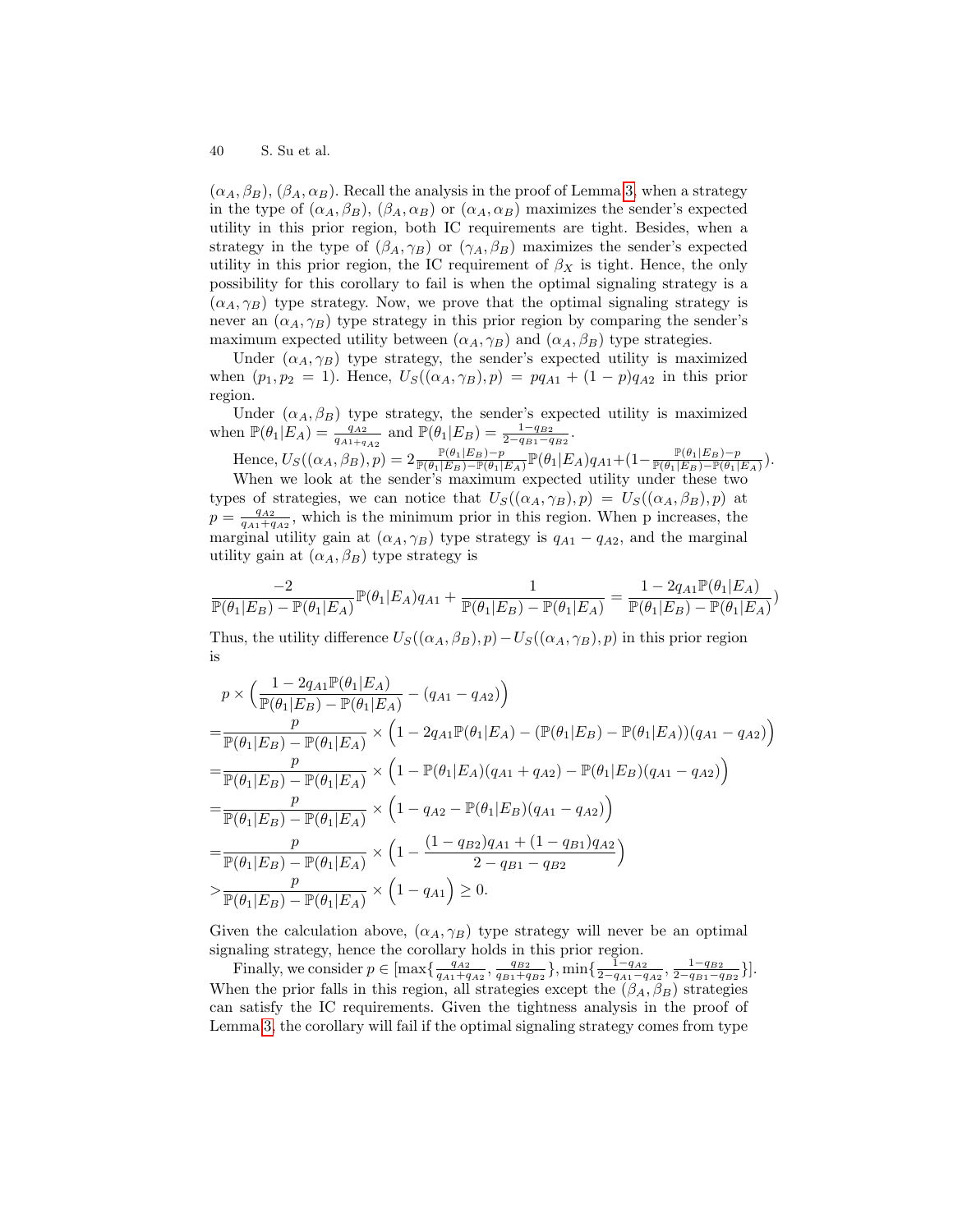$(\alpha_A, \gamma_B)$ ,  $(\gamma_A, \alpha_B)$ , or  $(\alpha_A, \alpha_B)$ . To rule out  $(\alpha_A, \gamma_B)$ ,  $(\gamma_A, \alpha_B)$ , we use exactly the same calculation as we did in the prior region  $p \in \left[\min\left\{\frac{q_{A2}}{q_{A1}+q_{A2}}, \frac{q_{B2}}{q_{B1}+q_{B2}}\right\}, \max\left\{\frac{q_{A2}}{q_{A1}+q_{A2}}, \frac{q_{B2}}{q_{B1}+q_{B2}}\right\}\right].$ Hence, the only interesting case to study is whether  $(\alpha_A, \alpha_B)$  type strategy can be an optimal signaling strategy in this prior region.

Suppose  $(\alpha_A, \alpha_B)$  type strategy is an optimal signaling strategy in this prior region, at most one IC requirement, which is  $\alpha_A$ , can be tight. When the IC requirement of  $\alpha_A$  is not tight, the strategy is not an optimal signaling strategy since one the sender can increase her expected payoff by increasing  $\mathbb{P}(\omega_A)$  and reduce  $\mathbb{P}(\omega_A)$  respecting the prior. When the IC requirement of  $\alpha_A$  is tight and the current  $(\alpha_A, \beta_B)$ -type strategy, called  $W_{\alpha, \beta}$  is not an incentive compatible strategy for the receiver, the following modification can further increase the sender's expected utility:

- Reduce  $\mathbb{P}(\theta_1, \omega_B)$  by  $\epsilon$  but increase  $\mathbb{P}(\theta_1, \omega_A)$  by  $\epsilon$ ;
- Given the above  $\epsilon$ , reduce  $\mathbb{P}(\theta_2,\omega_B)$  by  $\frac{1-q_{A1}}{1-q_{A2}}\epsilon$  but increase  $\mathbb{P}(\theta_2,\omega_A)$  by  $rac{1-q_{A1}}{1-q_{A2}}\epsilon.$

When  $W_{\alpha,\beta}$  is not an incentive compatible strategy for the receiver, there must exists an  $\epsilon > 0$  such that the above modification constructs a new incentive compatible strategy, called  $W^*_{alpha,\beta}$ . When  $\epsilon$  is picked such that  $W^*_{\alpha,\beta}$  is an incentive compatible strategy for the receiver, the strategy type  $(\alpha_A, \beta_B)$  (with the strategy  $W^*_{\alpha,\beta}$  constructed above) gives a higher expected utility than the strategy type  $(\alpha_A, \alpha_B)$  under the same parameter of  $(p_1, p_2)$ . Hence,  $(\alpha_A, \alpha_B)$  is never an optimal signaling strategy (in this prior region) and the corollary holds.

# 8.10 Proof of Claim [2](#page-7-1)

We prove each assumptions by a replacement of "equivalant" experiment. First, suppose we have a phase-II experiment  $E_X$ ,  $X \in \{A, B\}$  which violates our first assumption with  $q_{X1} \leq q_{X2}$ . We can construct an equivalent experiment  $E'_X$  to replace the experiment  $E_X$ . Given  $E_X = (q_{X1}, q_{X2})$  with  $q_{X1} \leq q_{X2}$ , we consider another experiment  $E'_X = (q_{X'1}, q_{X'2})$  such that  $q_{X'1} = q_{X2}$  and  $q_{X'2} = q_{X1}$ . This experiment  $E'_X$  can be implemented in two steps, the first step flips the index of state, and the second step operates the experiment same as  $E_X$ . For every interim belief  $\tilde{p}_X$ , we claim this replacement of experiment will not affect the sender's design room of optimal signaling strategies. Given a posterior belief  $\mathbb{P}(\theta_1|\tilde{p}_X,\omega_{XP})$  (or  $\mathbb{P}(\theta_1|\tilde{p}_X,\omega_{XF})$ ) is generated when the experiment  $E_X$  passes (or fails), the same posterior belief can be generated when the experiment  $E_X^{\prime}$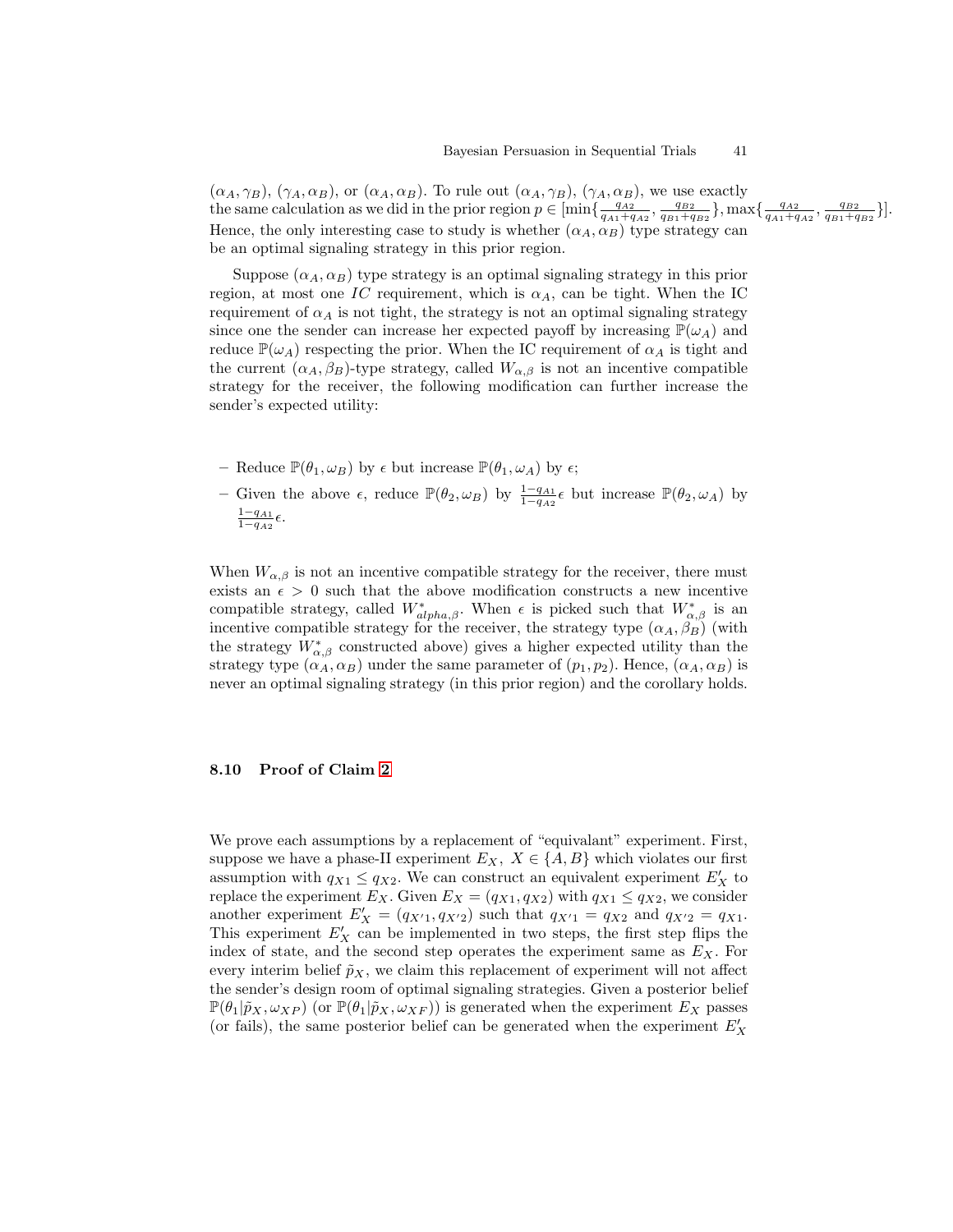fails (or passes). Mathematically,

$$
\mathbb{P}(\theta_1 | \tilde{p}_X, \omega_{XP}) = \frac{\tilde{p}_X q_{X1}}{\tilde{p}_X q_{X1} + (1 - \tilde{p}_X) q_{X2}} = \frac{\tilde{p}_X q_{X'2}}{\tilde{p}_X q_{X'2} + (1 - \tilde{p}_X) q_{X'1}}
$$

$$
= 1 - \frac{(1 - \tilde{p}_X) q_{X'1}}{\tilde{p}_X q_{X'2} + (1 - \tilde{p}_X) q_{X'1}} = \mathbb{P}(\theta_1 | \tilde{p}_X, \omega_{X'F})
$$

$$
\mathbb{P}(\theta_1 | \tilde{p}_X, \omega_{XF}) = \frac{\tilde{p}_X (1 - q_{X1})}{\tilde{p}_X (1 - q_{X1}) + (1 - \tilde{p}_X) (1 - q_{X2})}
$$

$$
= \frac{\tilde{p}_X (1 - q_{X'2})}{\tilde{p}_X (1 - q_{X'2}) + (1 - \tilde{p}_X) (1 - q_{X'1})}
$$

$$
= 1 - \frac{(1 - \tilde{p}_X) (1 - q_{X'1})}{\tilde{p}_X (1 - q_{X'2}) + (1 - \tilde{p}_X) (1 - q_{X'1})} = \mathbb{P}(\theta_1 | \tilde{p}_X, \omega_{X'P})
$$

Hence, the first assumption in Claim [2](#page-7-1) can be made without loss of generality.

Suppose we have phase-II experiments  $E_A$ ,  $E_B$  such that  $q_{A1} \leq q_{B1}$ , then we can replace experiments  $E_A$ ,  $E_B$  by experiments  $E_{A'}$ ,  $E_{B'}$  such that  $q_{A'1} = q_{B1}$ and  $q_{B1} = q_{A1}$  to satisfy the assumption 2. Similarly, we can prove this operation (of replacement) will not affect the sender's design room by proving the posterior belief  $\mathbb{P}(\theta_1|\omega_{AY}) = \mathbb{P}(\theta_1|\omega_{B'Y}), Y \in \{P, F\}$  and the posterior belief  $\mathbb{P}(\theta_1|\omega_{BY}) =$  $\mathbb{P}(\theta_1|\omega_{A|Y}), Y \in \{P, F\}.$  For the conciseness, we only present the math details for  $Y = P$  to avoid redundant equations replacing  $q_{A1}, q_{B1}, q_{A'1}, q_{B'1}$  with  $(1 (q_{A1}),$   $(1 - q_{B1}),$   $(1 - q_{A'1}),$   $(1 - q_{b'1})$  respectively.

$$
\mathbb{P}(\theta_1|\omega_{AP}) = \frac{pq_{A1}}{pq_{A1} + (1-p)q_{A2}} = \frac{pq_{B'1}}{pq_{B'1} + (1-p)q_{B'2}} = \mathbb{P}(\theta_1|\omega_{B'P})
$$
  

$$
\mathbb{P}(\theta_1|\omega_{BP}) = \frac{pq_{B1}}{pq_{B1} + (1-p)q_{B2}} = \frac{pq_{A'1}}{pq_{A'1} + (1-p)q_{A'2}} = \mathbb{P}(\theta_1|\omega_{A'P})
$$

Hence, the second assumption in Claim [2](#page-7-1) can be made without loss of generality.

### 8.11 Proof of Claim [3.2](#page-7-3)

Given that  $q_{X1} \ge q_{X2}$ , let's calculate the posterior of outcome  $\omega_{XP}$  and  $\omega_{XF}$ . Suppose an interior beleif of  $\mathbb{P}(\theta_1|\omega_X) = \tilde{p}$ , the posterior belief  $\mathbb{P}(\theta_1|\omega_{XP}) =$  $\frac{\tilde{p}q_{X1}}{\tilde{p}q_{X1}+(1-\tilde{p})q_{X2}}$  and the posterior belief  $\mathbb{P}(\theta_1|\omega_{XF}) = \frac{\tilde{p}(1-q_{X1})}{\tilde{p}(1-q_{X1})+(1-\tilde{p})(1-q_{X2})}$ . Given that  $q_{X1} \geq q_{X2}$ ,

$$
\mathbb{P}(\theta_1|\omega_{XP}) = \frac{\tilde{p}q_{X1}}{\tilde{p}q_{X1} + (1 - \tilde{p})q_{X2}} \n> \frac{\tilde{p}q_{X1}}{\tilde{p}q_{X1} + (1 - \tilde{p})q_{X1}} = \frac{\tilde{p}}{\tilde{p} + (1 - \tilde{p})} = \frac{\tilde{p}(1 - q_{X1})}{\tilde{p}(1 - q_{X1}) + (1 - \tilde{p})(1 - q_{X1})} \n> \frac{\tilde{p}(1 - q_{X1})}{\tilde{p}(1 - q_{X1}) + (1 - \tilde{p})(1 - q_{X2})} = \mathbb{P}(\theta_1|\omega_{XF}).
$$

Hence, taking action  $a_1$  when  $E<sub>X</sub>$  fails but taking action  $a_2$  when  $E<sub>X</sub>$  passes is not an incentive compatible strategy of the receiver for any interim belief  $\mathbb{P}(\theta_1|E_X) \in [0,1].$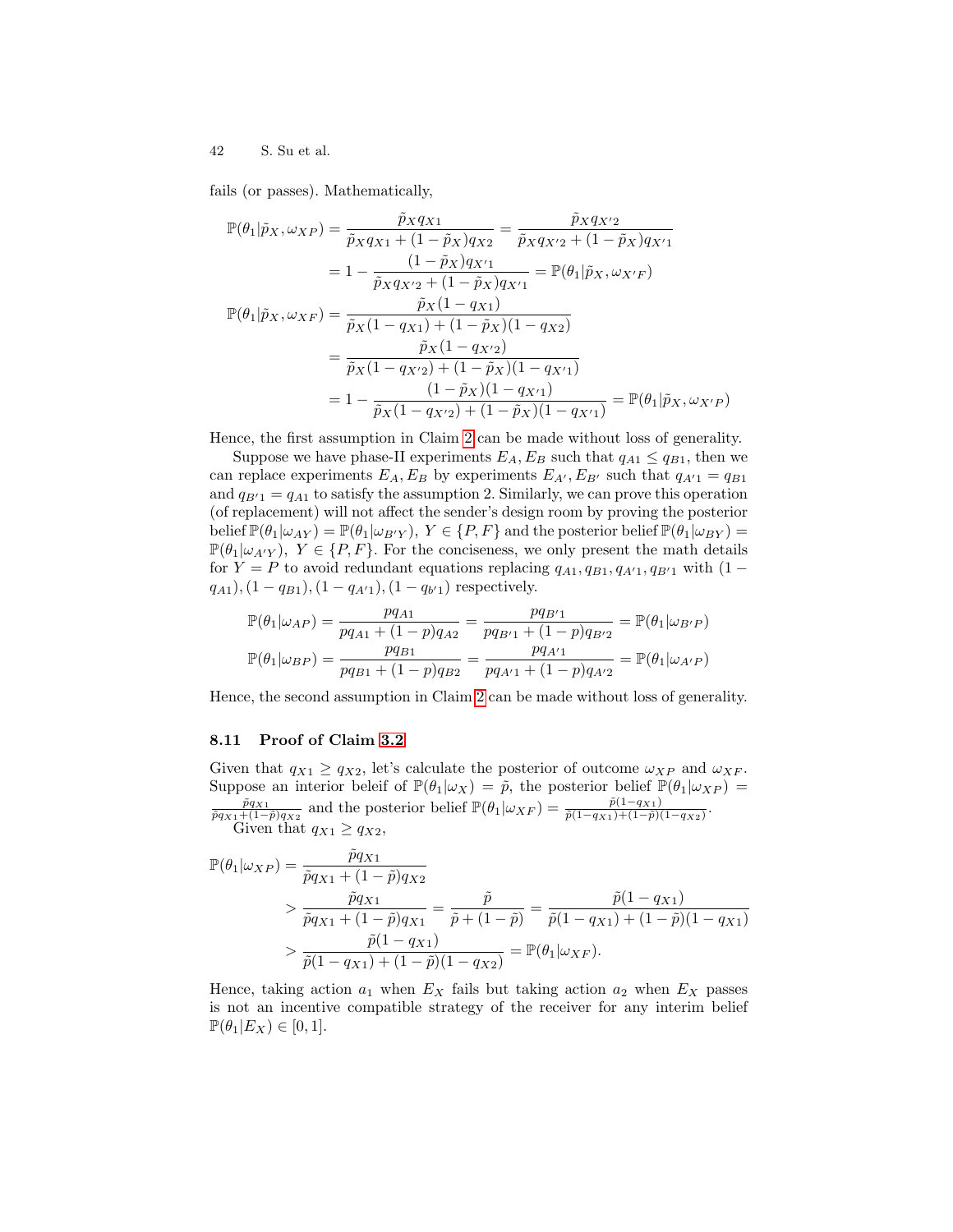### 8.12 Proof of Claim [2](#page-16-0)

Given  $PR_{K+1,2j-1}^*(p)$  and  $PR_{K+1,2j}^*(p)$ , We show that there exists an incentive compatible strategy  $S_{K,j,+}$  starting from the experiment  $E_{K,j}$  satisfies the following equation:

<span id="page-42-0"></span>
$$
PR_{K,j}(S_{K,j,+},p) = \max_{x,u,v \in [0,1], xu + (1-x)v = p} xPR_{K+1,2j-1}^*(u) + (1-x)PR_{K+1,2j}^*(v)
$$
\n(8)

We prove it by mathematical induction. When  $K = N - 2$ , Kemma [5](#page-11-1) tells that every point on an optimal persuasion ratio curve at  $N-1$  corresponds to at least one incentive compatible strategy. Hence, a strategy  $S_{N-2,j,+}$  which uses the experiment  $E_{N-2,j} = \left(\frac{xu}{p}, \frac{x(1-u)}{1-p}\right)$  $\frac{(1-u)}{1-p}$  at phase K given the optimal IC signaling strategies at  $E_{N-1,2j-1}$ ,  $E_{N-1,2j}$  at phase  $N-1$  satisfying equation [\(8\)](#page-42-0). The reason is that the role of experiment  $E_{N-2,i}$  is to determining what incentive compatible strategies will be used at phase  $N-1$  by influencing the interim belief at phase  $N - 1$ . As long as the strategies taken at phase  $N - 1$ satisfies the IC requirements,  $S_{N-1,j,+}$  is also an incentive compatible strategy.

Suppose the statement is true at phase  $K + 1$  and the corresponding optimal signaling strategies are  $S_{K+1,2j-1,+}$  and  $S_{K+1,2j,+}$ , the strategy  $S_{K,j,+}$ with  $E_{K,j} = \left(\frac{xu}{p}, \frac{x(1-u)}{1-p}\right)$  $\frac{(1-u)}{1-p}$  such that the parameters  $x, u, v$  correspond to a maximized the equation [\(8\)](#page-42-0) is an incentive compatible strategy. This is because for every other strategy  $S'_{K,j,+}$  not using both  $S_{K+1,2j-1,+}$  and  $S_{K+1,2j,+}$ , suppose  $S'_{K+1,2j-1,+}$  and  $S'_{K+1,2j,+}$ , the sender can replace  $S'_{K+1,2j-1,+}$  by  $S_{K+1,2j-1,+}$ and  $S'_{K+1,2j-1,+}$  by  $S_{K+1,2j,+}$  to construct another strategy no worse than the  $S'_{K,j,+}$ . Moreover, the strategy  $S_{K,j,+}$  uses the parameters that maximize the equation [\(8\)](#page-42-0) guarantees that there is no other combination of  $S_{K+1,2j-1,+}$  and  $S_{K+1,2j,+}$  gives the sender a higher expected utility. Hence,  $S_{K,j,+}$  is an incentive compatible strategy in phase K if both  $S_{K+1,2j-1,+}$  and  $S_{K+1,2j,+}$  are incentive compatible strategies. Since it is true in every strategy  $S_{N-2,j,+}$  at phase  $K = N - 2$ , the the mathematical induction guarantees that  $S_{K,i,+}$  is an incentive compatible strategy for every  $K \leq N-2$  and  $j \in [1, 2^K]$  and the proof is complete here.

# 9 Appendix: Other related work

The topic of a constrained sender has received significant attention in the literature with the constraints arising in a varied manner. The work in [\[36,](#page-28-3)[35\]](#page-28-4) proves that pooling equilibria result if the receiver either performs a certification or validation process; the results allow for the signals of the sender to be exogenously constrained. There is a large body of work that considers scenarios where the constraints arise either due to communication costs [\[20,](#page-27-17)[24,](#page-27-18)[9,](#page-27-19)[34\]](#page-28-0), capacity limitations [\[29\]](#page-27-10), the sender's signal playing multiple roles [\[6\]](#page-26-5) (e.g. incentivizing a third party to take a payoff-relevant action), or costs to the receiver